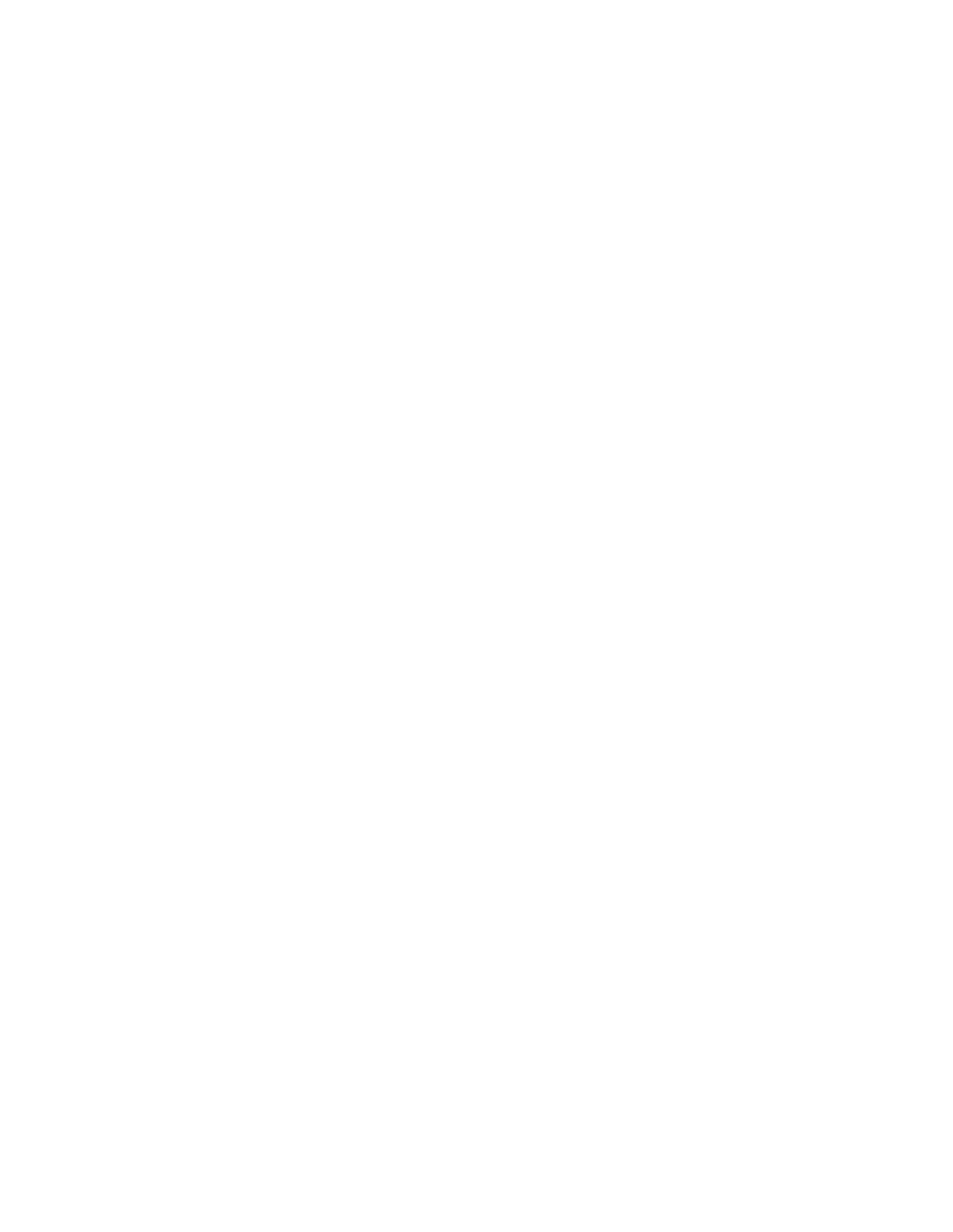April 2014

This document was prepared for the United States Agency for International Development (USAID) by ICF International under Cooperative Agreement No. AID-OAA-L-11-00003-00.

The contents are not the responsibility of USAID and do not necessarily reflect the views of the United States Government.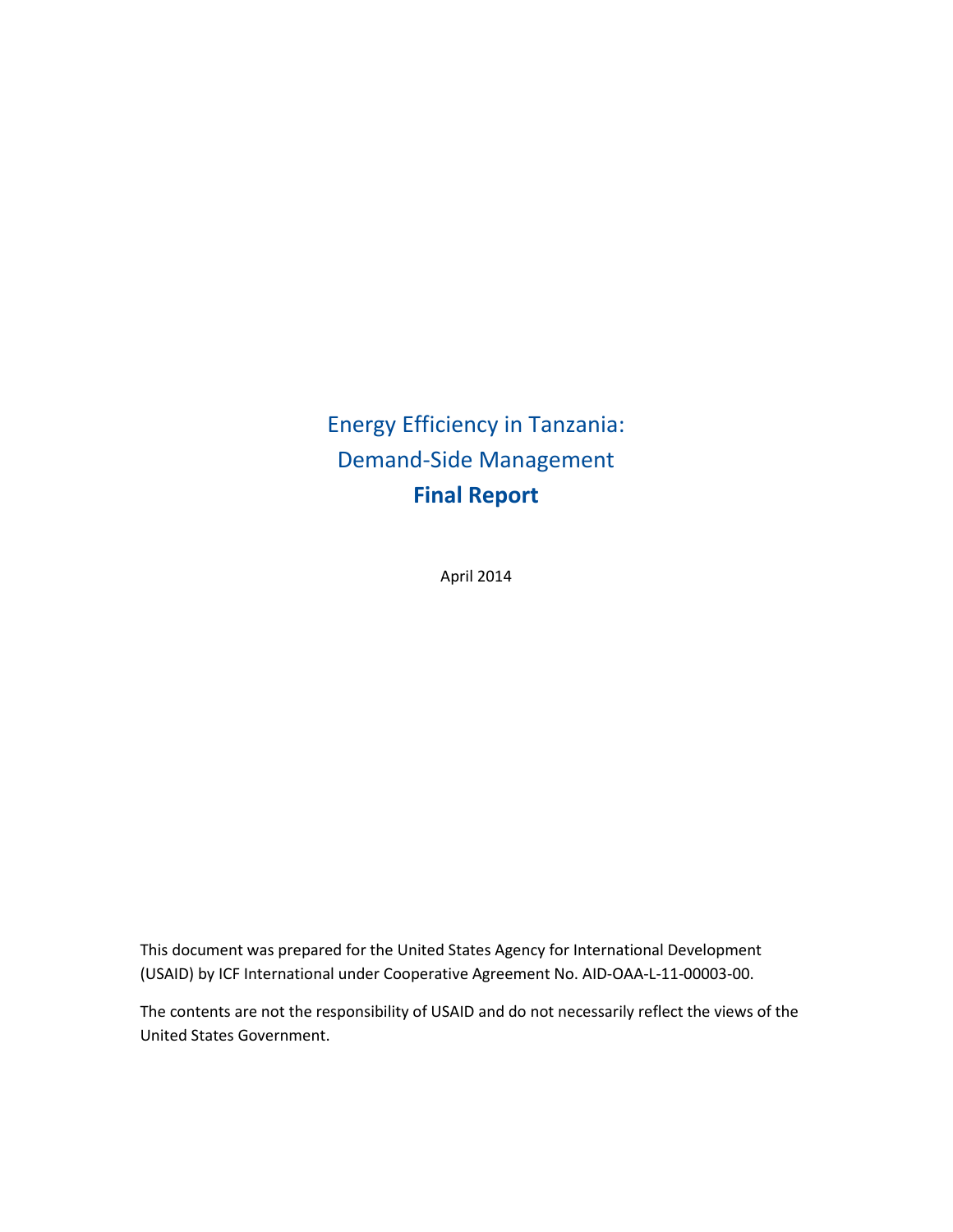# <span id="page-3-0"></span>Executive Summary

ICF International (ICF) is pleased to submit this report to the United States Agency for International Development (USAID) entitled *Partnership for Growth—Energy Efficiency in Tanzania*, a project under ICF's current Leader with Associates Cooperative Agreement with USAID, *Energy Efficiency for Clean Development Program* (EECDP), No. AID-OAA-L-11-00003-00. This project includes two work streams: (1) Demand Side Management (DSM), and (2) Green Buildings. This report covers activities carried out under the first project work stream, DSM. The objectives for the DSM work stream are to build capacity on DSM among staff at TANESCO, Tanzania's primary utility, and to inform action related to TANESCO's next Power System Master Plan (PSMP).

Seven activities were performed under this work stream: (1) document review, (2) electric meter data analysis, (3) development of customer load profiles, (4) development of a DSM measure database, (5) estimation of technical and economic DSM potential, (6) estimation of achievable DSM potential, and (7) development of DSM implementation plan guidelines.

Under this project ICF identified seven recommended programs, and developed guidelines for each: (1) Residential Refrigerator Recycling and Replacement, (2) Residential Lighting, (3) Energy Solutions for Commercial, (4) Commercial Refrigerated Vending, (5) Commercial Direct Load Control, (6) Energy Solutions for Industrial, and, (7) Industrial Time-of-Use Tariff.

[Figure 1](#page-4-0) shows the total estimated savings and costs associated with these seven programs in each year of the analysis, an[d Figure 2](#page-4-1) shows the combined cost-effectiveness of the programs. In summary, this analysis shows that DSM programs in Tanzania could cost-effectively reduce system peak demand 11.5 percent after five years; such capacity savings would have significant positive impacts on grid reliability and system costs, amongst other benefits. There are important demand savings opportunities across all customer segments, but the largest MW savings potential is in the industrial sector, where the implementation of a time-of-use rate could save 87 MW after five years. There are also significant energy savings opportunities in all customer segments; in total, 2.1 percent of total TANESCO sales in 2018. These demand and energy savings are robustly cost-effective. Based on our estimates, for every 1 TZS invested by TANESCO in these programs, TANESCO customers will save 2.4 TZS, and total net benefits are over 151 Billion TZS, or \$95 Million.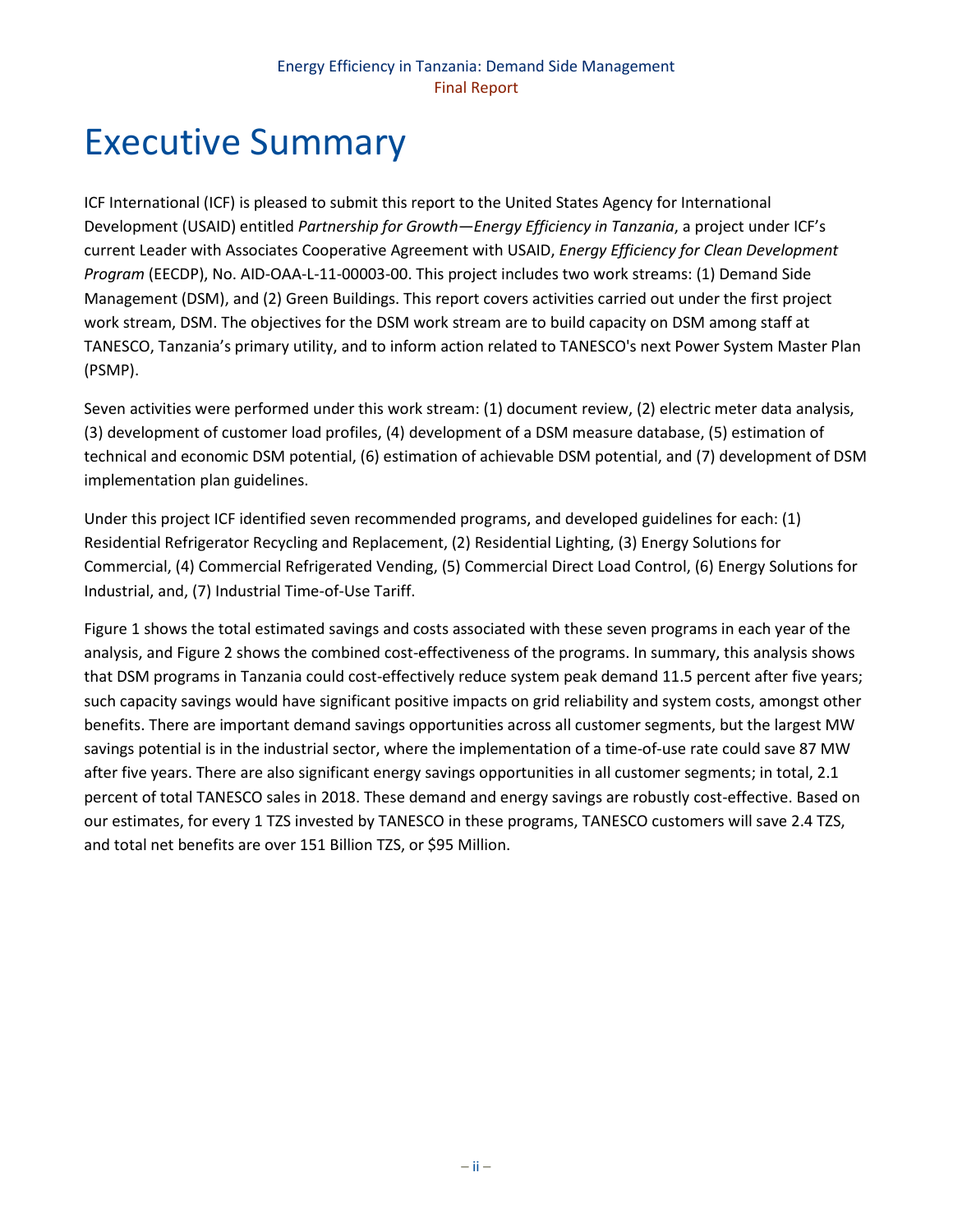# **Figure 1 - Total Energy Efficiency Program Portfolio Savings & Costs**

<span id="page-4-0"></span>

| <b>Total Portfolio Estimate</b>                         | 2014      | 2015      | 2016       | 2017       | 2018       |
|---------------------------------------------------------|-----------|-----------|------------|------------|------------|
| <b>Cumulative MWh Savings</b>                           | 18.049    | 37,904    | 81,038     | 108.009    | 142,067    |
| MWh Savings as % of Forecasted System Annual Load       | 0.3%      | 0.7%      | 1.4%       | 1.7%       | 2.1%       |
| <b>Cumulative MW Savings</b>                            |           | 59        | 86         | 122        | 153        |
| MW Savings as % of System Forecasted System Peak Demand | 0.8%      | 5.6%      | 7.6%       | 9.9%       | 11.5%      |
| Annual Program Costs (\$Millions, Real 2013)            | \$3.1     | \$5.7     | \$15.1     | \$14.2     | \$16.7     |
| Annual Program Costs (Millions TZS, Real 2013)          | TZS 4,871 | TZS 9,030 | TZS 24,076 | TZS 22,657 | TZS 26,584 |

## <span id="page-4-1"></span>**Figure 2 - Total Energy Efficiency Program Portfolio Cost-Effectiveness**

| <b>Metric</b>                                  | <b>Estimate</b> |
|------------------------------------------------|-----------------|
| Utility Cost-Test Benefit/Cost Ratio           | 2.4             |
| Net Utility Benefits (\$Millions, Real 2013)   | \$94.8          |
| Net Utility Benefits (Millions TZS, Real 2013) | TZS 151,012     |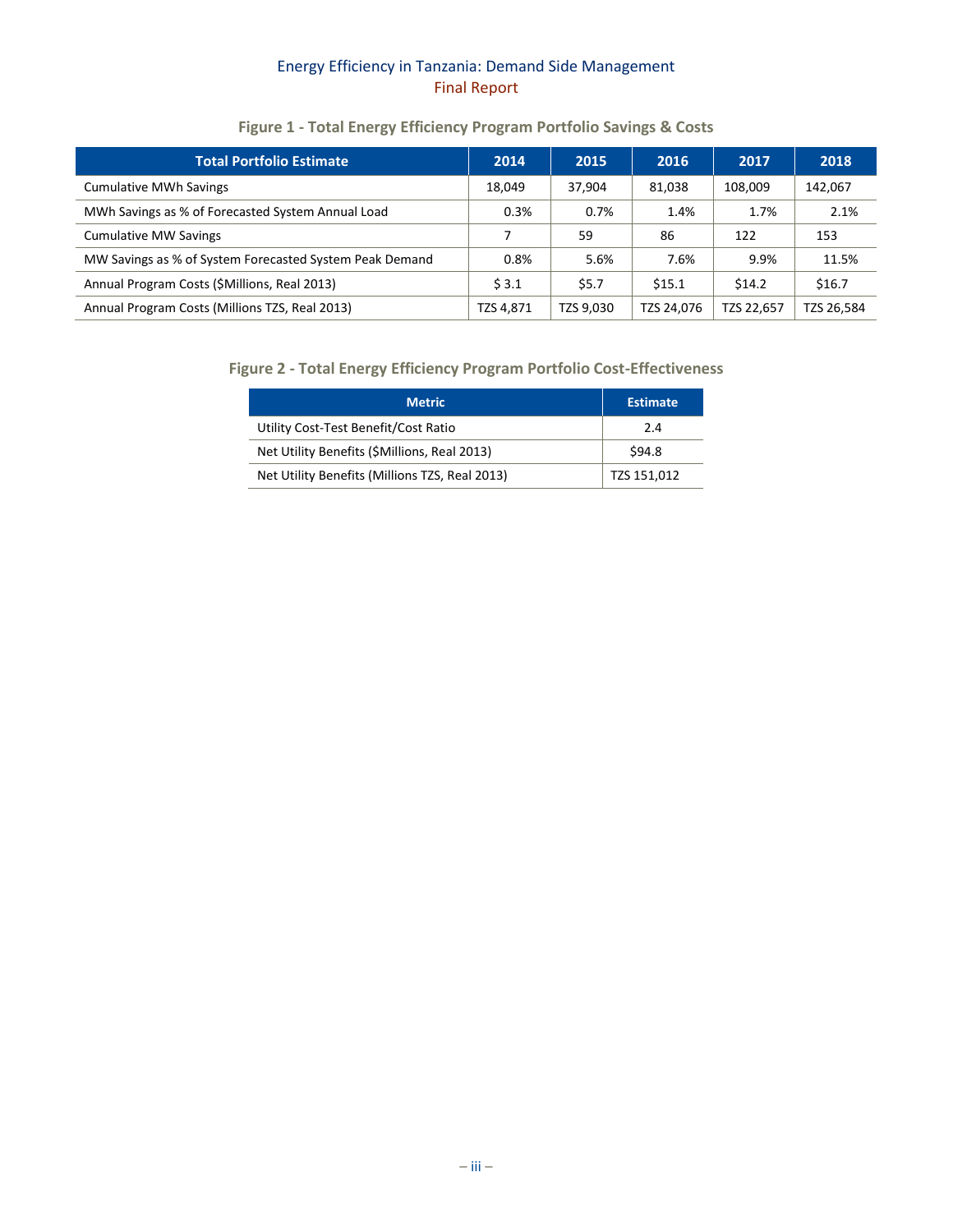# **Table of Contents**

| 1              | 1.1<br>1.2<br>1.3<br>1.4<br>1.5 |  |
|----------------|---------------------------------|--|
| $\overline{2}$ | 2.1<br>2.2<br>2.3               |  |
| 3              |                                 |  |
| 4              | 4.1<br>4.2<br>4.3<br>4.4        |  |
| 5              |                                 |  |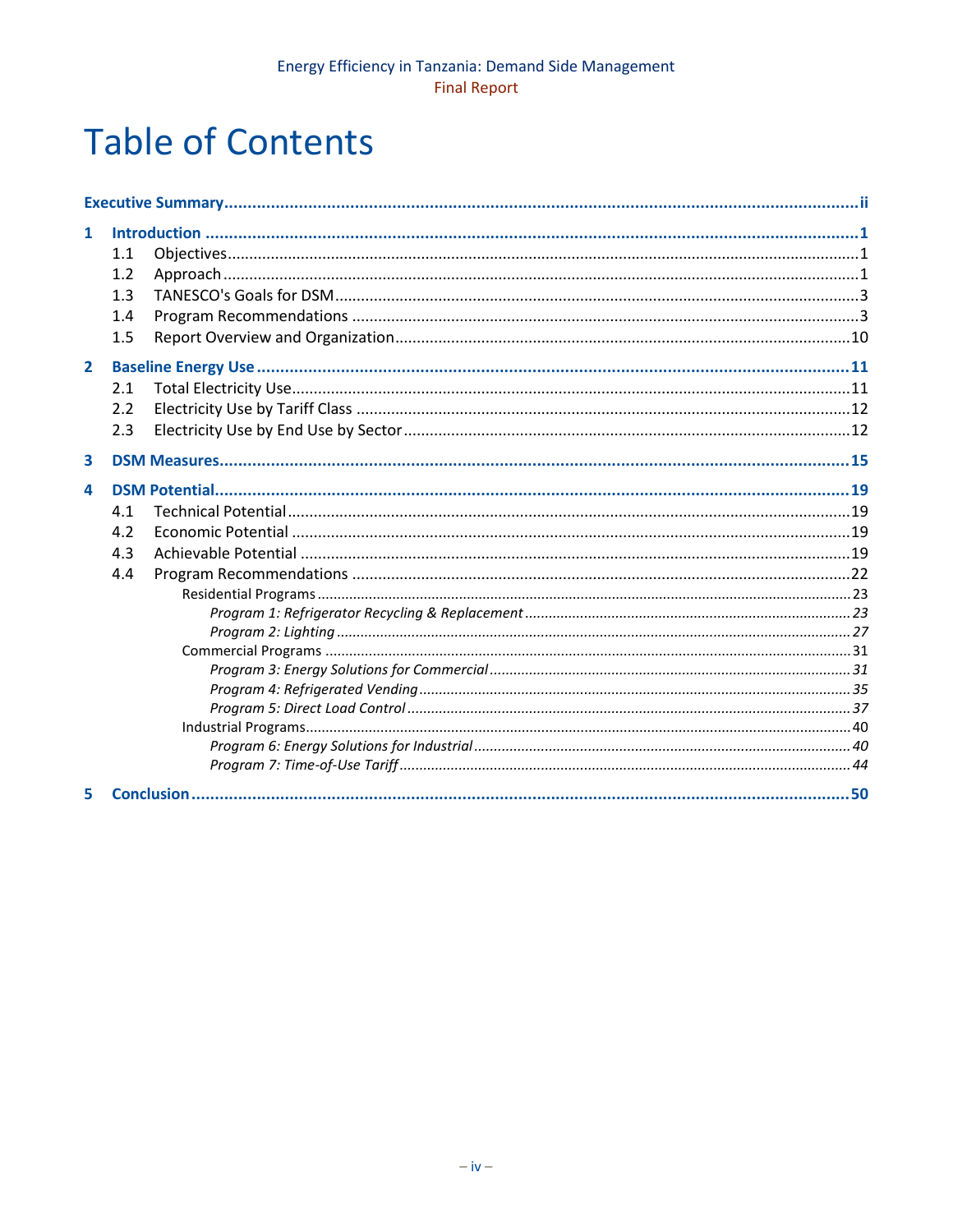# List of Figures

| Figure 8 - Distribution of Average Annual Commercial Customer kWh Use, T1 Tariff Class 14 |  |
|-------------------------------------------------------------------------------------------|--|
|                                                                                           |  |
|                                                                                           |  |
|                                                                                           |  |
|                                                                                           |  |
|                                                                                           |  |
|                                                                                           |  |
|                                                                                           |  |
|                                                                                           |  |
|                                                                                           |  |
|                                                                                           |  |
|                                                                                           |  |
|                                                                                           |  |
|                                                                                           |  |
|                                                                                           |  |
|                                                                                           |  |
|                                                                                           |  |
|                                                                                           |  |
|                                                                                           |  |
|                                                                                           |  |
|                                                                                           |  |
|                                                                                           |  |
|                                                                                           |  |
|                                                                                           |  |
|                                                                                           |  |
|                                                                                           |  |
|                                                                                           |  |
|                                                                                           |  |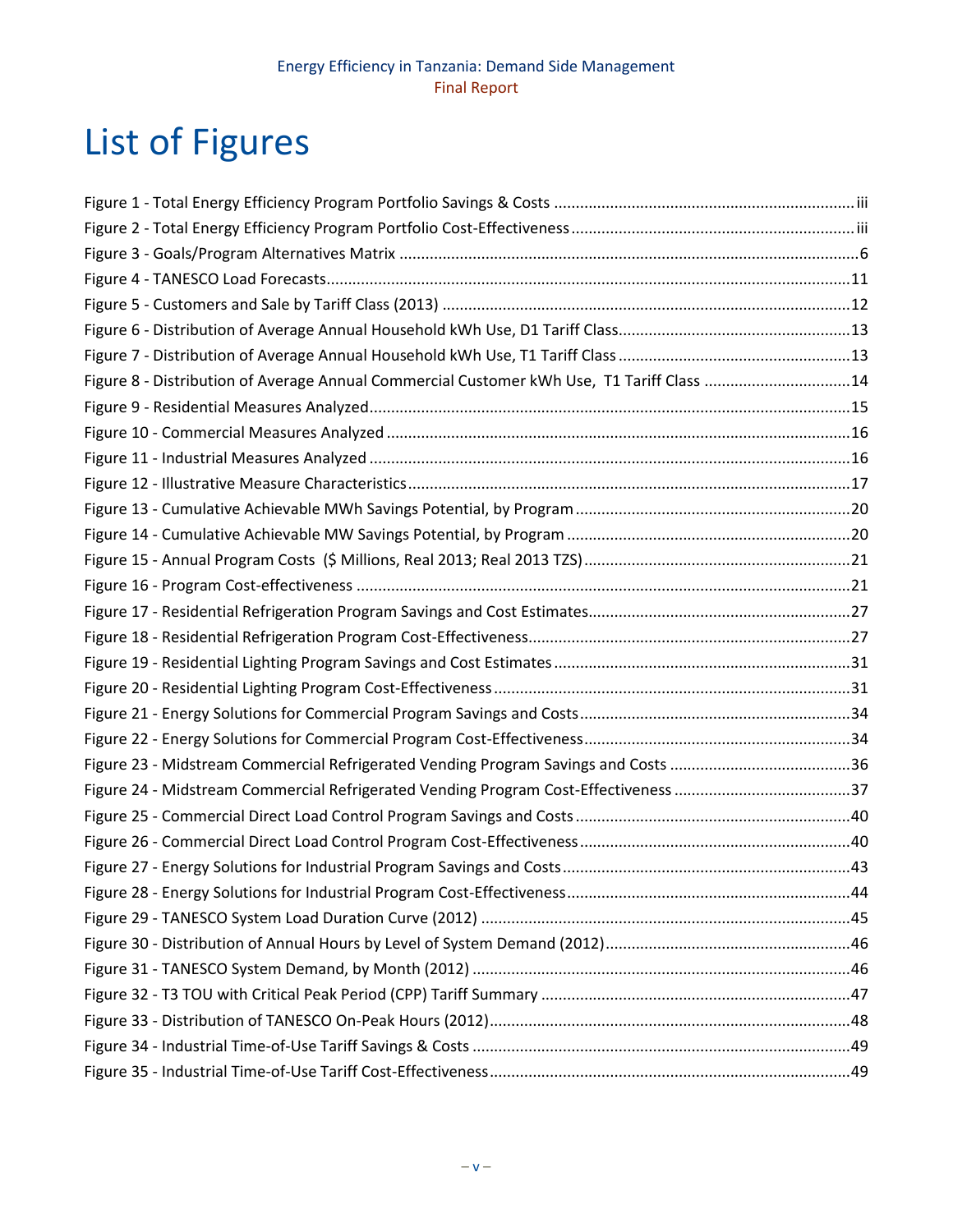# <span id="page-7-0"></span>1 Introduction

ICF International (ICF) is pleased to submit this report to the United States Agency for International Development (USAID) entitled *Partnership for Growth—Energy Efficiency in Tanzania* a project under ICF's current Leader with Associates (LWA) Cooperative Agreement with USAID, *Energy Efficiency for Clean Development Program* (EECDP), No. AID-OAA-L-11-00003-00. This project includes two work streams: (1) Demand Side Management (DSM) and (2) Green Buildings. This report covers activities carried out under the first project work stream.

# <span id="page-7-1"></span>**1.1 Objectives**

There are two objectives for the DSM Work Stream:

- 1. **Build utility staff capacity on DSM**. Like most utilities, planning and operations at Tanzania Electric Supply Company (TANESCO) have traditionally focused on generation, transmission, and distribution of electricity, not on DSM. During the course of the project, ICF staff provided education and training to TANESCO staff<sup>1</sup> on various aspects of DSM, including building energy analysis, meter data analysis, as well as DSM program planning, management, regulation, administration, and evaluation.
- 2. **Support Integrated Resource Planning ("IRP").** Historically, DSM has not been included in utility long range planning in Tanzania. Outputs from this study can be used by the electric utilities, the Energy and Water Utilities Regulatory Authority (EWURA), and the Ministry of Energy and Mines (MEM) in their IRP analyses and in future updates to the Power System Master Plan (PSMP) for Tanzania.

# <span id="page-7-2"></span>**1.2 Approach**

 $\overline{\phantom{a}}$ 

Seven activities were performed under this project work stream:

- **Activity 1: Document Review.** The objective of this activity was to gain a thorough understanding of the power sector in Tanzania, including TANESCO operations, business and cost structure, customer base, load, and technical challenges, as well as the related political, economic, and historical contexts relevant to DSM. The included tasks established key underlying assumptions and conditions for ICF's DSM potential analysis. Documents reviewed included the PSMP, TANESCO's cost of service study, previously completed DSM analyses in Tanzania, and current and proposed utility sector regulation and policy.
- **Activity 2: Electric Meter Data Analysis.** TANESCO collects interval electric meter data, demand factor, power factor, and other data on approximately 16,000<sup>2</sup> customers with advanced meters installed.

 $^{1}$  Zanzibar Electric Corporation (ZECO) staff also attended the workshop presentations given on DSM.

 $^2$  TANESCO has installed advanced meters on all T3 (industrial) and T2 (commercial) rate class customers as well as on outgoing feeders. TANESCO is actively installing advanced meters on large T1 rate class customers taking power at 3 phase.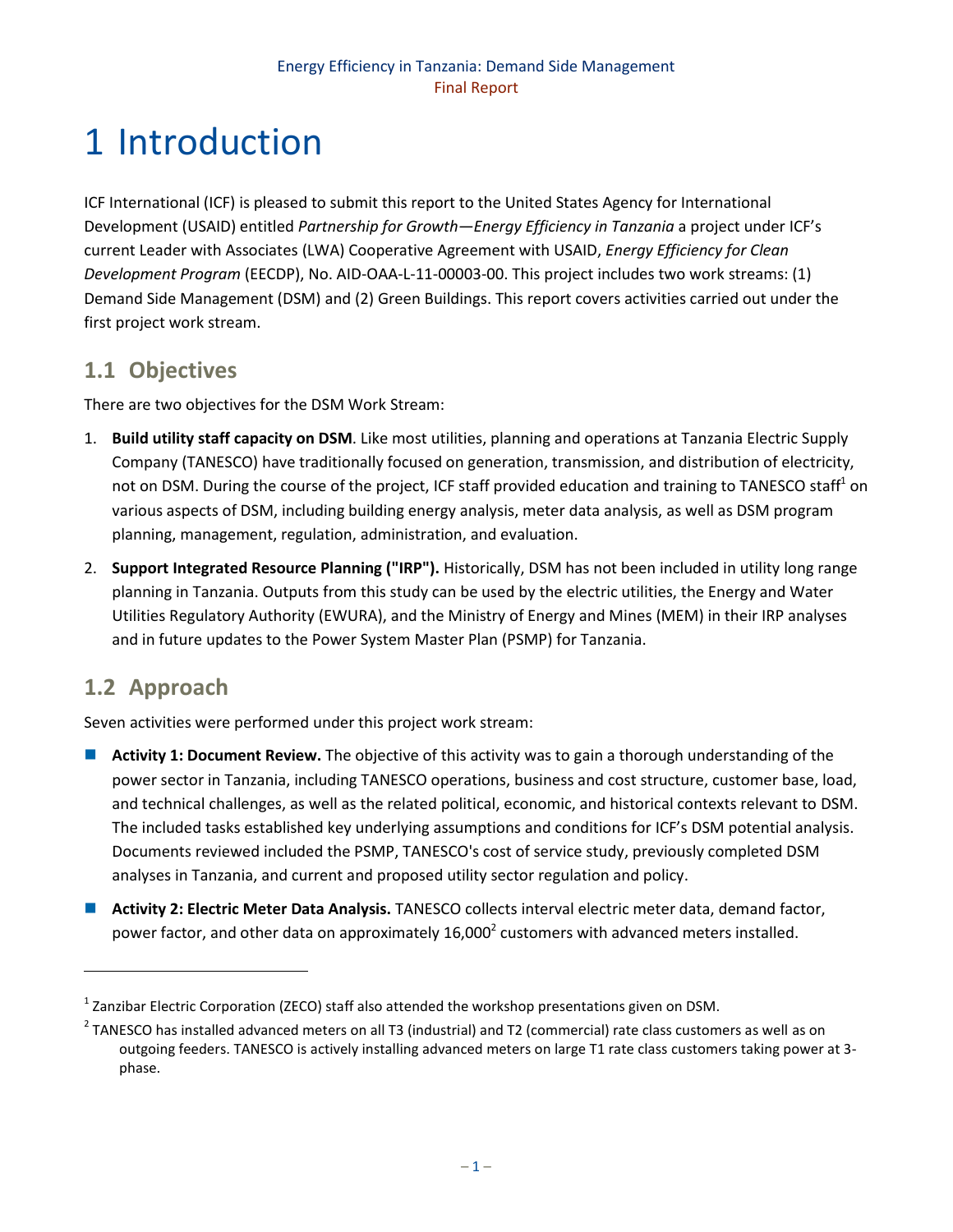TANESCO's Advanced Metering Infrastructure program was launched when the World Bank, through TEDAP (Tanzania Energy Development and Access Project), funded the initial 1,200 advanced meters. Since then, TANESCO has continued to buy and install additional meters to achieve cost savings on meter reading and to reduce non-technical losses at larger customers. Per TANESCO's request, ICF conducted detailed analyses on a sample of these customers with the objective of identifying energy efficiency and load management options. For a sample of 16 commercial and industrial customers, ICF combined TANESCO meter data with site audit data to develop hourly (8,760 hour per year) and end-use profiles of each building or facility. These analyses were also used to inform the system-wide analyses in activities 3 and 4.

- **Activity 3: Development of Load Profiles**. Under this activity, ICF developed aggregate end-use load profiles for each customer segment—residential, commercial, and industrial. Understanding how electricity is currently used by each sector is important in crafting DSM program designs. Interval meter data (gathered during Activity 2) was combined with other TANESCO customer data and secondary research to develop the load profiles.
- **Activity 4: DSM Measure Database**. ICF developed a database of DSM measures applicable to the residential, commercial, and industrial customer segments. The database included measures covering each major end use within each sector. For each measure, energy savings and demand savings were estimated either through calibrated building simulations, engineering calculations, or secondary desktop research. Measure costs and lifetime were researched through secondary sources. These measures were used in calculating DSM potential.
- **Activity 5: Technical and Economic Potential.** Taking into consideration the information gained through the conduct of activities 1 through 4, as well as input from TANESCO staff, ICF used its Energy Efficiency Planning Model ("EEPM") to develop estimates of technical and economic potential. We define *technical potential* to be the level of hypothetical savings attainable by DSM programs in the absence of economic and other market barriers. Economic potential is a subset of technical potential; it is the level of savings attainable by DSM programs given economic barriers.
- Activity 6: Achievable Potential.<sup>3</sup> Based on information gained during the conduct of activities 1 through 5 ICF identified seven preliminary DSM program options for TANESCO's consideration. These recommendations were refined based upon input by TANESCO staff during in-person DSM workshops in October 2013. The revised program options are presented in this report. Achievable potential – i.e. the level of cost-effective savings which can be realistically achieved by DSM programs, taking into consideration financial barriers, lack of awareness, and other market barriers – was estimated for each program included in this study. Total (system-wide) achievable DSM potential is the sum of achievable potential estimated for each of the seven program options for the 2014-2018 time horizon.
- **Activity 7: Develop DSM Implementation Plan Guidelines.** The final activity within this DSM work stream was to develop DSM program guidelines for each program included in the achievable potential analysis.

l

<sup>3</sup> Achievable potential is the level of savings attainable by DSM programs given economic and other market barriers.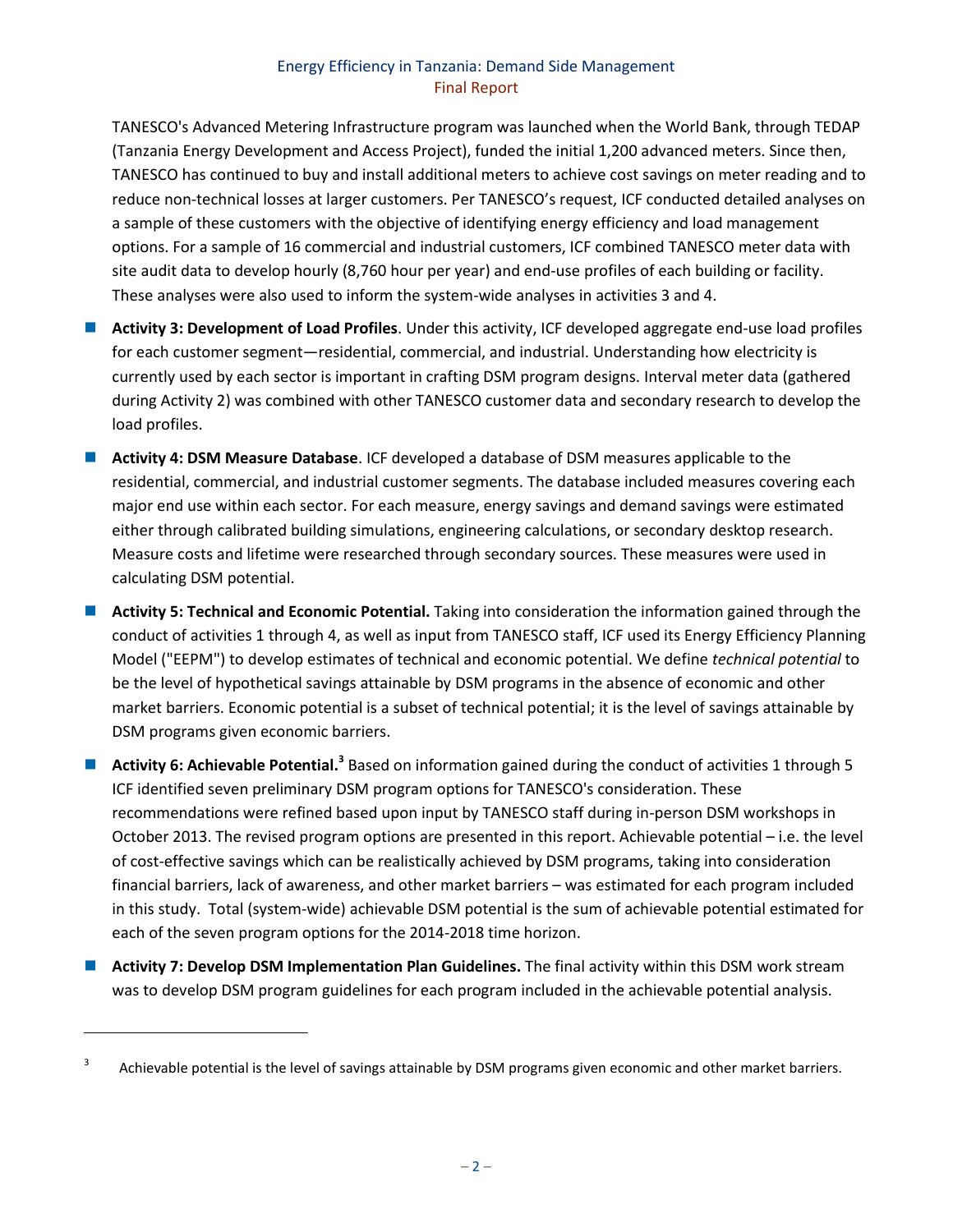These guidelines provide a basic structure for each program option, and include indicative load and cost forecasts. Detailed implementation plans, including more detailed cost and savings forecasts, may be developed by TANESCO.

# <span id="page-9-0"></span>**1.3 TANESCO's Goals for DSM**

During an in person DSM workshop in Dar es Salaam, ICF worked with TANESCO to establish a set of goals, or objectives, against which to evaluate DSM program options. These goals include the following:

- 1. **Energy and Capacity Savings** are evaluated for each program based on the level of estimated achievable MWh and MW potential.
- *2.* **Market Transformation** is evaluated based on how programs influence their relevant market channels over the long run (e.g., the extent to which the program may change retailer stocking practices).
- 3. **Equity** is evaluated based on how the set of programs designed for each sector would perform in providing DSM options to each customer class within that sector. Equity is also evaluated based upon how the total portfolio (across all sectors) delivers DSM options to each customer class.
- 4. **Political Feasibility** is evaluated based on how likely TANESCO and government stakeholders are to accept the program. Without buy in from key stakeholders from the beginning, a program is likely to never make it out of the planning stage.

In addition to these goals, ICF developed two additional goals against which TANESCO can evaluate program recommendations:

- 1. Cost-effectiveness is evaluated based on program net benefits and Utility Benefit-Cost Test<sup>4</sup> ("UCT") ratios.
- 2. **Risk Mitigation** is evaluated based on the risks posed by program start-up activities, and implementation.

# <span id="page-9-1"></span>**1.4 Program Recommendations**

 $\overline{\phantom{a}}$ 

Based on the data and information gathered and analyzed under activities 1 through 7, ICF developed guidelines for 7 DSM program recommendations:

- 1. **Residential Refrigerator Recycling and Replacement**. This program removes old and substandard refrigerators from D1 (*domestic low usage*) and T1 (*general usage*) customer homes, and recycles them at a facility developed for the purposes of this program. Removed units are replaced by efficient refrigerators, free of charge to participating customers.
- 2. **Residential Lighting**. This is a compact fluorescent light bulb (CFL) "giveaway" program consistent with the initiative set forth in the Tanzanian government's *Big Results Now* policy agenda.

<sup>4</sup> UCT measures cost-effectiveness from the viewpoint of the sponsoring utility. It compares the avoided supply costs to the cost of the DSM program.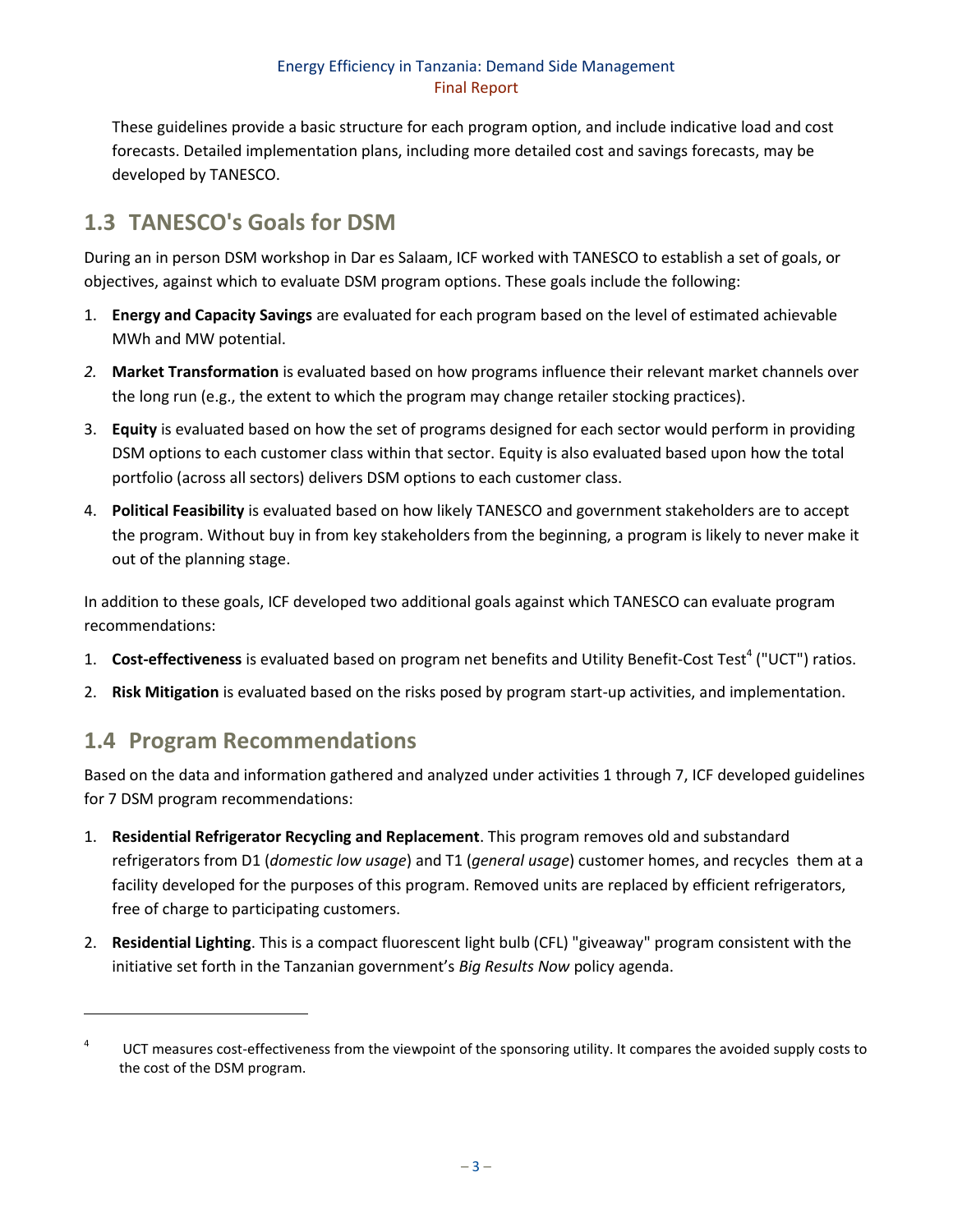- 3. **Energy Solutions for Commercial.** This program is designed to help commercial customers in Tanzania overcome market barriers to energy efficiency, including lack of energy efficiency awareness, lack of accessibility to qualified vendors and installers, absence of tools to quantify savings, and limited funds for capital improvements. The program would offer financial incentives and technical assistance to all eligible commercial customers seeking to improve the efficiency of existing facilities, and provide resources for higher-efficiency new equipment purchases and facility upgrades.
- 4. **Commercial Refrigerated Vending**. This program would work with beverage companies to increase the installation of efficient refrigerated beverage vending machines in commercial buildings and facilities.
- 5. **Commercial Direct Load Control.** This program would enable TANESCO to cycle off participating commercial customers' air conditioners (ACs) during periods of peak demand.<sup>5</sup> Through the installation by TANESCO (or a contractor) of a remote control switch or other enabling technology on the participant's AC or HVAC system, TANESCO can cycle off ACs for specified lengths of time during designated peak periods through a signal transmitted from cell phone towers.
- 6. **Energy Solutions for Industrial.** Designed to help industrial customers in Tanzania overcome market barriers to energy efficiency, this program addresses lack of energy efficiency awareness, lack of accessibility to qualified vendors and installers, absence of tools to quantify savings, and limited funds for capital improvements. The program would offer financial incentives and technical assistance to all eligible industrial customers seeking to improve the efficiency of existing facilities, and provide resources for higher-efficiency new equipment purchases, facility modernization, and industrial process improvements.
- 7. **Industrial Time-of-Use Tariff.** This tariff for T3 (*high voltage*) industrial customers is designed to motivate facility owners and managers to shift electricity use from periods when there is the greatest demand on the grid to periods of lower demand. This is done by setting price signals for the cost of energy that better align with the costs of production at different times of day.

ICF developed these program recommendations based upon data gathered and analyses performed under activities 1 through 4, consideration of TANESCO's stated goals for DSM programs, as well as ICF experience with program design and implementation. In general, these programs are well-understood designs with proven performance in numerous jurisdictions in developed and developing countries. They are adapted here to address market barriers specific to Tanzania.

The program guidelines in Section 4 of this report provide a basic structure for each program and show indicative load and cost impacts. Detailed implementation plans, including more detailed cost and savings forecasts, should be developed by TANESCO; most utilities in other parts of the world have found it most effective to seek support from a qualified DSM implementation contractor selected through a competitive procurement process.

l

<sup>5</sup> The air-handler fan remains powered to circulate air and minimize participant discomfort.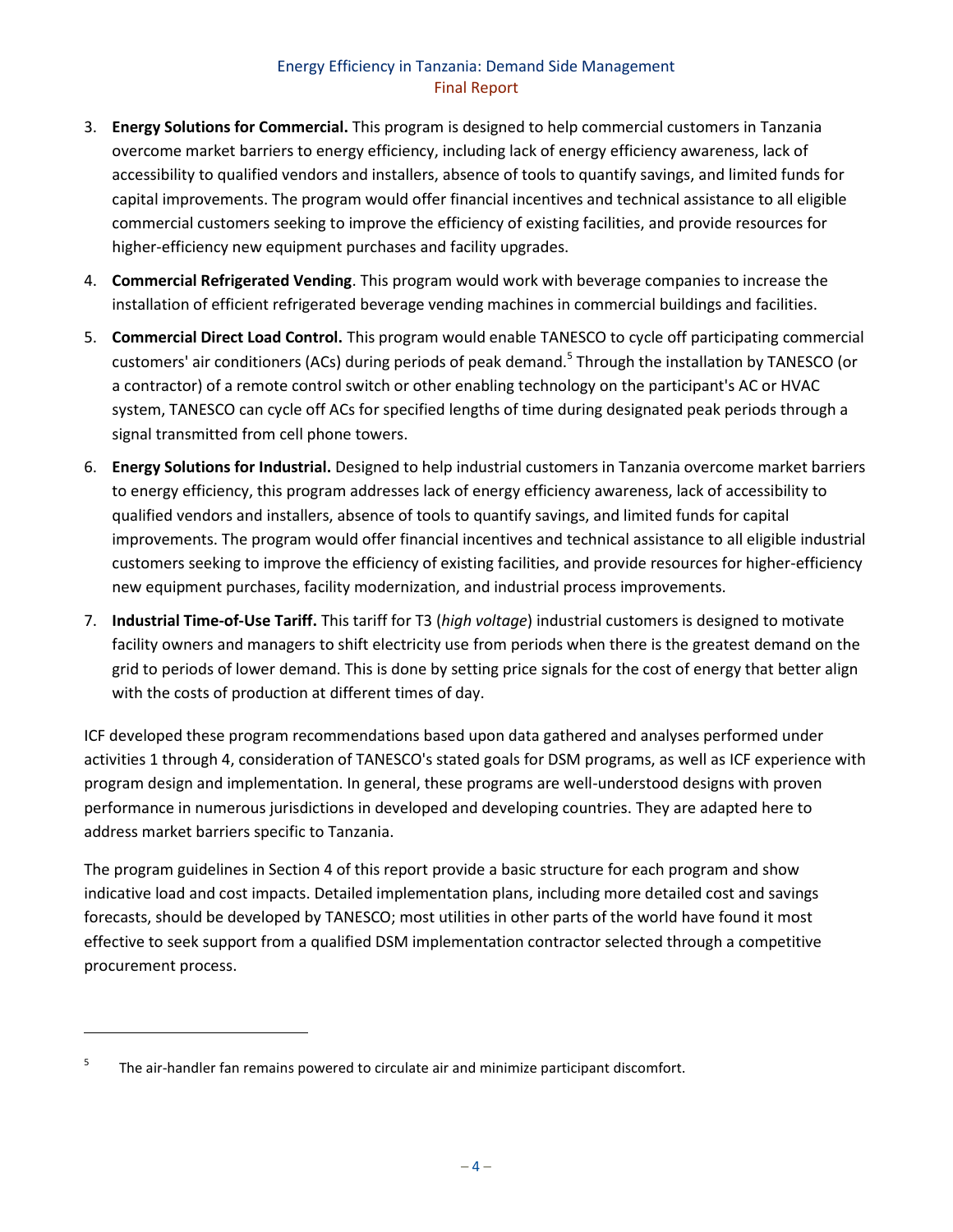[Figure 3](#page-12-0) below, the Goals/Program Alternatives Matrix, provides a summary of each of ICF's program recommendations relative to each of TANESCO's goals for DSM. The programs in the table are listed by sector (residential, commercial, and industrial).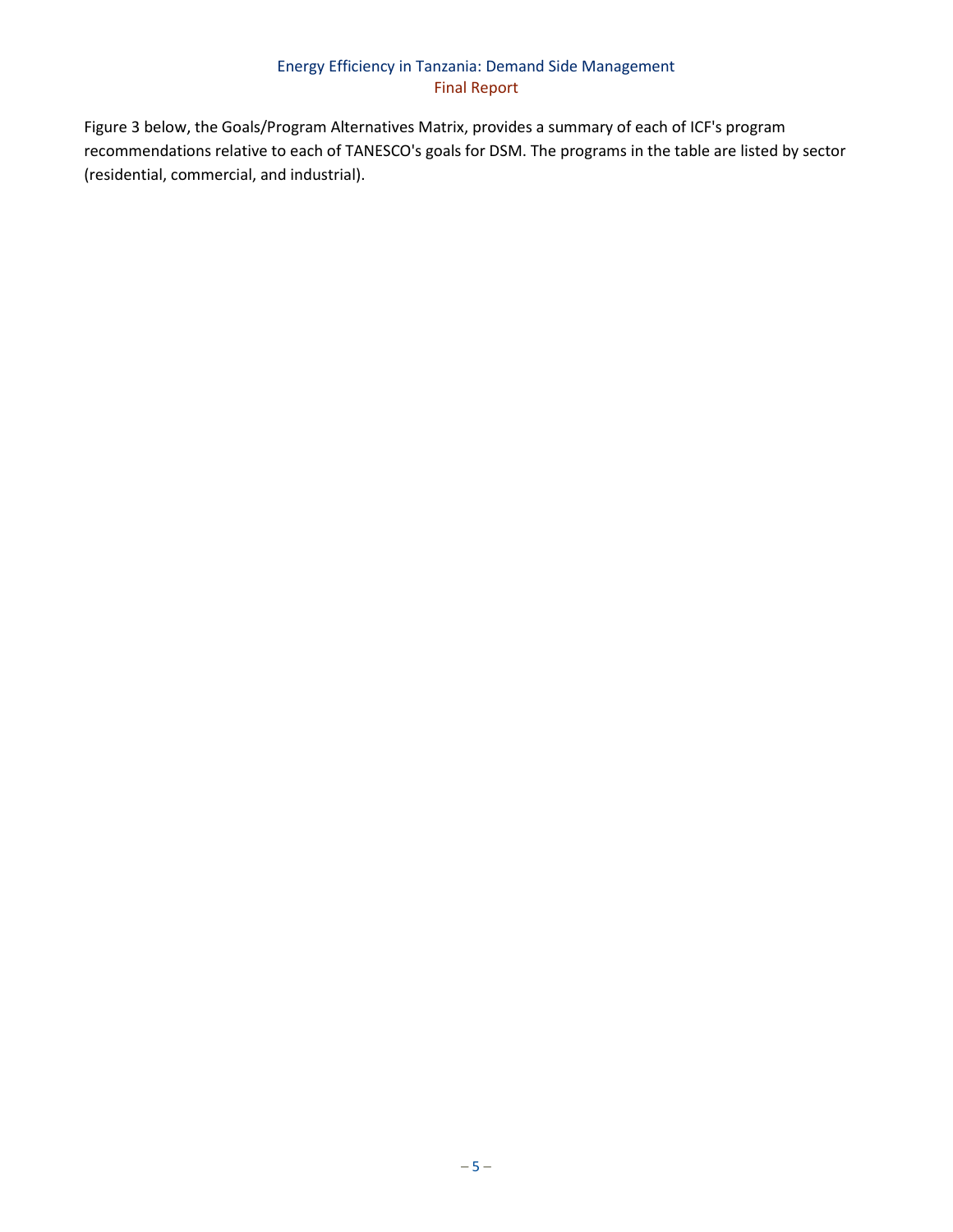# **Figure 3 - Goals/Program Alternatives Matrix**

<span id="page-12-0"></span>

|                                                     |                                                                                      |                                                                                     | <b>TANESCO's Goals</b>                                                                                                                                                                                                                                                                               | <b>Additional Considerations</b>                                                                                                                                                                                                                                  |                                                                                                                                                                                       |                                                                                                                                                                           |                                                                                                                                                                                                                                                        |                                                       |
|-----------------------------------------------------|--------------------------------------------------------------------------------------|-------------------------------------------------------------------------------------|------------------------------------------------------------------------------------------------------------------------------------------------------------------------------------------------------------------------------------------------------------------------------------------------------|-------------------------------------------------------------------------------------------------------------------------------------------------------------------------------------------------------------------------------------------------------------------|---------------------------------------------------------------------------------------------------------------------------------------------------------------------------------------|---------------------------------------------------------------------------------------------------------------------------------------------------------------------------|--------------------------------------------------------------------------------------------------------------------------------------------------------------------------------------------------------------------------------------------------------|-------------------------------------------------------|
| Program                                             | <b>Achievable</b><br><b>MWh Savings</b><br><b>Potential</b><br>(Cumulative,<br>2018) | <b>Achievable</b><br><b>MW Savings</b><br><b>Potential</b><br>(Cumulative,<br>2018) | <b>Market</b><br><b>Transformation</b><br><b>Potential</b>                                                                                                                                                                                                                                           | <b>Equity</b>                                                                                                                                                                                                                                                     | <b>Political</b><br><b>Feasibility</b>                                                                                                                                                | Program<br><b>Complexity</b>                                                                                                                                              | <b>Implementation</b><br><b>Risk</b>                                                                                                                                                                                                                   | <b>Net Utility</b><br><b>Benefits</b><br>(\$Millions) |
| Replacement & Recycling<br>Residential Refrigerator | 46,498                                                                               | 3                                                                                   | Low. Potential could<br>be increased through<br>complementary<br>efforts to develop<br>and enforce<br>minimum unit<br>efficiency and<br>labeling standards,<br>especially if the<br>program is operated<br>for a longer time<br>horizon (than the<br>2016-2018 period<br>modeled for this<br>study). | Equitable within the<br>residential sector<br>(both D1 and T1<br>customers would<br>be eligible<br>participants). Non-<br>equitable in<br>geographic<br>distribution<br>(assuming recycling<br>center is<br>established in Dar<br>Es Salaam for cost<br>reasons). | Medium. The<br>program would<br>offer attractive<br>services free of<br>charge to<br>residential<br>customers, but<br>could be<br>perceived as risky<br>due to program<br>complexity. | High. Program involves<br>three elements<br>requiring significant<br>resources and training<br>prior to launch. In long<br>run, the design is not<br>complex to maintain. | Medium-High.<br>Program design is<br>proven in many<br>jurisdictions.<br>However, the<br>complexities and<br>costs of establishing<br>the recycling facility<br>may be challenging,<br>as may be executing<br>unit removal and<br>recycling protocols. | \$15.4                                                |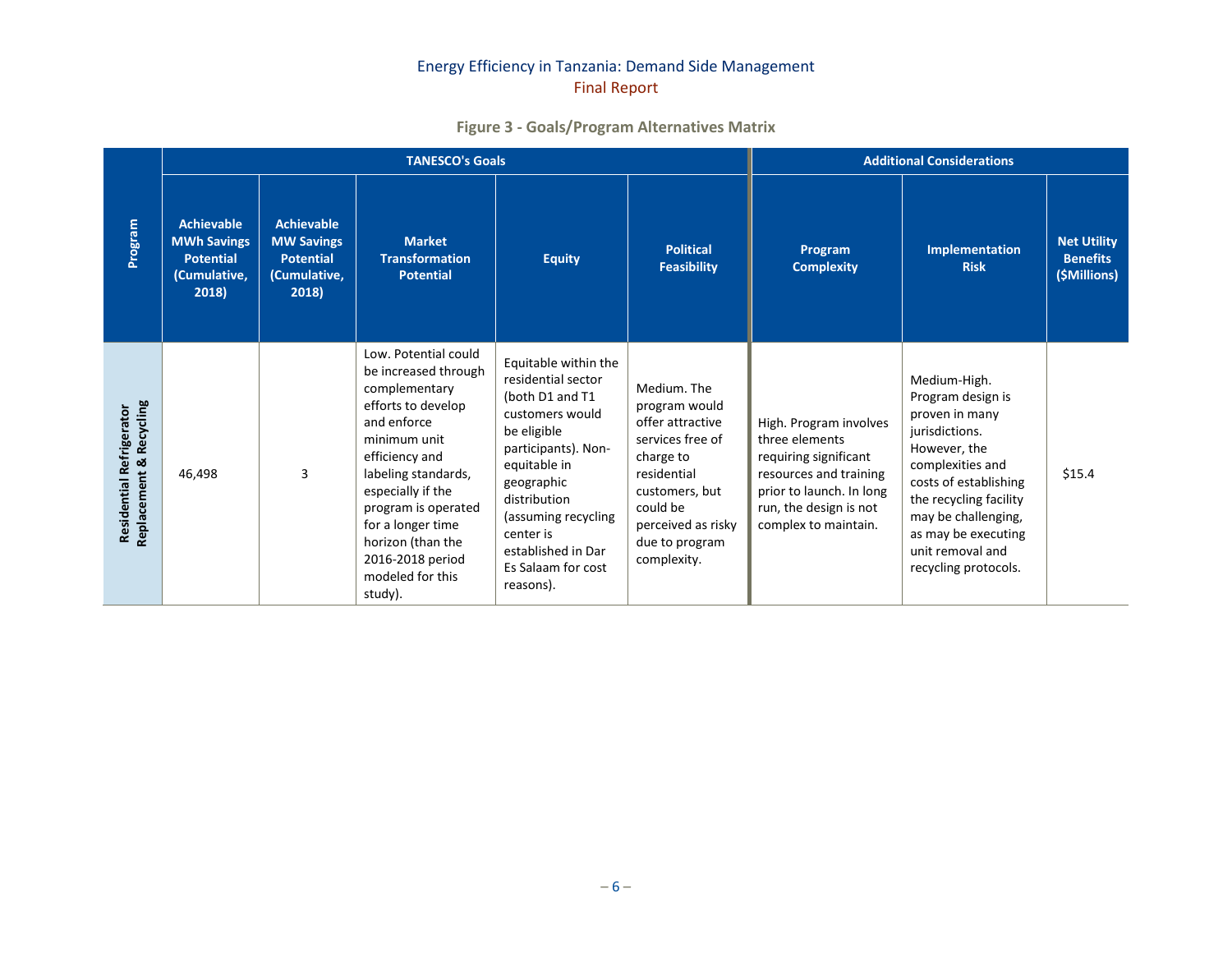|                                        |                                                                                      |                                                                                     | <b>TANESCO's Goals</b>                                                                                                                                                                                                                                                                                   | <b>Additional Considerations</b>                                                                                                                                                                                                                |                                                        |                                                                                                                                                                                |                                                                                                                                                                                                                                                                                                    |                                                       |
|----------------------------------------|--------------------------------------------------------------------------------------|-------------------------------------------------------------------------------------|----------------------------------------------------------------------------------------------------------------------------------------------------------------------------------------------------------------------------------------------------------------------------------------------------------|-------------------------------------------------------------------------------------------------------------------------------------------------------------------------------------------------------------------------------------------------|--------------------------------------------------------|--------------------------------------------------------------------------------------------------------------------------------------------------------------------------------|----------------------------------------------------------------------------------------------------------------------------------------------------------------------------------------------------------------------------------------------------------------------------------------------------|-------------------------------------------------------|
| Program                                | <b>Achievable</b><br><b>MWh Savings</b><br><b>Potential</b><br>(Cumulative,<br>2018) | <b>Achievable</b><br><b>MW Savings</b><br><b>Potential</b><br>(Cumulative,<br>2018) | <b>Market</b><br><b>Transformation</b><br><b>Potential</b>                                                                                                                                                                                                                                               | <b>Equity</b>                                                                                                                                                                                                                                   | <b>Political</b><br><b>Feasibility</b>                 | Program<br><b>Complexity</b>                                                                                                                                                   | Implementation<br><b>Risk</b>                                                                                                                                                                                                                                                                      | <b>Net Utility</b><br><b>Benefits</b><br>(\$Millions) |
| Residential Lighting                   | 59,743                                                                               | 25                                                                                  | Low. Potential could<br>be increased through<br>complementary<br>efforts to develop<br>and enforce<br>minimum bulb<br>efficiency and<br>labeling standards,<br>and to offer<br>discounted prices on<br>efficient bulbs at<br>retail locations<br>following the<br>completion of the<br>giveaway program. | Equitable within the<br>residential sector<br>(both D1 and T1<br>customers will<br>receive bulbs). Non-<br>equitable in<br>geographic<br>distribution<br>(assuming bulb<br>distribution is<br>focused on Dar Es<br>Salaam for cost<br>reasons). | High.<br>Recommended<br>element of Big<br>Results Now. | Low. Simple program<br>design that can be<br>implemented with<br>minimal additional<br>resources or personnel<br>training.                                                     | Low. Successful model<br>programs elsewhere<br>in Africa.                                                                                                                                                                                                                                          | \$37.7                                                |
| <b>Energy Solutions for Commercial</b> | 11,472                                                                               | 6                                                                                   | High - provided that<br>program is<br>maintained over the<br>long run.                                                                                                                                                                                                                                   | Equitable within the<br>commercial sector<br>(all commercial<br>customers would<br>be eligible to<br>participate).                                                                                                                              | Medium.                                                | Medium. Program<br>involves three<br>elements requiring<br>significant resources<br>and training prior to<br>launch. In long run, the<br>design is not complex<br>to maintain. | Medium. Successful<br>program model in<br>developed and<br>developing countries.<br>However, TANESCO<br>and/or program<br>contractor may be<br>challenged to find and<br>train a sufficient<br>number of qualified<br>contractors to<br>conduct energy audits<br>and implement<br>recommendations. | \$4.7                                                 |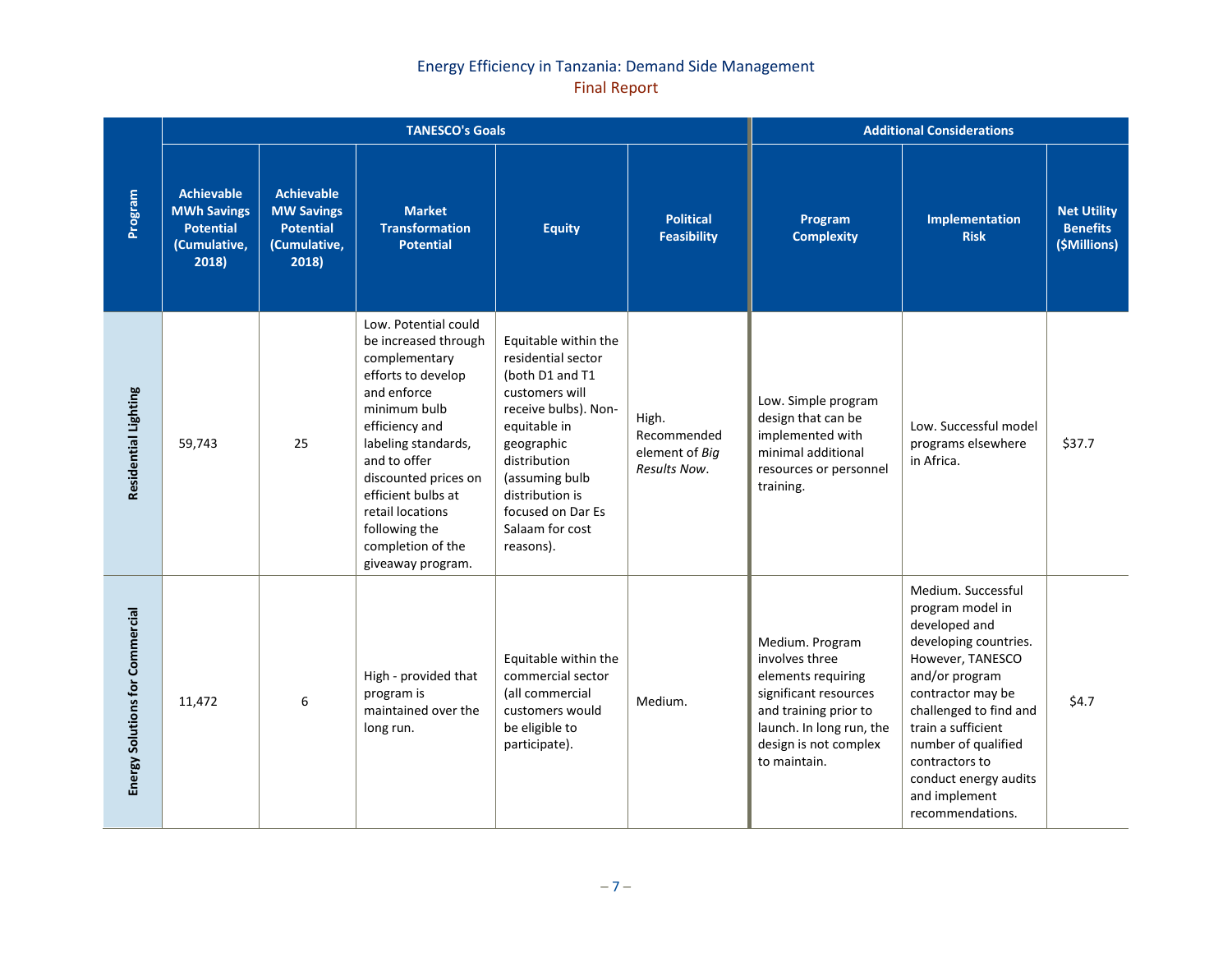|                                       |                                                                                      |                                                                                     | <b>TANESCO's Goals</b>                                                        | <b>Additional Considerations</b>                                                                     |                                                     |                                                                                                                           |                                                                                                                                                                                                            |                                                       |
|---------------------------------------|--------------------------------------------------------------------------------------|-------------------------------------------------------------------------------------|-------------------------------------------------------------------------------|------------------------------------------------------------------------------------------------------|-----------------------------------------------------|---------------------------------------------------------------------------------------------------------------------------|------------------------------------------------------------------------------------------------------------------------------------------------------------------------------------------------------------|-------------------------------------------------------|
| Program                               | <b>Achievable</b><br><b>MWh Savings</b><br><b>Potential</b><br>(Cumulative,<br>2018) | <b>Achievable</b><br><b>MW Savings</b><br><b>Potential</b><br>(Cumulative,<br>2018) | <b>Market</b><br><b>Transformation</b><br><b>Potential</b>                    | <b>Equity</b>                                                                                        | <b>Political</b><br><b>Feasibility</b>              | Program<br><b>Complexity</b>                                                                                              | Implementation<br><b>Risk</b>                                                                                                                                                                              | <b>Net Utility</b><br><b>Benefits</b><br>(\$Millions) |
| Commercial Refrigerated Vending       | 3,285                                                                                | $\mathbf{1}$                                                                        | High. Small number<br>of major vendors can<br>drive market<br>transformation. | Equitable. All<br>commercial<br>customers with<br>refrigerated<br>vending will<br>benefit.           | High. Low risk for<br>all stakeholders<br>involved. | Low.                                                                                                                      | Low. Requires<br>minimal program<br>investment and will<br>be driven by vendors.                                                                                                                           | \$1.4                                                 |
| <b>Commercial Direct Load Control</b> | Not<br>applicable.                                                                   | 25                                                                                  | Not applicable.                                                               | Equitable within the<br>commercial sector<br>(all customers<br>would be eligible to<br>participate). | Medium.                                             | Medium-high. Requires<br>considerable<br>investment upfront in<br>equipment, training,<br>and communication<br>protocols. | Medium-high.<br>Possible some<br>customers may<br>remove controlling<br>devices. Also, some<br>risk that AC effective-<br>useful life is too short<br>given climate to make<br>program cost-<br>effective. | \$8.2                                                 |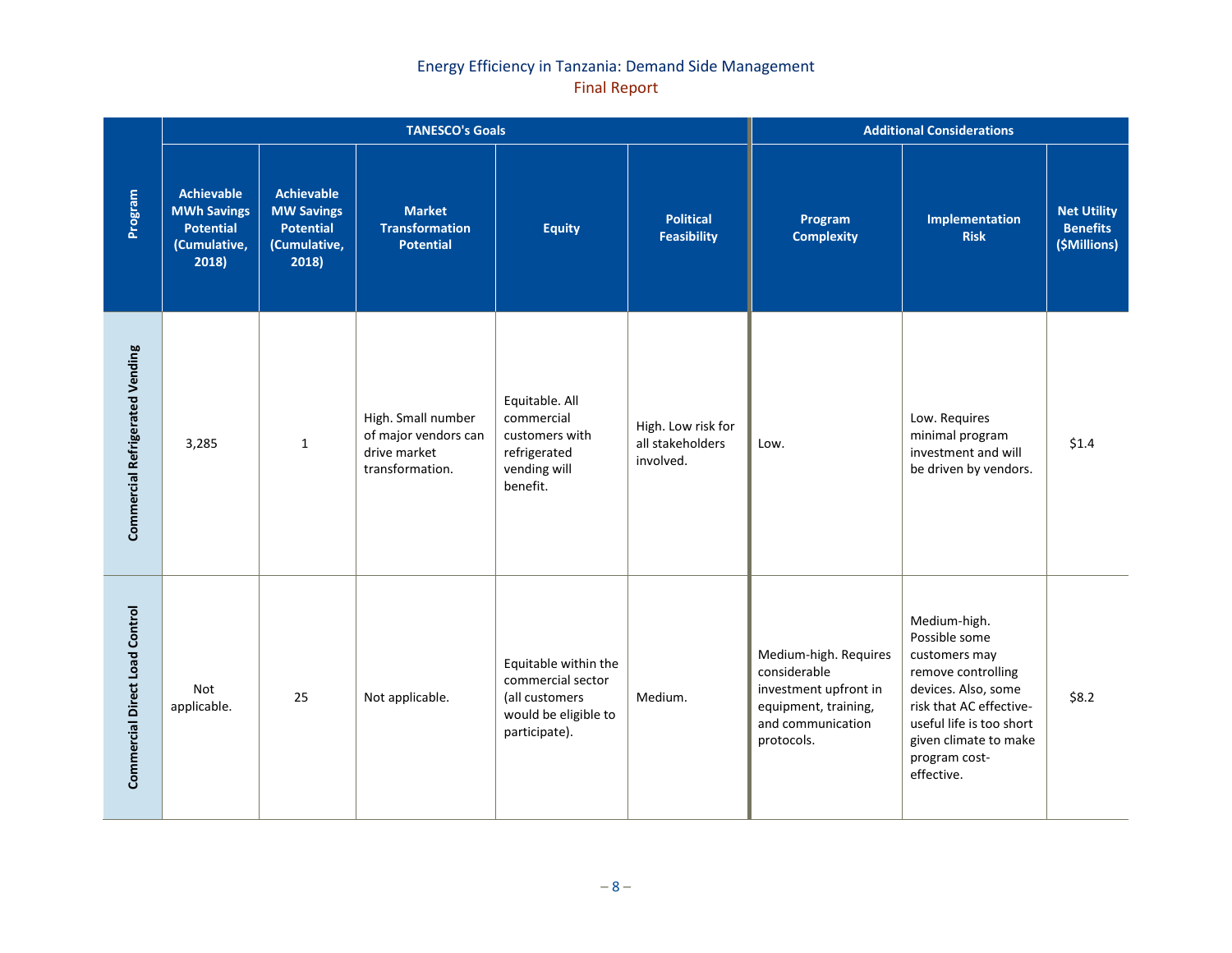|                                        |                                                                                      |                                                                                     | <b>TANESCO's Goals</b>                                                 | <b>Additional Considerations</b>                                                                                                                                                                                                                                                                                                                             |                                                                                                                  |                                                                                             |                                                                                                                                                                                                                                                                                                    |                                                       |
|----------------------------------------|--------------------------------------------------------------------------------------|-------------------------------------------------------------------------------------|------------------------------------------------------------------------|--------------------------------------------------------------------------------------------------------------------------------------------------------------------------------------------------------------------------------------------------------------------------------------------------------------------------------------------------------------|------------------------------------------------------------------------------------------------------------------|---------------------------------------------------------------------------------------------|----------------------------------------------------------------------------------------------------------------------------------------------------------------------------------------------------------------------------------------------------------------------------------------------------|-------------------------------------------------------|
| Program                                | <b>Achievable</b><br><b>MWh Savings</b><br><b>Potential</b><br>(Cumulative,<br>2018) | <b>Achievable</b><br><b>MW Savings</b><br><b>Potential</b><br>(Cumulative,<br>2018) | <b>Market</b><br><b>Transformation</b><br><b>Potential</b>             | <b>Equity</b>                                                                                                                                                                                                                                                                                                                                                | <b>Political</b><br><b>Feasibility</b>                                                                           | Program<br><b>Complexity</b>                                                                | Implementation<br><b>Risk</b>                                                                                                                                                                                                                                                                      | <b>Net Utility</b><br><b>Benefits</b><br>(\$Millions) |
| <b>Energy Solutions for Industrial</b> | 21,069                                                                               | 6                                                                                   | High - provided that<br>program is<br>maintained over the<br>long run. | Equitable within the<br>industrial sector<br>(both T2 and T3<br>customers would<br>be eligible<br>participants).<br>However,<br>customers with<br>existing resources<br>to implement<br>efficiency measures<br>would not be<br>targeted by this<br>program.                                                                                                  | High.<br>Recommended<br>element of Big<br>Results Now.                                                           | High.                                                                                       | Medium. Successful<br>program model in<br>developed and<br>developing countries.<br>However, TANESCO<br>and/or program<br>contractor may be<br>challenged to find and<br>train a sufficient<br>number of qualified<br>contractors to<br>conduct energy audits<br>and implement<br>recommendations. | \$8.5                                                 |
| Industrial Time-of-Use Tariff          | Not<br>applicable.                                                                   | 87                                                                                  | Not applicable.                                                        | Equity within the<br>industrial sector will<br>be determined by<br>the regulatory<br>requirements of the<br>tariff (e.g., whether<br>it is opt-in or opt-<br>out). Overall, the<br>tariff increases<br>system-wide equity<br>by reducing cross-<br>subsidies and<br>outages caused in<br>part by energy<br>charges being<br>misaligned with<br>energy costs. | High. Required by<br>policy. Some<br>industrials may<br>initially object to<br>higher on-peak<br>energy charges. | Low. Start-up could be<br>complex. Ongoing<br>implementation<br>involves low<br>complexity. | Low. Requires<br>minimal<br>infrastructure<br>investment with<br>potentially high<br>system benefits.                                                                                                                                                                                              | \$18.9                                                |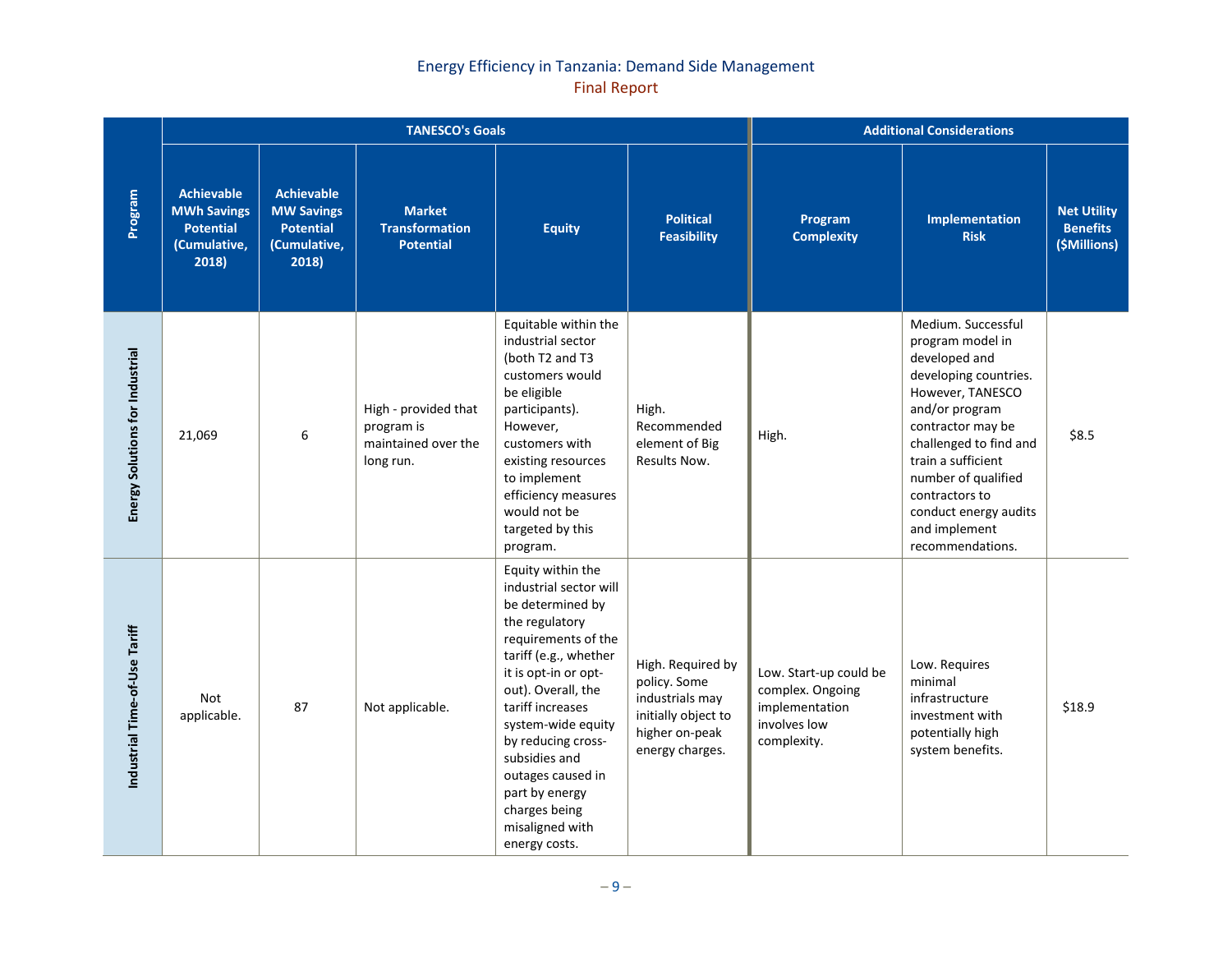# <span id="page-16-0"></span>**1.5 Report Overview and Organization**

The remainder of this report is organized as follows:

- **Section 2** summarizes baseline (existing) energy use by customer segment and for the TANESCO system.
- **Section 3** outlines the DSM measure selection process and measures included in the analysis.
- Section 4 includes discussion and estimates of technical, economic, and achievable DSM potential, as well as ICF's program recommendations.
- **Section 5** summarizes ICF's additional recommendations for improving energy efficiency in existing buildings/facilities in Tanzania.
- **Section 6** provides a conclusion to this study, including a summary of activities conducted in this work stream, as well as of ICF's achievable potential estimates and recommendations.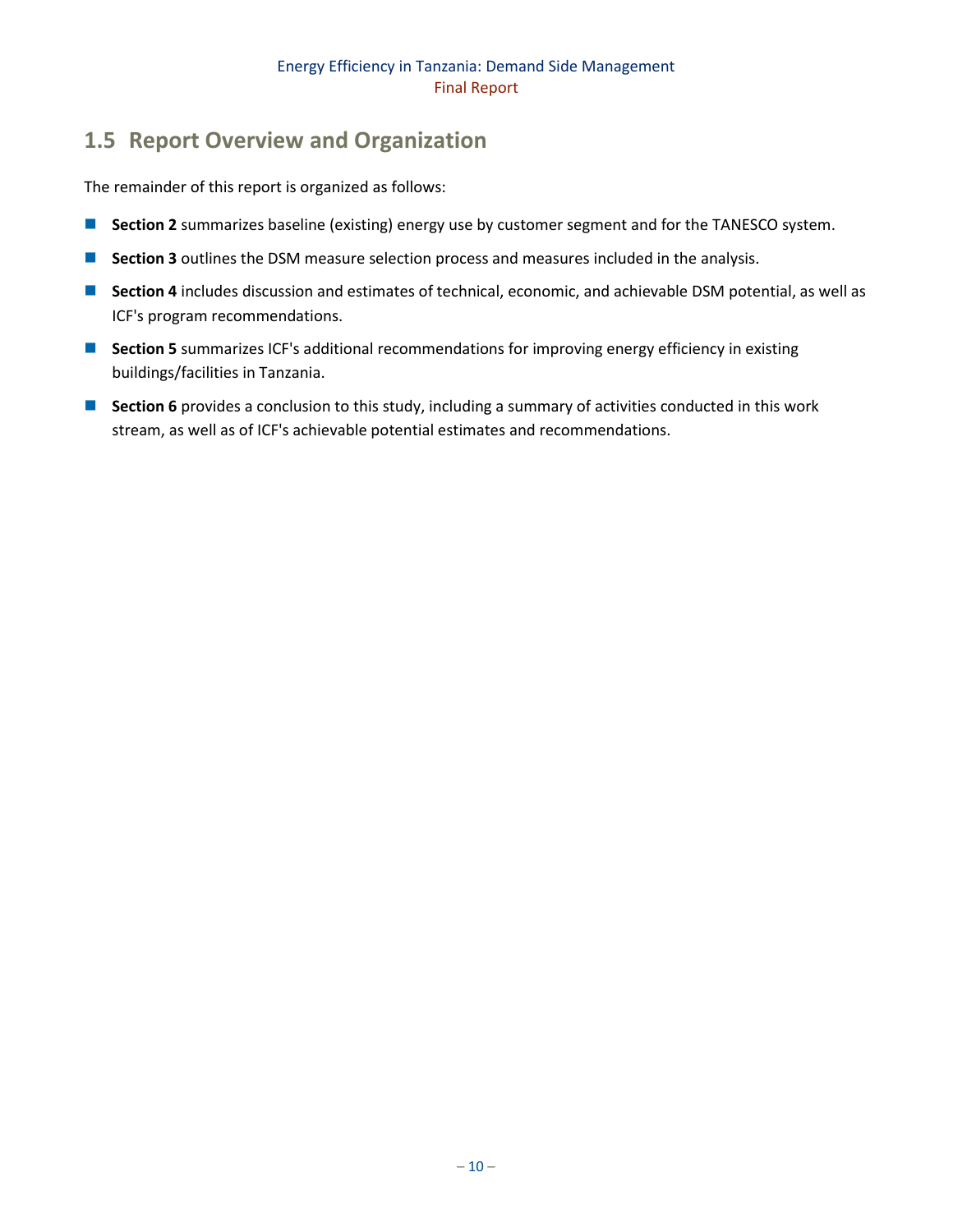# <span id="page-17-0"></span>2 Baseline Energy Use

Understanding how energy is currently used within a utility's service territory is the first step to developing estimates of DSM potential. Data and information collected during activities 1 through 3 were used by ICF to estimate baseline energy use in Tanzania. In the subsections below, we summarize baseline energy use starting at the service territory level, by tariff class, and then at the end-use level, by sector.

# <span id="page-17-1"></span>**2.1 Total Electricity Use**

 $\overline{\phantom{a}}$ 

In the most recent Power System Management Plan (PSMP), the Ministry of Energy and Minerals (MEM) specifies two different load forecasts: one derived using a trendline forecast, and another derived using econometric analysis. These approaches are described in Section 2 of the PSMP report. Each of the PSMP forecasts is illustrated i[n Figure 4,](#page-17-2) below. The econometric forecast can be characterized as an *aggressive scenario*, under which MEM assumed rural electrification plans occur on schedule and the economy grows 7 percent per year over the 25 year forecast.<sup>6</sup> The trendline forecast can be characterized as a *very aggressive scenario*. In this scenario, MEM assumed very high load growth over the mid-term (19 percent per year between 2012 and 2019), dropping to an average of 6 percent annual growth from 2020 to 2035. These forecasts are important to show in the context of DSM because they help demonstrate the possible magnitude, or impacts of the DSM potential estimates.

<span id="page-17-2"></span>



*Source: MEM, 2012 PSMP.*

<sup>6</sup> In the econometric forecast, MEM estimates that the large industrial share of load (T3 customers) will grow from 37% in 2012 to 47% in 2035. The share of load represented by T1 and T2 customers is forecasted to decline slightly; most of the new load in the D1 sector will be due to new connections. The load forecast in TANESCO's most recent corporate business plan is largely consistent with the econometric load forecast shown below.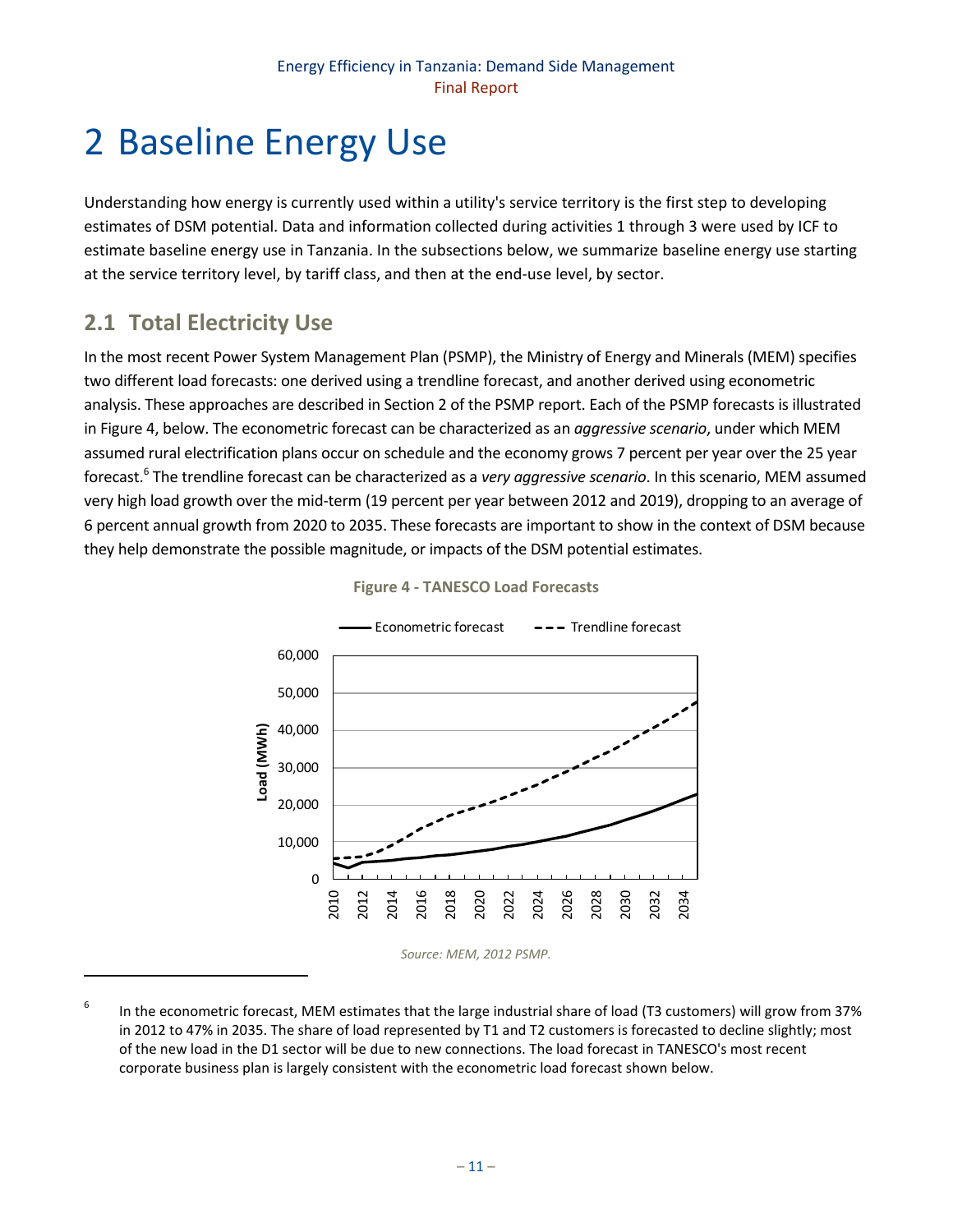# <span id="page-18-0"></span>**2.2 Electricity Use by Tariff Class**

[Figure 5](#page-18-2) shows customer counts and load by rate class. Combined, T2 (*low voltage supply*) and T3 (*high voltage supply*) customers constitute less than 0.3 percent of total customers but use over half the electricity. This is important information for DSM program planning purposes because it means that most marketing, education, and other program activities for these sectors can be highly targeted, even site-specific (e.g., through direct outreach by regional managers).

Conversely, the D1 (*domestic low usage*) tariff class constitutes 47 percent of total customers, but uses only 10 percent of total system electricity. Indeed, average household consumption in this rate class is only 70 kWh per month. Since most D1 customers live in informal housing and have incomes placing them below the poverty line, program activities in this sector will need to involve mass marketing and free DSM measures.

<span id="page-18-2"></span>

| <b>Tariff Class</b>    | Customers in<br><b>Tariff Class</b> | %<br><b>Total</b><br>Cust. | <b>Total Sales</b><br>(GWh) | %<br><b>Sales</b> | <b>Average Annual</b><br>Sales per<br>Customer<br>(kWh) |
|------------------------|-------------------------------------|----------------------------|-----------------------------|-------------------|---------------------------------------------------------|
| D1-Domestic Low Usage  | 613,618                             | 47%                        | 515                         | 10%               | 839                                                     |
| T1-General Usage       | 699,287                             | 53%                        | 2,203                       | 43%               | 3,150                                                   |
| T2-Low Voltage Supply  | 2,483                               | 0.2%                       | 634                         | 12%               | 255,336                                                 |
| T3-High Voltage Supply | 461                                 | $< 0.1\%$                  | 1,804                       | 35%               | 3,913,232                                               |
| <b>Total</b>           | 1,315,849                           |                            | 5,156                       |                   |                                                         |

#### **Figure 5 - Customers and Sale by Tariff Class (2013)**

*Source: TANESCO*

# <span id="page-18-1"></span>**2.3 Electricity Use by End Use by Sector**

# **Residential**

[Figure 6](#page-19-0) an[d Figure 7](#page-19-1) show the distributions of average annual household electricity use for residential customers on D1 and T1 tariffs, respectively. A breakdown of the T1 tariff class by sector (residential and commercial) was not available; therefore, we cannot calculate average consumption for a T1 household. As a proxy, given the information shown i[n Figure 5](#page-18-2) above, we estimate the average consumption of a T1 household is three times that of a D1 household.

Further, without a detailed residential baseline study, it is difficult to characterize the additional annual load in T1 households. However, based on the information available, it is reasonable to state that T1 households have much higher cooling and lighting loads, and have more electronics and appliances than D1 households.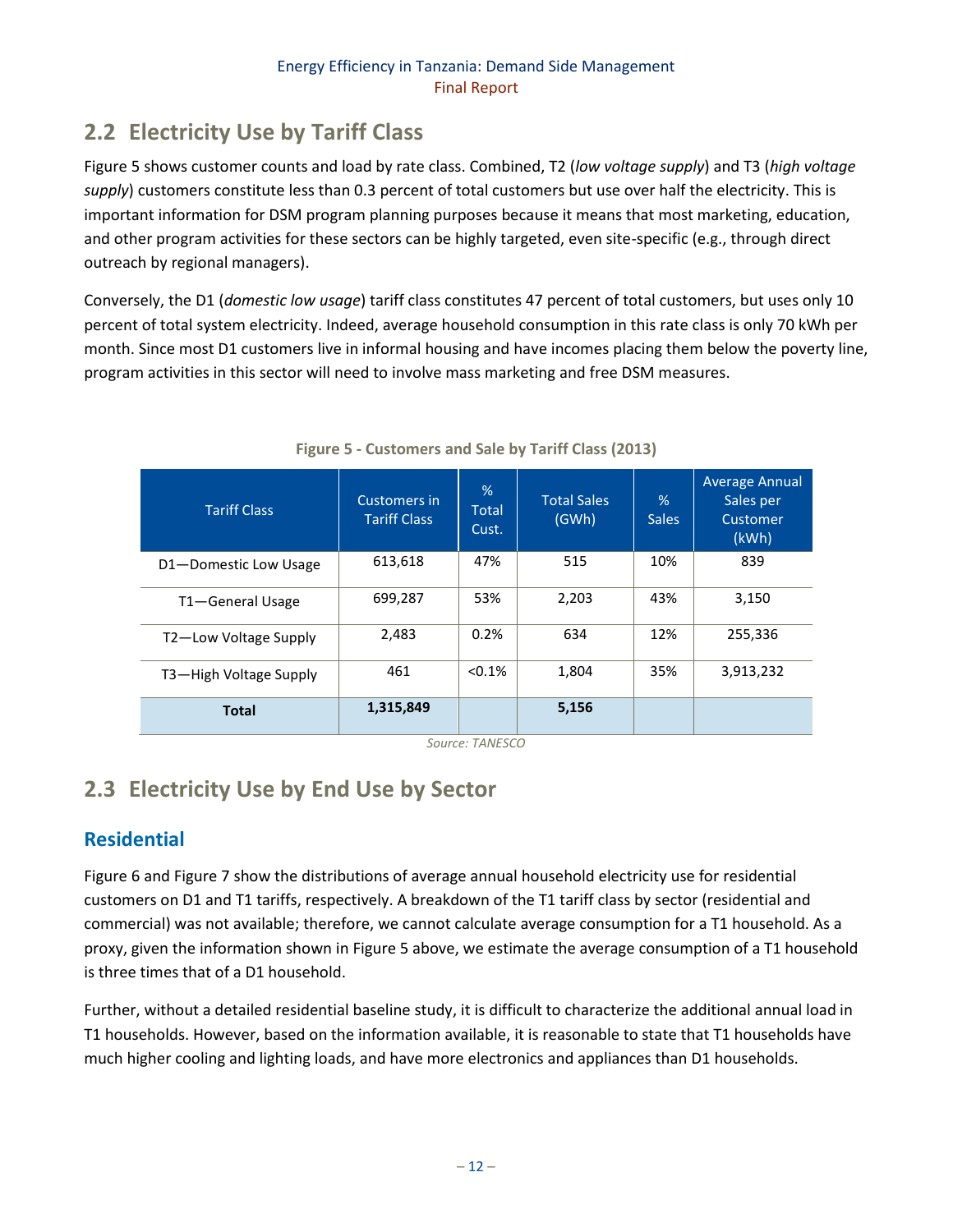

<span id="page-19-0"></span>**Figure 6 - Distribution of Average Annual Household kWh Use, D1 Tariff Class**

*Sources: Hatch, TANESCO.*

<span id="page-19-1"></span>





# **Commercial**

[Figure 8](#page-20-0) shows the distribution of annual electricity use for an average commercial customer on the T1 tariff. T1 commercial customers can be described as small businesses consuming between 284 kWh and 7,500 kWh annually. A distribution of T1 commercial load by sub-sector was not available at the time of this analysis. A description of T2 commercial load by end use was also not available. However, ICF conducted meter data analysis and site audits of specific T2 facilities, which helped to inform the commercial analysis.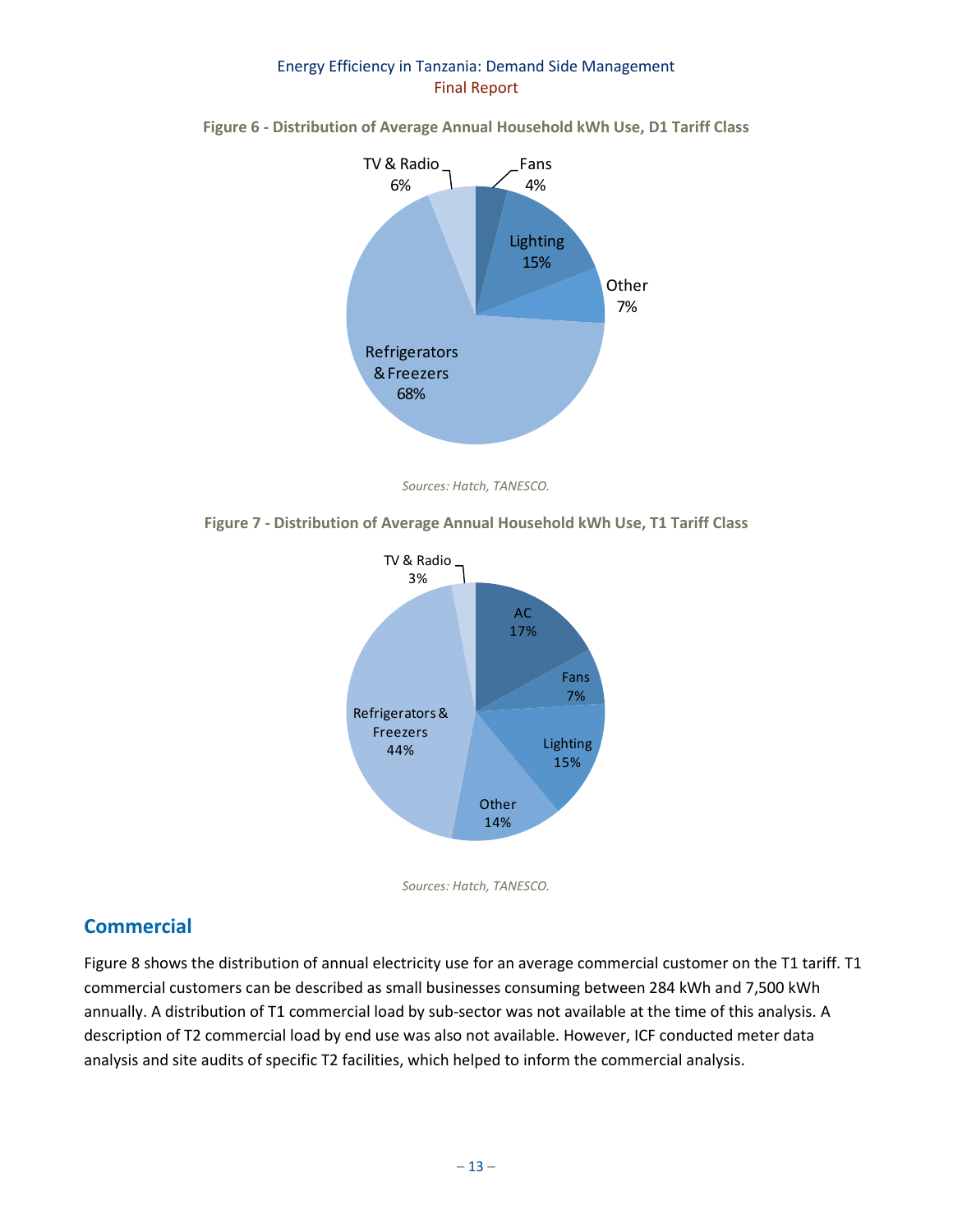<span id="page-20-0"></span>**Figure 8 - Distribution of Average Annual Commercial Customer kWh Use, T1 Tariff Class**



*Sources: Hatch, TANESCO.*

# **Industrial**

 $\overline{\phantom{a}}$ 

Summary information on industrial load by subsector was not available at the time of this study; average consumption by end-use for industrial as a whole is not meaningful given the heterogeneity of facilities in this sector. However, based upon information in a previous DSM study on Tanzania,<sup>7</sup> and data collected by ICF on a small sample of industrial facilities,<sup>8</sup> ICF estimates that motors consume between 65 percent and 90 percent of electricity in the industrial sector. ICF also estimates the higher levels of consumption occur in subsectors such as mining and cement production. Other important end-uses were observed to include compressed air, process heating, and process cooling. Facility cooling and lighting were observed to be less important end uses in regard to energy consumption.

<sup>7</sup> Hatch Consulting. Tanzania Electric Supply Company: Consultancy Services on Energy Rationalization & Demand Response in Tanzania. December 10, 2010.

<sup>8</sup> Data collected by ICF during industrial facility audits was combined with facility interval meter data to develop enduse load profiles for these specific facilities.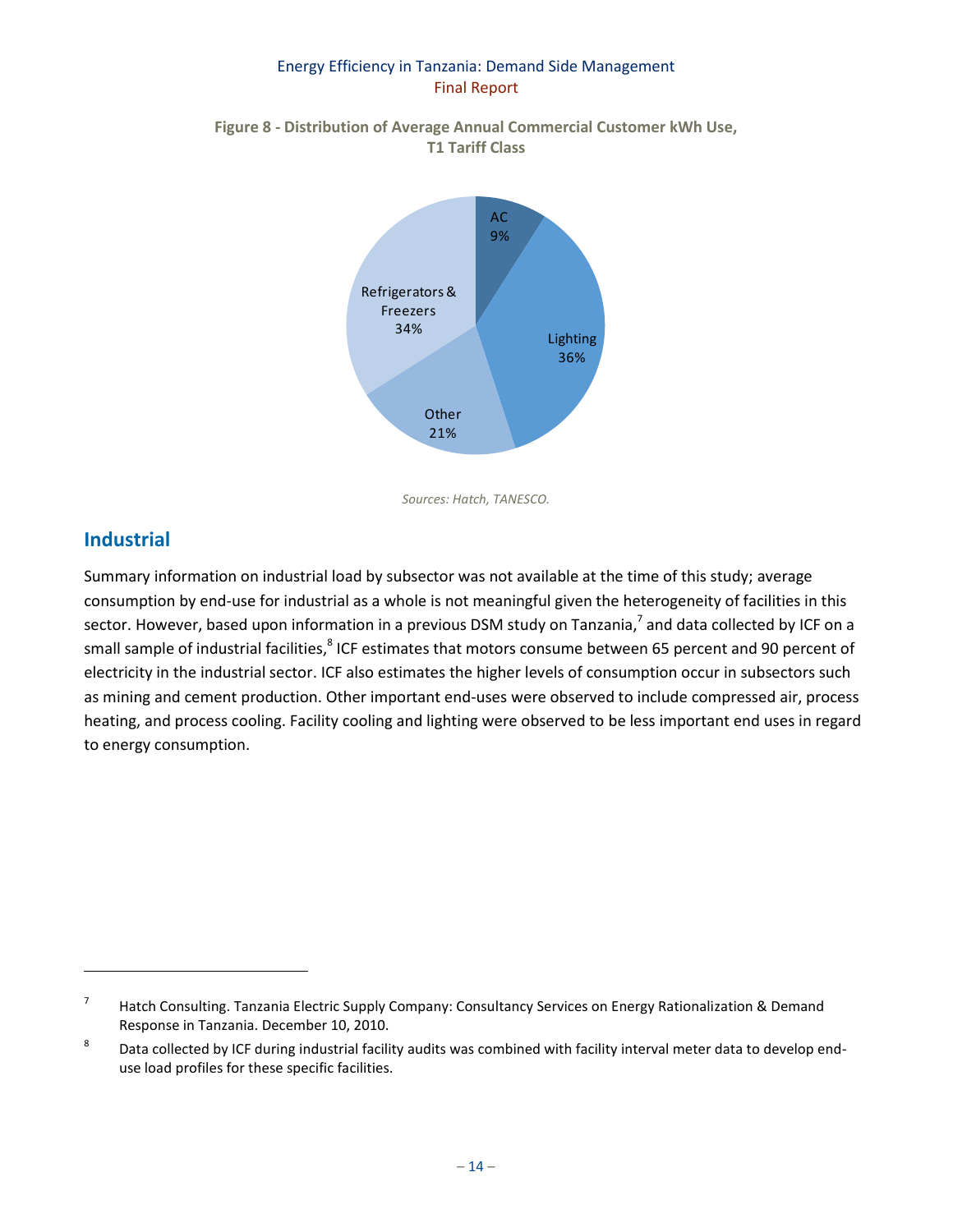# <span id="page-21-0"></span>3 DSM Measures

The next step in the analysis was developing a database of DSM measures, including energy efficiency and demand response options, as well as a time-of-use tariff for the industrial sector. Measures were selected for inclusion in the analysis based upon: (1) the document review (Activity 1), (2) the site audit data and baseline characterization (Activity 2), (3) ICF DSM measure databases, and (4) ICF DSM program experience. While the measure database was not exhaustive, a large number of measures were analyzed to make sure each energy end use within each sector was sufficiently represented by commercially-available technologies.

For example, commercial air conditioning measures are represented by efficient split AC Units (units with an IEER rating of 10 or better). Although there are other efficient options available, split units are the dominant cooling technology installed in Tanzania in commercial facilities. Therefore, ICF used split units as the proxy for all cooling in the commercial sector. As additional data is collected by DSM programs or through other studies on commercial cooling, more AC measures, such as efficient chillers and packaged rooftop units, can be included in future forecasts.

<span id="page-21-1"></span>Measure types included in the database are shown in tables 9-11 below, by sector. For each measure, ICF developed the type of information shown in the example in [Figure 12.](#page-23-0)

| <b>Tariff Class</b> | <b>End Use</b> | <b>Measure Type</b>           |
|---------------------|----------------|-------------------------------|
| D <sub>1</sub>      | Lighting       | <b>CFL</b>                    |
|                     | Refrigeration  | <b>Efficient Refrigerator</b> |
|                     | Cooling        | <b>Efficient AC</b>           |
|                     | Envelope       | Air Sealing                   |
| T1                  | Lighting       | <b>CFL</b>                    |
|                     | Refrigeration  | <b>Efficient Refrigerator</b> |

|  |  | <b>Figure 9 - Residential Measures Analyzed</b> |  |  |
|--|--|-------------------------------------------------|--|--|
|--|--|-------------------------------------------------|--|--|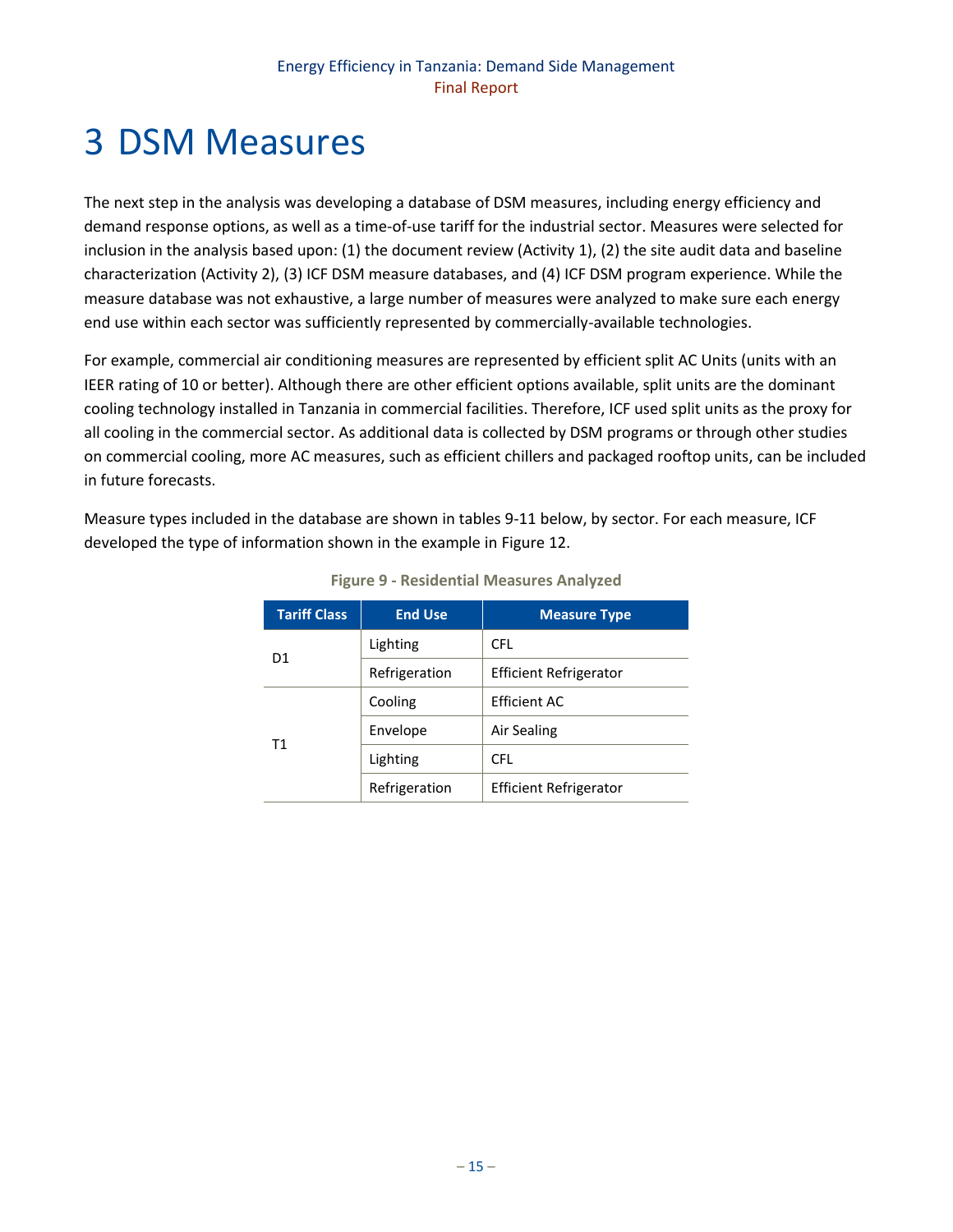<span id="page-22-0"></span>

| <b>Measure Category</b> | <b>End Use</b> | <b>Measure Type</b>                        |
|-------------------------|----------------|--------------------------------------------|
|                         | Cooling        | <b>Efficient Split AC</b>                  |
|                         | Envelope       | Air Sealing                                |
|                         |                | <b>CFL</b>                                 |
|                         | Lighting       | LED Reflector Lamps                        |
| Energy Efficiency       |                | <b>Lighting Occupancy Sensor</b>           |
|                         |                | Linear LED Lamps                           |
|                         |                | T8/T5 Linear Florescent                    |
|                         |                | <b>Efficient Refrigerated Case Display</b> |
|                         | Refrigeration  | Efficient Refrigerator                     |
| Demand Response         | Cooling        | <b>AC Direct Load Control</b>              |

## **Figure 10 - Commercial Measures Analyzed**

# **Figure 11 - Industrial Measures Analyzed**

<span id="page-22-1"></span>

| <b>Measure Category</b> | <b>Measure Type</b>             |
|-------------------------|---------------------------------|
| Energy Efficiency       | Compressed Air Upgrades         |
|                         | <b>Custom Project</b>           |
|                         | Lighting Upgrades               |
|                         | Motor Upgrades                  |
|                         | <b>Process Cooling Upgrades</b> |
|                         | <b>Process Heating Upgrades</b> |
|                         | Variable Speed Drives           |
| Demand Response         | Time-of-Use Rate                |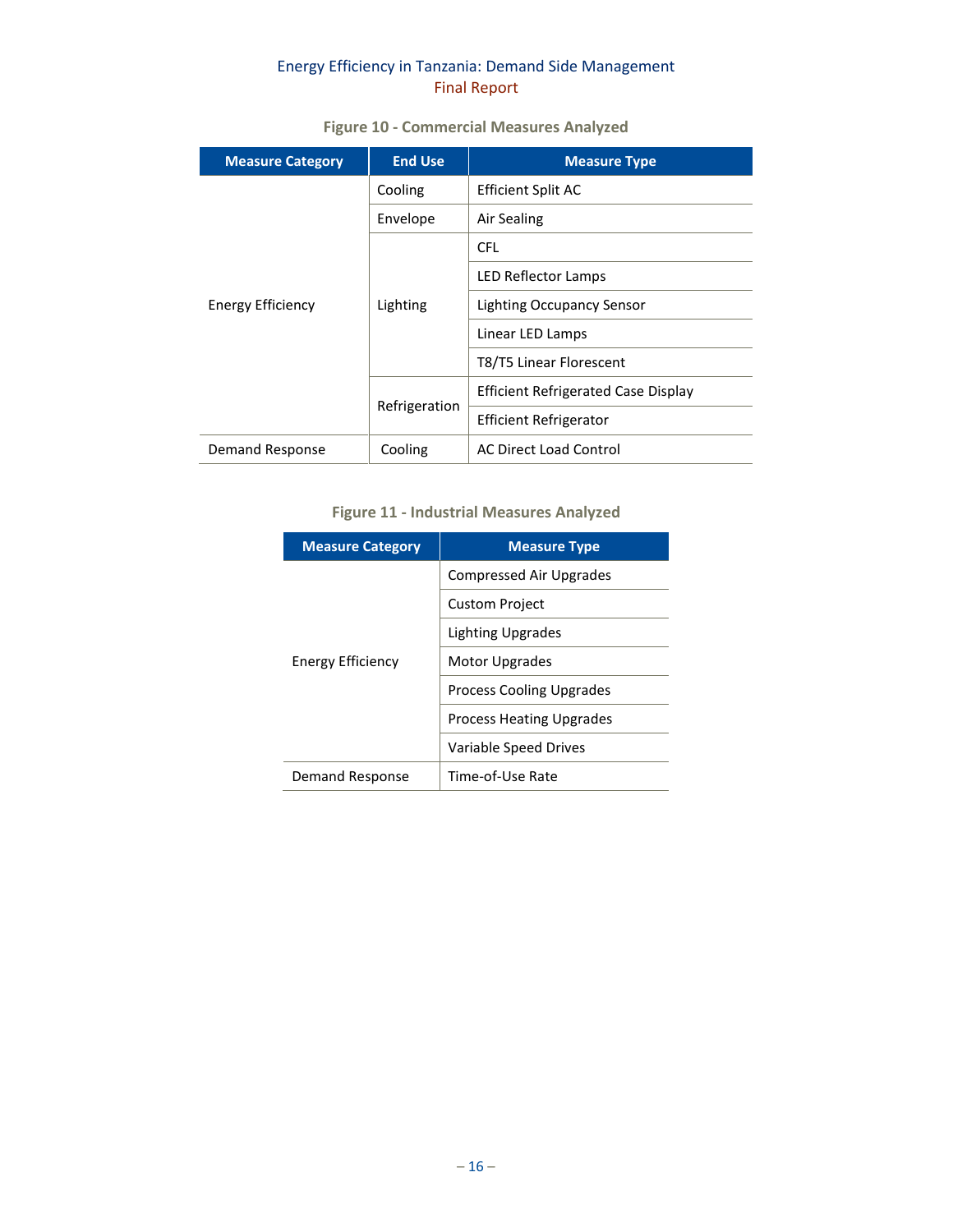<span id="page-23-0"></span>

| <b>Measures Characteristic</b>                  | <b>Value</b>                 |
|-------------------------------------------------|------------------------------|
| <b>Applicable Tariff Class</b>                  | T2                           |
| Applicable Sector                               | Commercial                   |
| Annual Usage Bin <sup>9</sup>                   | 33rd to 66th Percentile      |
| <b>Energy End Use</b>                           | Cooling                      |
| Measure Name                                    | Efficient Split AC           |
| <b>Measure Definition</b>                       | <b>10 EER</b>                |
| <b>Baseline Definition</b>                      | 6 EER                        |
| Measure Unit                                    | <b>Tons Cooling Capacity</b> |
| Measure Type <sup>10</sup>                      | Replace-On-Burnout           |
| Measure Lifetime (Years)                        | 5                            |
| Annual kWh Savings per Measure Unit             | 463                          |
| Peak kW Savings per Measure Unit                | 0.3                          |
| Incremental Measure Cost per Measure Unit (USD) | \$71                         |

#### **Figure 12 - Illustrative Measure Characteristics**

Each measure was tested for cost-effectiveness using the Measure Total Resource Cost (TRC) test. Measure TRC benefits include the present value of the lifetime of avoided kWh and kW saved due to installation of the measure. Measure TRC costs include all measure incremental costs, $^{11}$  including additional equipment and operations and maintenance costs. Measure TRC results were used in the following manner in the DSM potential analysis:

- **Technical potential**. Measure cost-effectiveness is not considered in the technical potential analysis since technical potential by definition does not account for cost.
- **E** Economic potential. Only measures with a TRC result of 1.0 or better were included in the economic potential analysis.
- **Achievable potential**. As a general rule, only measures with a TRC result of 1.0 or better were included in the achievable potential analysis. This helped ensure that - once program delivery costs are added to measure costs - program cost-effectiveness is minimally compromised. Two exceptions were made to this general rule. The first exception was for certain LED lighting measures where recent data shows both improving quality and price reductions, indicating that these measures will soon be cost-effective. The

 $\overline{a}$ 

<sup>9</sup> Since commercial energy use could not be disaggregated by building type, ICF binned customers by annual energy use. Measure savings were then estimated for average customers within each usage bin.

 $10$  Measure types include replace-on-burnout and retrofit. New construction measures were not considered in this work stream.

 $11$  The difference in cost between the efficient unit and the baseline, or standard unit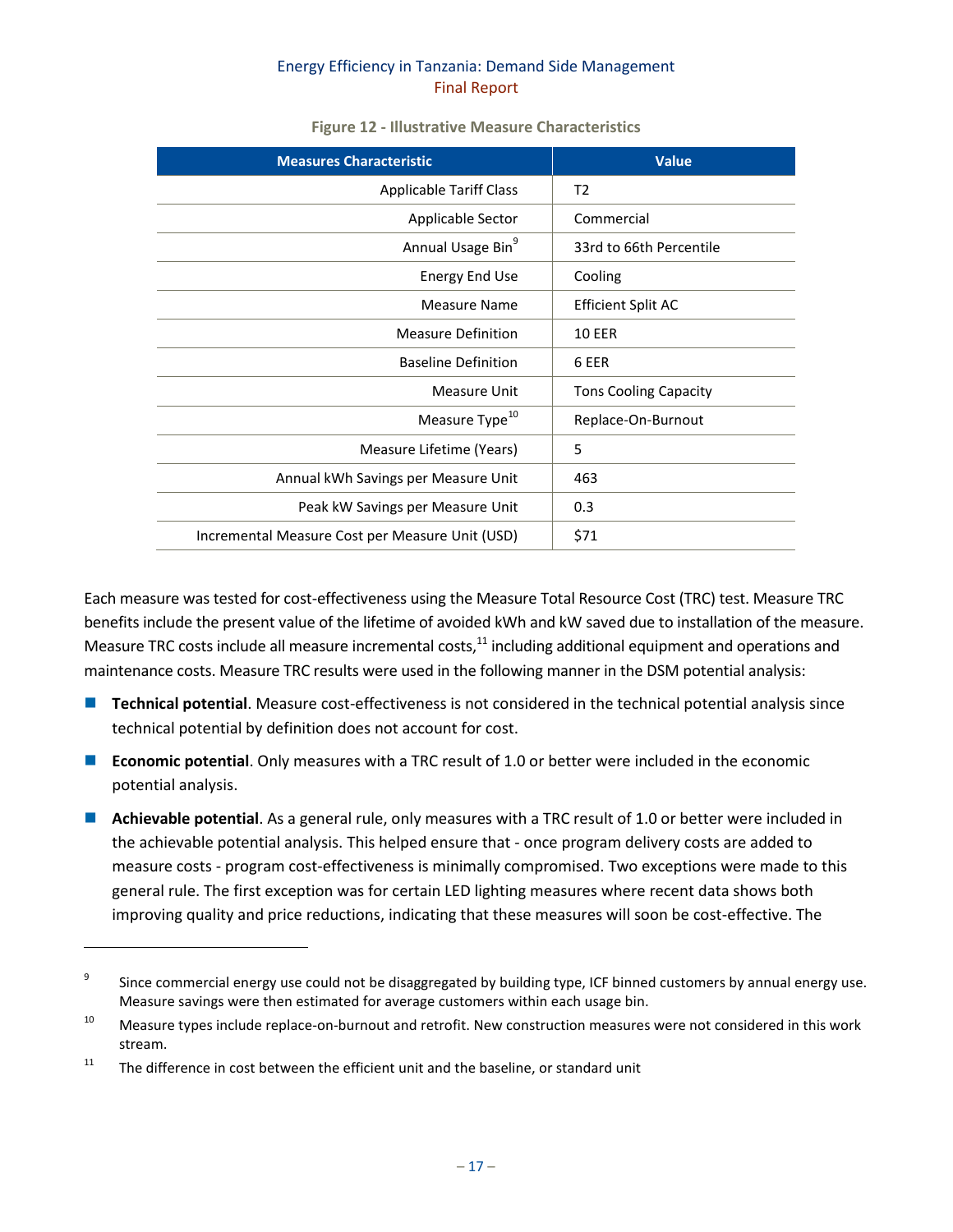second exception was made for a subset of variable speed drives (VSDs); since most VSD applications were cost-effective, ICF decided to also include the non-cost-effective applications. In implementation, it is often impractical to restrict measure installations only to applications that are cost-effective.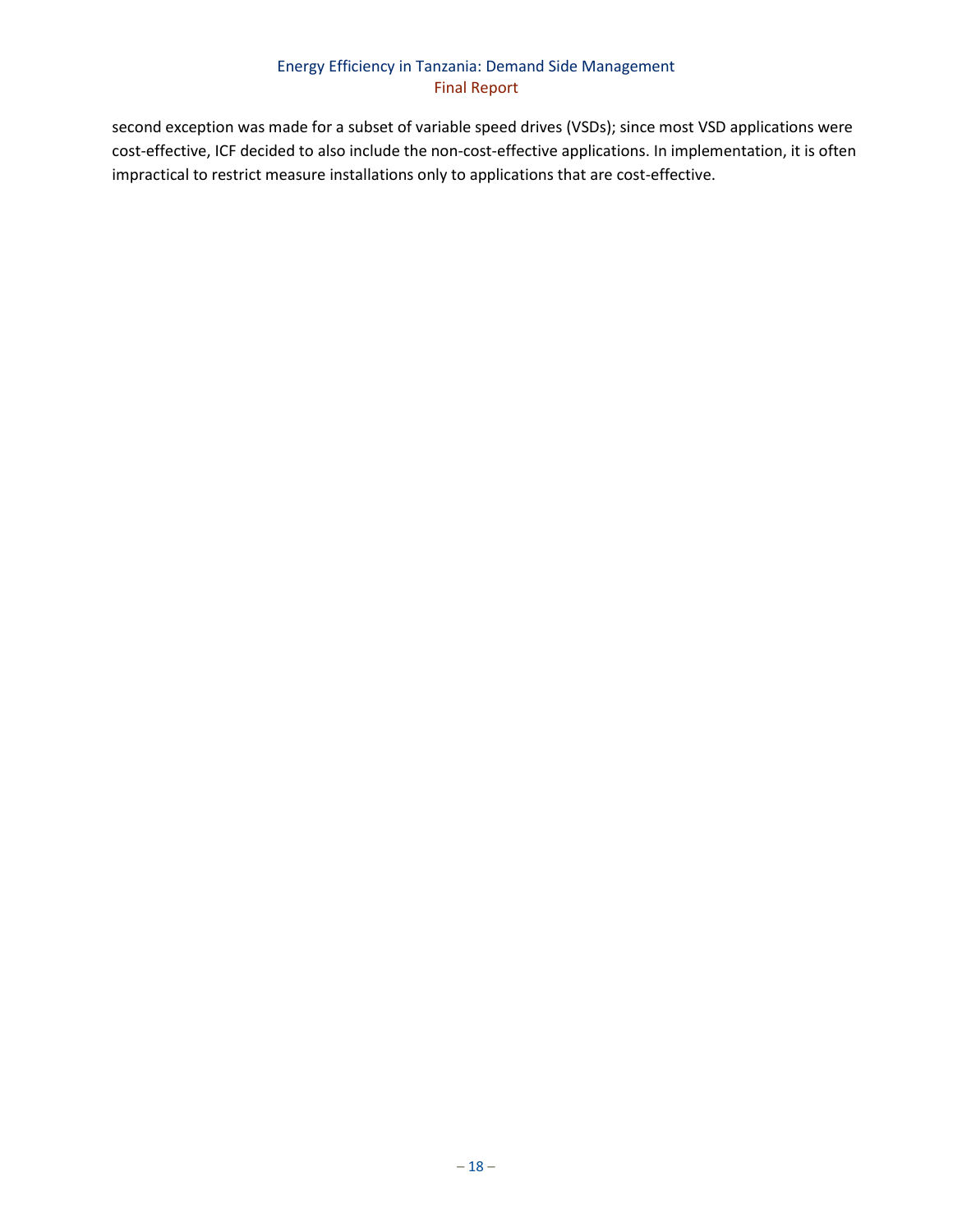# <span id="page-25-0"></span>4 DSM Potential

# <span id="page-25-1"></span>**4.1 Technical Potential**

Technical potential is defined as the level of savings that would result today by removing all existing equipment and replacing it with the most technically efficient options, regardless of cost or market barriers. Technical potential is a theoretical construct used only for the purpose of estimating the absolute upper limit of savings that is technically feasible. ICF estimates that total technical potential in TANESCO's service territory is:

- 1,748 GWh, or 30 percent of total forecasted load in 2014 (based on the PSMP "econometric" load forecast)
- 593 MW, or 61 percent of total forecasted system peak demand in 2014

# <span id="page-25-2"></span>**4.2 Economic Potential**

Economic potential is defined as the level of savings that would result today by removing all existing equipment and replacing it with the most technically efficient, cost-effective options. It is the economic subset of technical potential. Economic potential is a theoretical construct used only for the purpose of estimating the absolute upper limit of savings that is economically feasible. ICF estimates that total economic potential in TANESCO's service territory is:

- 1,509 GWh, or 26 percent of total forecasted load in 2014 (based on the PSMP "econometric" load forecast)
- 533 MW, or 55 percent of total forecasted system peak demand in 2014

# <span id="page-25-3"></span>**4.3 Achievable Potential**

Achievable potential is the level of cost-effective savings which can be realistically achieved by DSM programs, taking into consideration financial barriers, lack of awareness, and other market barriers. Achievable potential for TANESCO's service territory was estimated using a bottom-up approach based upon an analysis of costeffective measures and market barriers for each sector.

Since programs are the vehicles that deliver DSM savings, achievable potential was developed on a program by program basis. The program analysis was a collaborative process between ICF and TANESCO staff. ICF first developed preliminary program designs and achievable potential estimates based on our understanding of the available information and data. These preliminary designs and estimates were then presented to TANESCO in program workshops where market barriers and other factors impacting program design were discussed. Based upon information gained during these workshops, ICF revised the DSM program designs and estimates accordingly.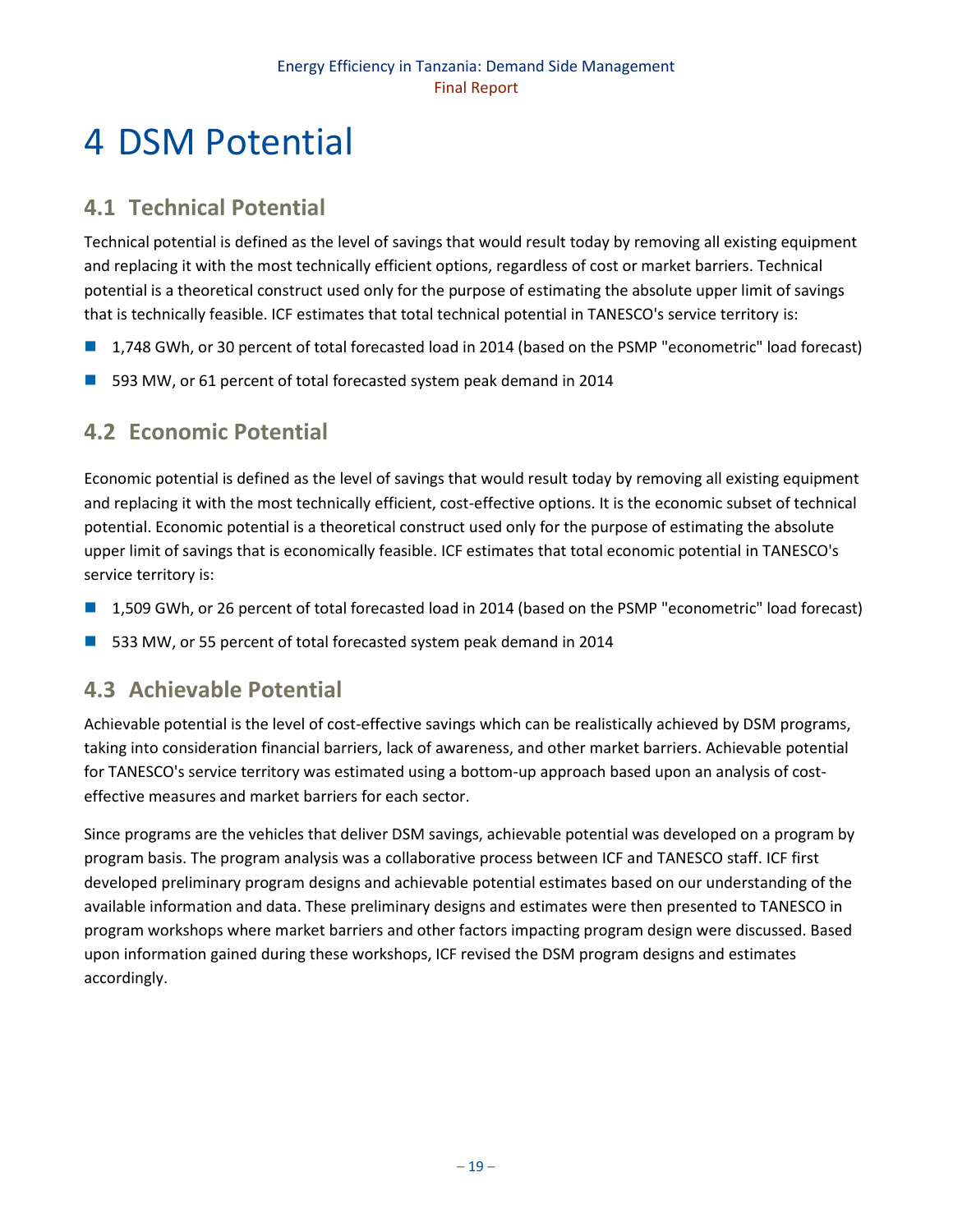ICF estimates of achievable potential are illustrated i[n Figure 13](#page-26-0) and [Figure 14.](#page-26-1) Cumulative achievable MWh<sup>12</sup> savings potential in 2018 is equivalent to 2.2 percent of forecasted load in 2018. Cumulative achievable MW savings potential in 2018 is equivalent to 11.5 percent of forecasted peak demand in 2018.

ICF estimates of annual program costs and cost-effectiveness are shown i[n Figure 13](#page-26-0) and [Figure 14,](#page-26-1) respectively.

<span id="page-26-0"></span>

| <b>Sector</b> | <b>Program Name</b>                    | 2014     | 2015     | 2016   | 2017     | 2018     |
|---------------|----------------------------------------|----------|----------|--------|----------|----------|
| Residential   | Refrigerator Recycling & Replacement   | 0        | 0        | 14,180 | 29,640   | 46,498   |
| Residential   | <b>Residential Lighting</b>            | 18,049   | 37,904   | 59,743 | 59,743   | 59,743   |
| Commercial    | <b>Energy Solutions for Commercial</b> | 0        | 0        | 1,670  | 5,281    | 11,472   |
| Commercial    | <b>Commercial Refrigerated Vending</b> | $\Omega$ | $\Omega$ | 603    | 1,677    | 3,285    |
| Commercial    | <b>Commercial Direct Load Control</b>  | $\Omega$ | $\Omega$ | 0      | 0        | 0        |
| Industrial    | <b>Energy Solutions for Industrial</b> | $\Omega$ | $\Omega$ | 4,842  | 11,668   | 21,069   |
| Industrial    | Time-of-Use Tariff                     | $\Omega$ | $\Omega$ | 0      | $\Omega$ | $\Omega$ |
|               | <b>Total Portfolio</b>                 | 18,049   | 37,904   | 81,038 | 108.009  | 142,067  |

**Figure 13 - Cumulative Achievable MWh Savings Potential, by Program** 

**Figure 14 - Cumulative Achievable MW Savings Potential, by Program** 

<span id="page-26-1"></span>

| <b>Sector</b> | <b>Program Name</b>                    | 2014           | 2015     | 2016         | 2017           | 2018 |
|---------------|----------------------------------------|----------------|----------|--------------|----------------|------|
| Residential   | Refrigerator Recycling & Replacement   | $\Omega$       | 0        | 1            | $\overline{2}$ | 3    |
| Residential   | Residential Lighting                   | 7              | 16       | 25           | 25             | 25   |
| Commercial    | <b>Energy Solutions for Commercial</b> | $\Omega$       | 0        | $\mathbf{1}$ | 3              | 6    |
| Commercial    | <b>Commercial Refrigerated Vending</b> | $\Omega$       | 0        | 0            | 1              | 1    |
| Commercial    | <b>Commercial Direct Load Control</b>  | $\Omega$       | 4        | 10           | 17             | 25   |
| Industrial    | <b>Energy Solutions for Industrial</b> | $\Omega$       | $\Omega$ | 1            | 3              | 6    |
| Industrial    | Time-of-Use Tariff                     | $\Omega$       | 39       | 48           | 71             | 87   |
|               | <b>Total Portfolio</b>                 | $\overline{7}$ | 59       | 86           | 122            | 153  |

 $\overline{\phantom{a}}$ 

<sup>&</sup>lt;sup>12</sup> Cumulative savings is the total amount of savings due to still active measures installed in each year of the study. For example, cumulative savings for the Residential Lighting program in 2016 includes savings due to CFLs installed in 2016, as well as bulbs installed in 2015, since the bulbs installed in 2015 are assumed to still be "active" (i.e., not burned out).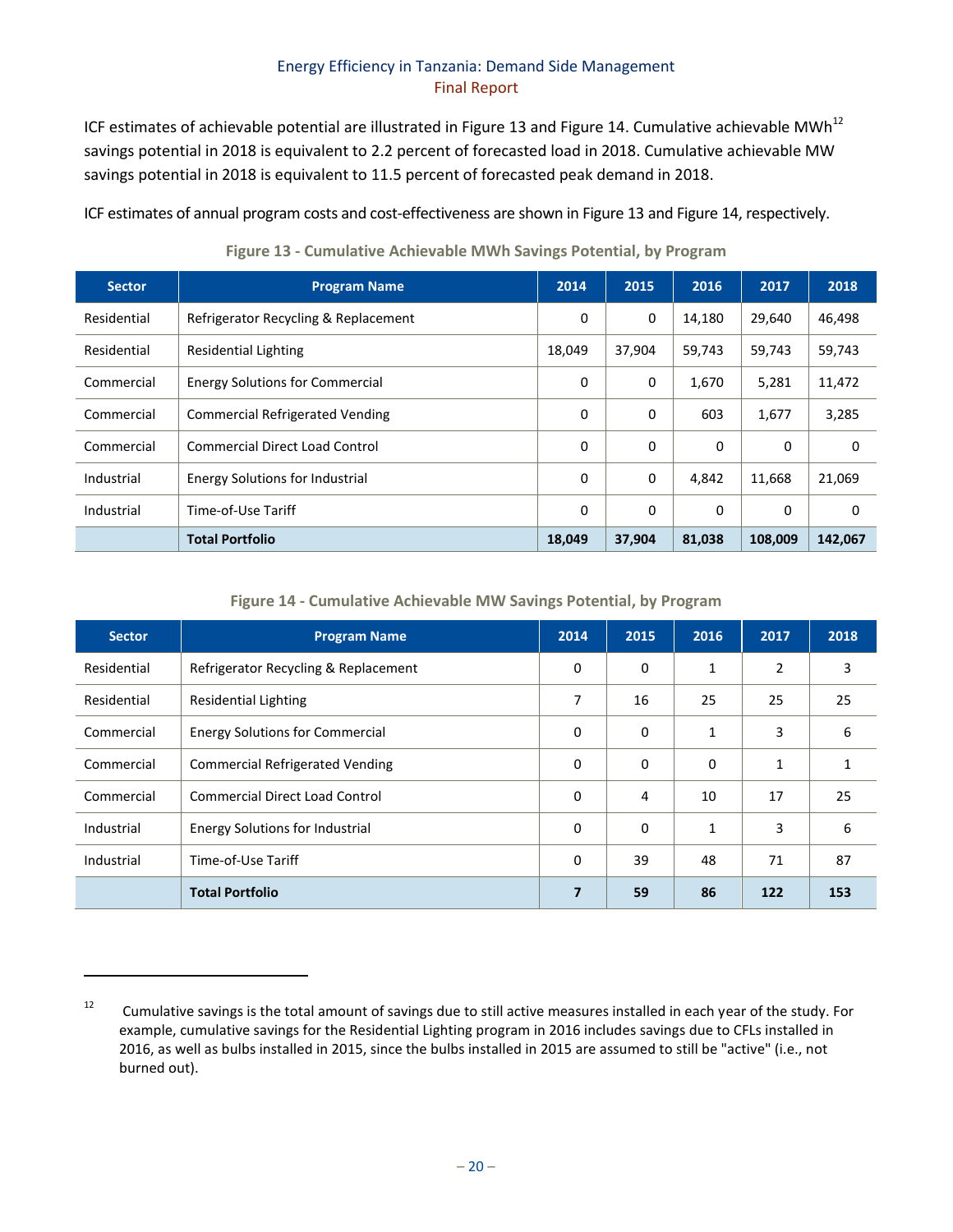<span id="page-27-0"></span>

| <b>Sector</b> | <b>Program Name</b>                    | 2014                | 2015                | 2016                 | 2017                 | 2018                 |
|---------------|----------------------------------------|---------------------|---------------------|----------------------|----------------------|----------------------|
| Residential   | Refrigerator Recycling & Replacement   | \$0.0\$             | \$0.0\$             | \$7.1                | \$7.8                | \$8.5                |
| Residential   | Residential Lighting                   | \$3.1               | \$3.1               | \$3.4                | \$0.0\$              | \$0.0\$              |
| Commercial    | <b>Energy Solutions for Commercial</b> | \$0.0\$             | \$0.0\$             | \$0.5                | \$1.2                | \$2.0                |
| Commercial    | <b>Commercial Refrigerated Vending</b> | \$0.0\$             | \$0.0\$             | \$0.2\$              | \$0.2\$              | \$0.3\$              |
| Commercial    | <b>Commercial Direct Load Control</b>  | \$0.0\$             | \$2.1               | \$2.5                | \$3.2                | \$3.5                |
| Industrial    | Energy Solutions for Industrial        | \$0.0\$             | \$0.0\$             | \$1.0                | \$1.6                | \$2.2                |
| Industrial    | Time-of-Use Tariff                     | \$0.0\$             | \$0.5               | \$0.3\$              | \$0.3                | \$0.3\$              |
|               | <b>Total Portfolio (\$ Millions)</b>   | \$3.1               | \$5.7               | \$15.1               | \$14.2               | \$16.8               |
|               | <b>Total Portfolio (Millions TZS)</b>  | <b>TZS</b><br>4,871 | <b>TZS</b><br>9,030 | <b>TZS</b><br>24,076 | <b>TZS</b><br>22,657 | <b>TZS</b><br>26,584 |

# **Figure 15 - Annual<sup>13</sup> Program Costs (\$ Millions, Real 2013; Real 2013 TZS)**

## **Figure 16 - Program Cost-effectiveness**

<span id="page-27-1"></span>

| <b>Sector</b> | <b>Program Name</b>                    | Utility Cost Test (UCT)<br><b>B/C Ratio</b> | UCT Net Benefits<br>(\$ Mil.) | <b>UCT Net Benefits</b><br>[Mil. TZS) | Levelized Cost<br>per kWh (\$) | Levelized Cost <sup>14</sup><br>(TZS)<br>per kWh | Levelized Cost<br>per kW (\$) | per kW (1,000 TZS)<br>Levelized Cost |
|---------------|----------------------------------------|---------------------------------------------|-------------------------------|---------------------------------------|--------------------------------|--------------------------------------------------|-------------------------------|--------------------------------------|
| Residential   | Refrigerator Recycling & Replacement   | 1.0                                         | \$15.4                        | <b>TZS</b><br>24,542                  | \$0.06                         | <b>TZS 96</b>                                    | \$978                         | <b>TZS</b><br>1,558                  |
| Residential   | <b>Residential Lighting</b>            | 4.8                                         | \$37.7                        | <b>TZS</b><br>60,039                  | \$0.04                         | <b>TZS 62</b>                                    | \$94                          | <b>TZS 150</b>                       |
| Commercial    | <b>Energy Solutions for Commercial</b> | 1.9                                         | \$4.7                         | <b>TZS</b><br>7,498                   | \$0.07                         | <b>TZS 104</b>                                   | \$140                         | <b>TZS 223</b>                       |
| Commercial    | <b>Commercial Refrigerated Vending</b> | 3.3                                         | \$1.4                         | <b>TZS</b><br>2,200                   | \$0.03                         | <b>TZS 46</b>                                    | \$89                          | <b>TZS 142</b>                       |
| Commercial    | <b>Commercial Direct Load Control</b>  | 1.0                                         | \$8.2                         | <b>TZS</b><br>13,047                  | N/A                            | N/A                                              | \$108                         | <b>TZS 171</b>                       |
| Industrial    | <b>Energy Solutions for Industrial</b> | 2.6                                         | \$8.5                         | <b>TZS</b><br>13,607                  | \$0.04                         | <b>TZS 57</b>                                    | \$123                         | <b>TZS 196</b>                       |
| Industrial    | Time-of-Use Tariff                     | 19.1                                        | \$18.9                        | <b>TZS</b><br>30,080                  | N/A                            | N/A                                              | \$6                           | TZS <sub>9</sub>                     |
|               | <b>Total Portfolio</b>                 | 2.4                                         | \$94.8                        | <b>TZS</b><br>151,012                 | \$0.06                         | <b>TZS 100</b>                                   | \$98                          | <b>TZS 156</b>                       |

<sup>&</sup>lt;sup>13</sup> Estimated program expenditures incurred in each year (i.e., costs shown are not cumulative).

 $\overline{\phantom{a}}$ 

<sup>&</sup>lt;sup>14</sup> The sum of present value of the capital and engineering cost and the annual operation & maintenance cost divided by the present value of the cost of energy saved over the lifetime of the measure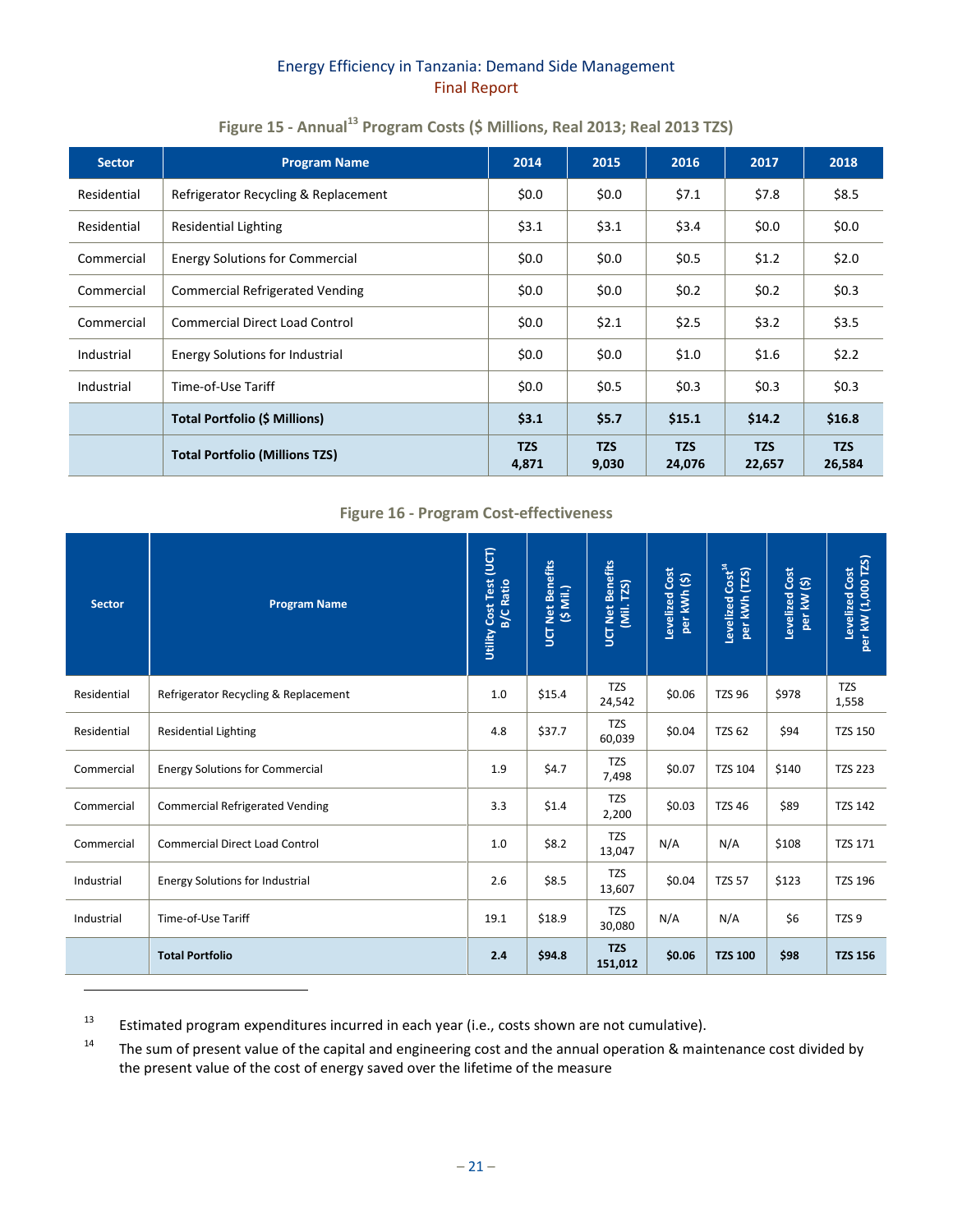# <span id="page-28-0"></span>**4.4 Program Recommendations**

ICF developed guidelines for seven recommended programs:

- 1. **Residential Refrigerator Recycling and Replacement**. This program removes old and substandard refrigerators from D1 (*domestic low usage*) and T1 (*general usage*) customer homes and recycles (destroys) them at a facility developed for the purposes of this program. Removed units are replaced by efficient refrigerators, free of charge to participating customers.
- 2. **Residential Lighting**. This is a CFL "giveaway" program consistent with the initiative set forth in the Tanzanian government's *Big Results Now* policy agenda.
- 3. **Energy Solutions for Commercial.** This program is designed to help commercial customers in Tanzania overcome market barriers to energy efficiency, including lack of energy efficiency awareness, lack of accessibility to qualified vendors and installers, absence of tools to quantify savings, and limited funds for capital improvements. The program would offer financial incentives and technical assistance to all eligible commercial customers seeking to improve the efficiency of existing facilities, and provide resources for higher-efficiency new equipment purchases and facility upgrades.
- 4. **Commercial Refrigerated Vending**. This program would work with beverage companies to increase the installation of efficient refrigerated beverage vending machines in commercial buildings and facilities.
- 5. **Commercial Direct Load Control.** This program would enable TANESCO to cycle off participating commercial customers' air conditioners (ACs) during periods of peak demand.<sup>15</sup> Through the installation by TANESCO (or a contractor) of a remote control switch or other enabling technology on the participant's AC or HVAC system, TANESCO can cycle off ACs for specified lengths of time during designated peak periods through a signal transmitted from cell phone towers.
- 6. **Energy Solutions for Industrial.** Designed to help industrial customers in Tanzania overcome market barriers to energy efficiency, this program addresses lack of energy efficiency awareness, lack of accessibility to qualified vendors and installers, absence of tools to quantify savings, and limited funds for capital improvements. The program would offer financial incentives and technical assistance to all eligible industrial customers seeking to improve the efficiency of existing facilities and provide resources for higher-efficiency new equipment purchases, facility modernization, and industrial process improvements.
- 7. **Industrial Time-of-Use Tariff.** This tariff for T3 (*high voltage*) industrial customers is designed to motivate facility owners and managers to shift electricity use during periods when there is the greatest demand on the grid, to periods of lower demand, by setting price signals for the cost of energy that better align with the costs of production at different times of day.

l

<sup>&</sup>lt;sup>15</sup> The air-handler fan remains powered to circulate air and minimize participant discomfort.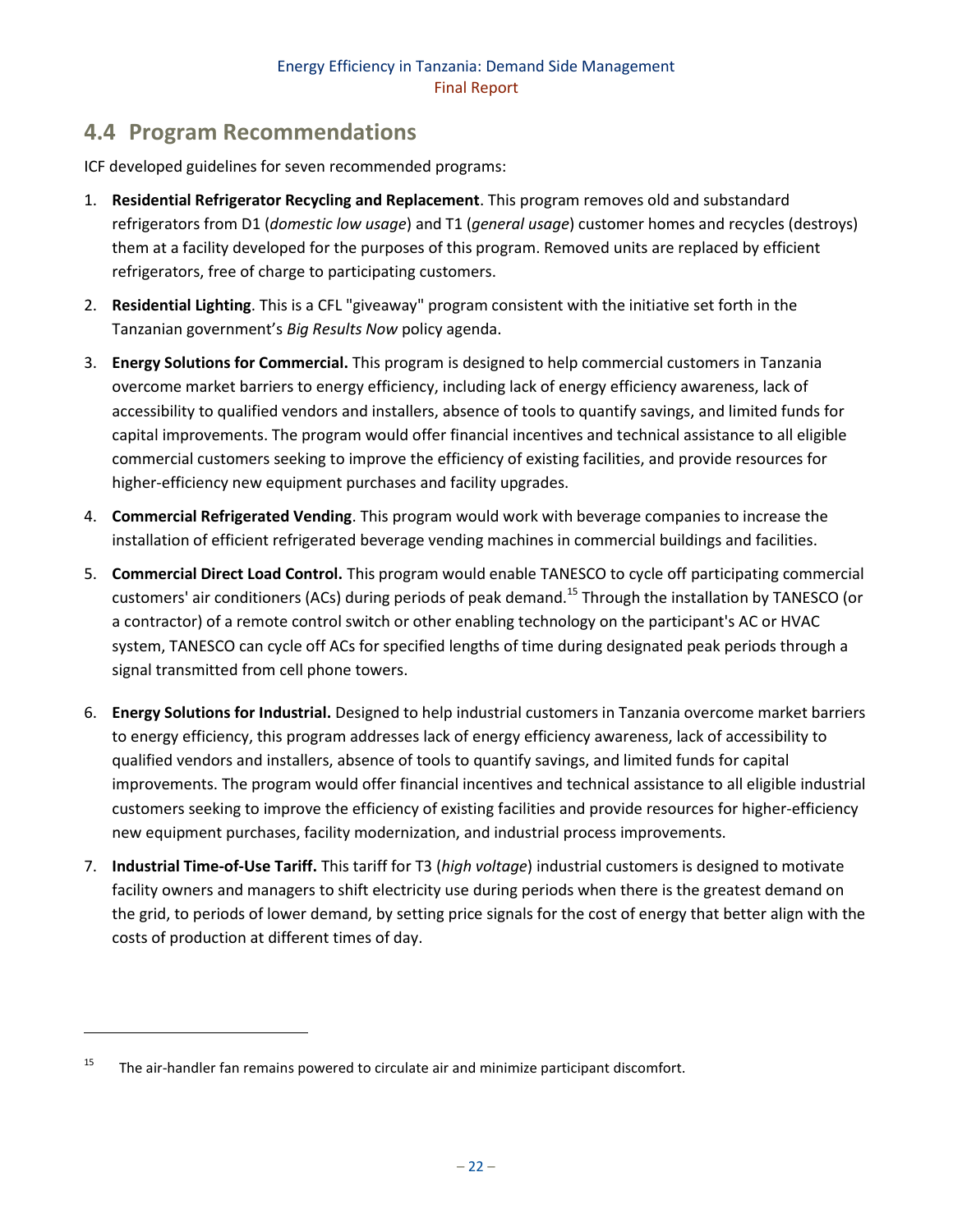ICF developed the following program recommendations based upon data gathered and analyses performed under activities 1 through 4, consideration of TANESCO's stated goals for DSM programs, as well as ICF experience with program design and implementation. In general, these programs are well-understood designs with proven performance in numerous jurisdictions in developed and developing countries. They are adapted here to address market barriers specific to Tanzania.

The program guidelines below provide a basic structure for each program and show indicative load and cost impacts. Detailed implementation plans, including more detailed cost and savings forecasts, should be developed by TANESCO in partnership with a qualified DSM implementation contractor selected through a competitive procurement process.

# <span id="page-29-0"></span>**Residential Programs**

# <span id="page-29-1"></span>Program 1: **Refrigerator Recycling & Replacement**

# Program Summary

Refrigerators use the largest share of electricity in the residential sector (68 percent in T1; 44 percent in D1). This is partly because the refrigerator market in Tanzania is saturated with inexpensive imported secondary units, and because sub-standard/unbranded new units are also readily available. Further, there are many small businesses that specialize in refrigerator repair. This program is designed to overcome these and other barriers to efficient household refrigeration in Tanzania. The program involves three key delivery elements: (1) the removal of installed inefficient/older units, (2) unit replacement with efficient refrigerators, and (3) recycling/proper disposal of removed units.

# Market Barriers

 $\overline{a}$ 

Based upon discussions with TANESCO staff and market research conducted by ICF, the following key market barriers to efficient residential refrigeration in Tanzania were identified:

- 1. **First cost**. Efficient refrigerators (European Class "B" or more efficient) cost at least three times as much as a new standard refrigerators. Residential customers are very sensitive to price, which pushes most suppliers to offer appliance designs that minimize production costs at the expense of energy efficiency.
- 2. **Opportunity costs**. TANESCO's experience is that for most families, the opportunity costs of purchasing an efficient refrigerator are too high. For example, in Tanzania, education is privatized; therefore, all parents who send their children to school pay tuition fees. Given the choice, parents are naturally more inclined to prioritize school tuition fees over expenses such as efficient refrigeration.
- 3. **Secondary markets**. The refrigeration market in Tanzania is saturated with inexpensive sub-standard and/or unbranded units,<sup>16</sup> and secondary (used) units. According to TANESCO, functioning used units are imported from Europe and Persian Gulf countries and can be acquired easily in Tanzania for the price of the import fee.

<sup>&</sup>lt;sup>16</sup> Such products have been banned from the U.S., the European Union and other developed countries because of their poor design and excessive energy consumption rates.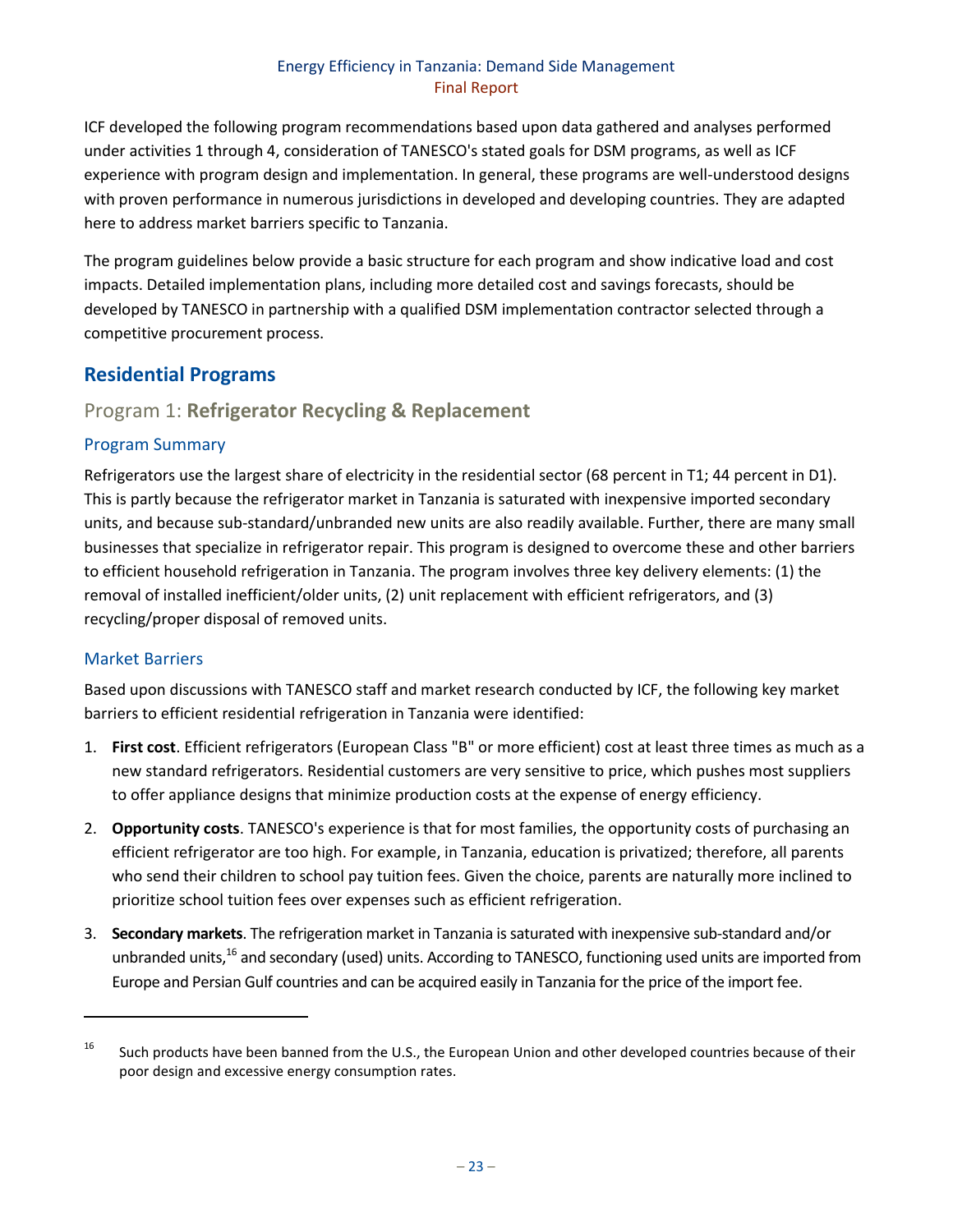4. **Refrigerator repair**. There are many small businesses that specialize in repairing refrigerators. Replacing a refrigeration coil or compressor is cheaper than buying a new unit.

## Program Goal(s)

- **Promote the retirement and recycling of inefficient, working refrigerators and freezers.**
- Increase the saturation of efficient refrigerators.

## Target Market(s)

D1 & T1 residential customers

In order to keep program costs down (especially transport and labor costs associated with unit removal and replacement), it is recommended that the program initially target customers only in Dar es Salaam.

#### Measures

- $\blacksquare$  Refrigerator removal and recycling
- Efficient refrigerator installation (European Class B or more efficient)

#### Incentives

- Level: both unit removal and replacement are 100 percent of cost (free)
- Recipient: end-user (home occupants)
- **Method of delivery:** 
	- Unit removal: pick-up at participating homes
		- Recycling: At established facility
	- Unit replacement: delivered to participating homes at time of old unit pick-up
- $\blacksquare$  Financing: N/A

#### **Delivery**

The primary activities performed by this program are unit removal/pick-up, unit replacement, and unit recycling. As such, the final program implementation plan will need to include, at a minimum, the following program functions, processes, and procedures: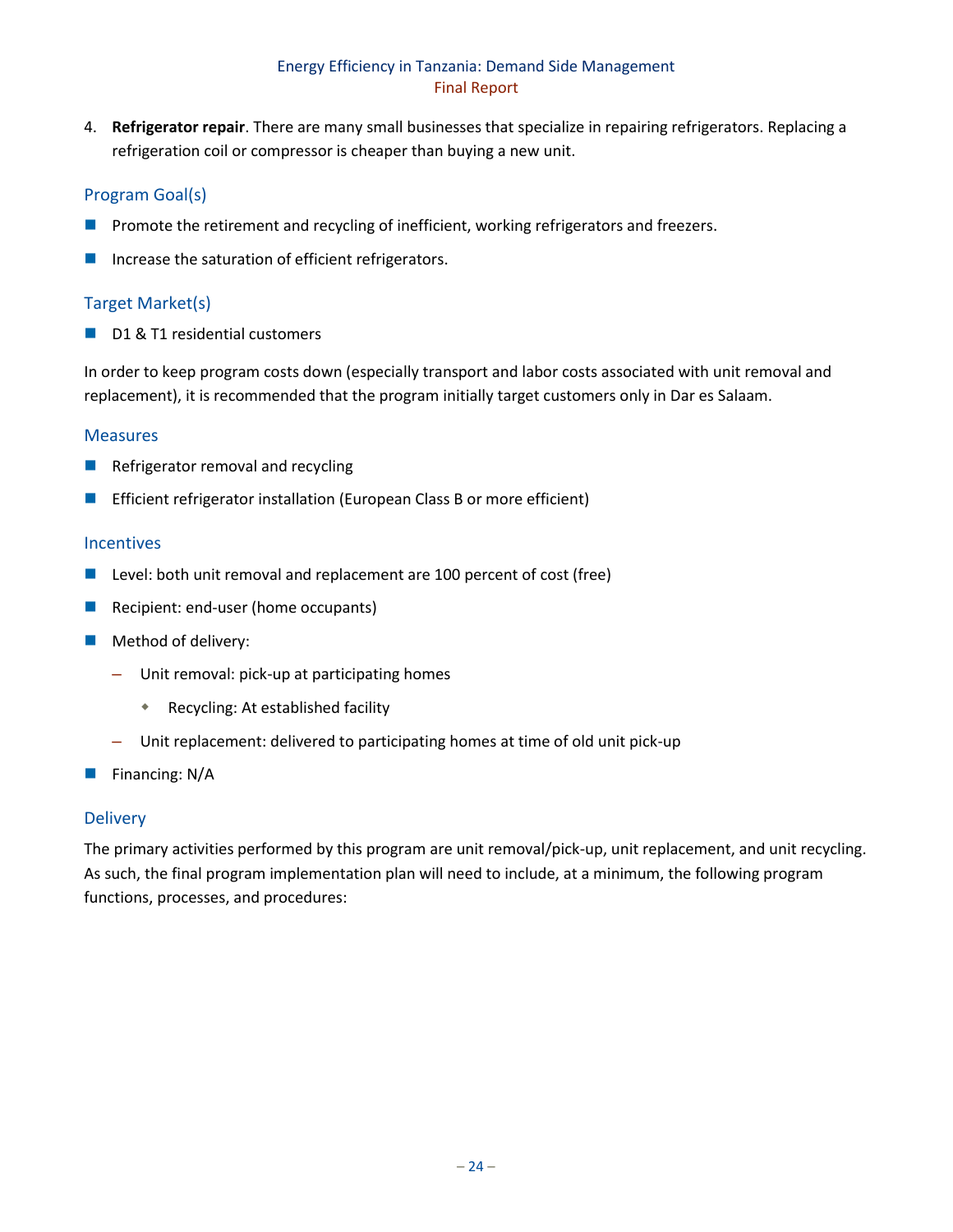- The establishment of a dedicated appliance recycling facility.<sup>17</sup> At such facilities, refrigerant and other harmful substances are removed, and the appliance shell is then placed in an automobile shredder.<sup>18</sup> The shredded metals, plastics, and glass are sent to a recycling facility and the recovered refrigerant is sent to a reclamation facility. Foam is either removed using manual techniques (i.e., using saws and other extraction tools)<sup>19</sup>, or automatically (using fully automated appliance dismantlers), and destroyed.<sup>20</sup> Establishing the facility will also require leasing a suitably sized existing warehouse in Dar es Salaam.
	- This program will also require processes and procedures for unit recycling and disposal.
- **Criteria for recycled unit selection and measurement.** It is important to develop a reasonable set of criteria for choosing units that will be targeted for removal. Typically, appliance recycling programs will not remove a unit unless it is still plugged in and functioning. It is also recommended that the program take a spot measurement of unit power draw using a watt-meter; a minimum power threshold should be established in order to maximize per unit savings. To calculate unit energy consumption (UEC), the program will also need to develop an estimate of average annual operating hours.<sup>21</sup> The program may consider additional participation criteria, such as a minimum unit age.
- **A procurement process for new refrigerators.** This might include unit qualifying criteria (e.g., price, size, efficiency and other characteristics), as well as a processes for purchasing units from existing retailers, or distributors, and storage.
- **Processes and procedures for unit removal and replacement.** This might include (1) contractor training, (2) scheduling or geo-targeting of selected residential areas,<sup>22</sup> (3) a contractor checklist for verifying unit program qualification, (4) protocols for customer communications, unit removal, and replacement, and (5) procedures for unit transport and delivery to the recycling facility.

 $\overline{\phantom{a}}$ 

 $17$  Household refrigerators and stand-alone freezers contain refrigerants and foam-blowing agents (embedded in the insulating foam) that are ozone-depleting substances (ODS) and/or potent greenhouse gases ("GHGs"). Foam-blowing agents can be, and typically are, shredded along with the rest of the appliance. The shredded foam, mixed with other waste components (collectively known as "auto shredder residue" or "ASR"), is sometimes used as alternative daily cover ("ADC") at landfills. Because the blowing agents contained in the foam insulation of refrigerators and freezers can have global warming potential ("GWP") values ranging from 700 to 3,800,the treatment of appliance foam at equipment end-of-life is important for avoiding the release of GHG emissions

<sup>&</sup>lt;sup>18</sup> Alternatively, the appliance shell could be sent to an existing automobile shredding facility.

<sup>&</sup>lt;sup>19</sup> Estimated costs of establishing a recycling facility (including the cost of leasing a warehouse in Dar es Salaam, with manual foam removal equipment) are included in this analysis.

<sup>&</sup>lt;sup>20</sup> Approved technologies for destroying ODS are presented in Annex II of the Report of the 15th Meeting of the Parties of the Montreal Protocol.

<sup>&</sup>lt;sup>21</sup> One value for operating hours should be developed for D1 customers and another for T1. Operating hours should be reviewed and revised during program evaluation, measurement, and verification.

<sup>&</sup>lt;sup>22</sup> If geo-targeting is performed, the program should notify the targeted residents of program activity in their neighborhood in advance - this might include advertisements through various media, direct mail, SMS, etc.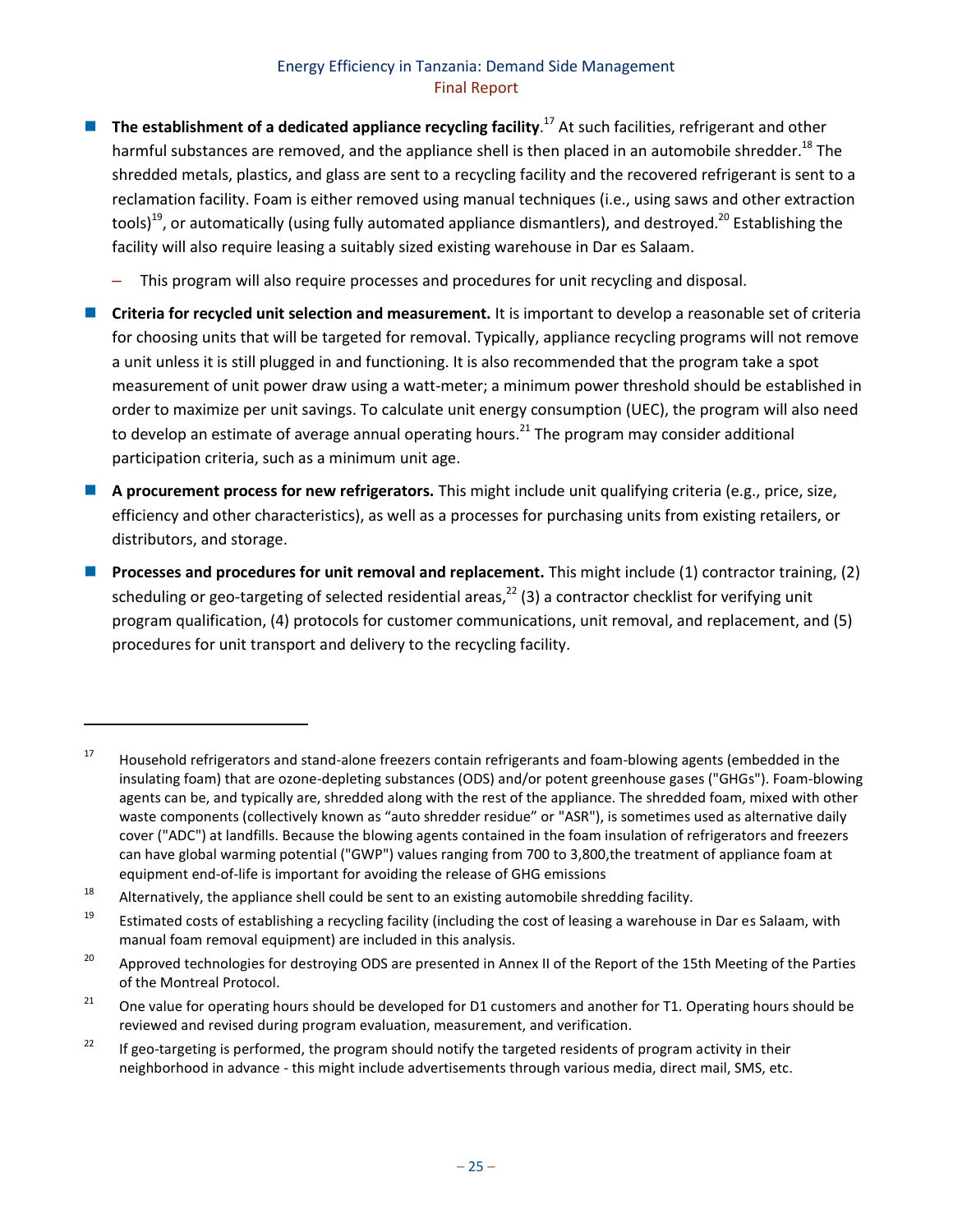**Processes for marketing and education**. This could include mass-market television, radio, internet, bill inserts, leave-behind materials<sup>23</sup>, and an informational Web site. Suggested key messages include: (1) estimates of the annual (electric bill) costs to operate an inefficient refrigerator, (2) the amount of cost savings expected through the installation of an efficient unit, (3) participation requirements, (4) the free nature of refrigerator removal, and replacement.

## Key Trade Allies & Partners

- **Appliance importers**
- **Appliance distributors**
- Appliance retailers
- Tanzania Bureau of Standards (TBS)

#### Strategic Planning

 Work with TBS and qualified international entities to develop and refrigerator quality and labeling standards, as well as enforcement mechanisms such as a strict ban on import of inefficient refrigerators.

#### Program Implementation Period

2016 to  $2018^{24}$ 

#### Program Metrics

[Figure 17](#page-33-1) summarizes program costs and savings over the forecasted period. Based on a 2016 start-up participating customers could save over 46.5 GWh and 2.9 MW in total by 2018.

[Figure 18](#page-33-2) summarizes program cost-effectiveness. Based on the UCT results this program is cost-effective; we estimate that for every 1 TZS invested by TANESCO in the program, TANESCO customers would save 1.0 TZS. In other words, the costs equal the benefits.

 $\overline{\phantom{a}}$ 

 $23$  For participating customers

<sup>&</sup>lt;sup>24</sup> Program start year set to 2016 to accommodate schedule for completion of TANESCO generation capacity additions, grid stabilization, and Company financial stabilization.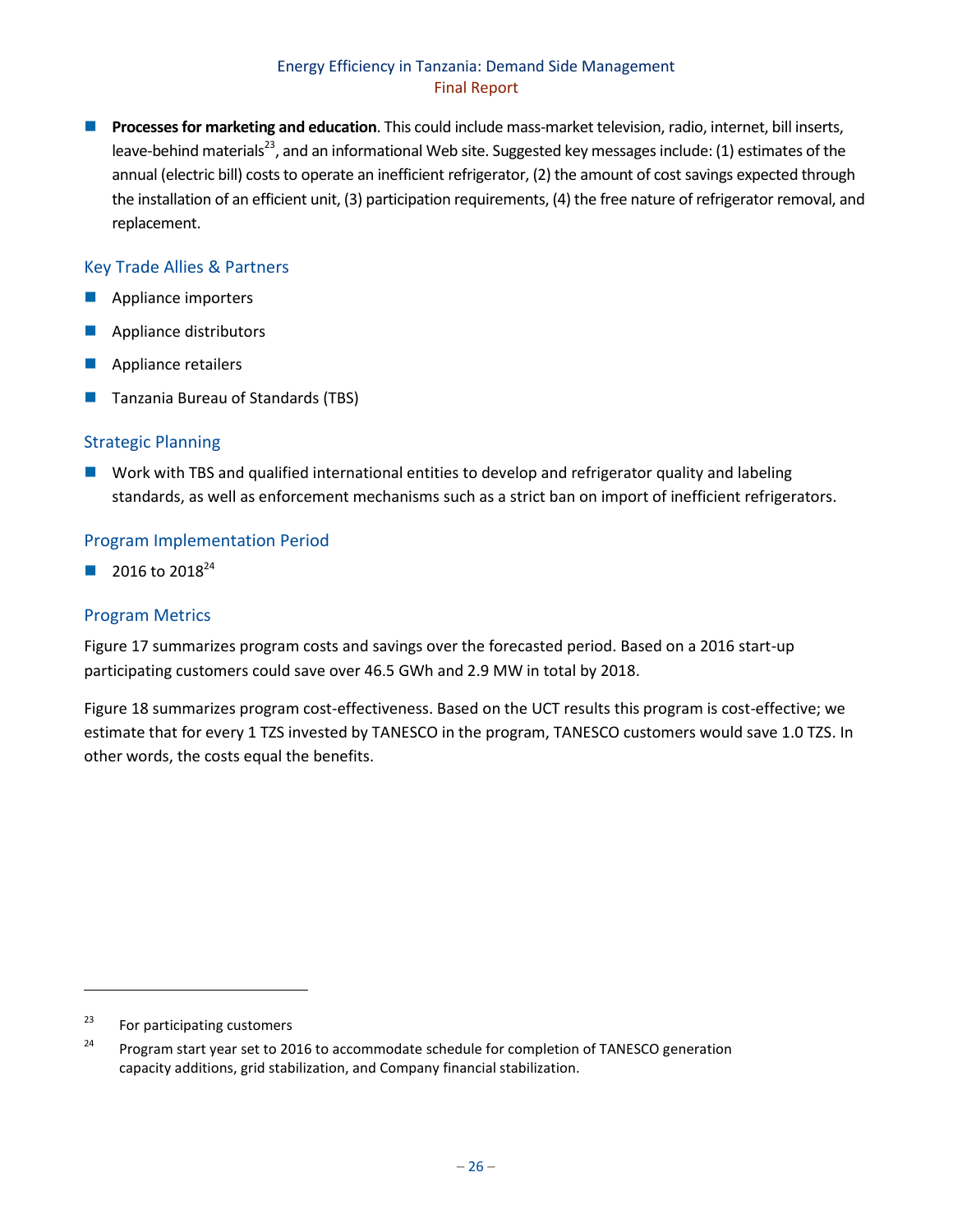<span id="page-33-1"></span>

| <b>Program Metric</b>               | 2014             | 2015             | 2016       | 2017       | 2018       |
|-------------------------------------|------------------|------------------|------------|------------|------------|
| Incremental MWh Savings             | 0                | 0                | 14,180     | 15,460     | 16,858     |
| <b>Cumulative MWh Savings</b>       | $\mathbf{0}$     | 0                | 14,180     | 29,640     | 46,498     |
| Incremental MW Savings              | 0                | 0                | 1          |            |            |
| <b>Cumulative MW Savings</b>        | 0.0              | 0.0              | 0.9        | 1.8        | 2.9        |
| Incremental Participation (Units)   | 0.0              | 0.0              | 10,016     | 10,920     | 11,908     |
| Cumulative Participation (Units)    | 0.0              | 0.0              | 10,016     | 20,936     | 32,844     |
| Annual Program Costs (\$Millions)   | \$0.0\$          | \$0.0\$          | \$7.1      | \$7.8      | \$8.5      |
| Annual Program Costs (Millions TZS) | TZS <sub>0</sub> | TZS <sub>0</sub> | TZS 11,466 | TZS 12,485 | TZS 13,599 |

### **Figure 17 - Residential Refrigeration Program Savings and Cost Estimates**

<span id="page-33-2"></span>**Figure 18 - Residential Refrigeration Program Cost-Effectiveness**

| Utility Cost Test (UCT) Ratio    | 1.0           |
|----------------------------------|---------------|
| Net UCT Benefits (\$Millions)    | \$15.4        |
| Net UCT Benefits (Millions TZS)  | TZS 24,788    |
| Levelized cost per kWh (\$)      | \$0.06        |
| Levelized cost per kWh (TZS)     | <b>TZS 97</b> |
| Levelized cost per $kW(\xi)$     | \$978         |
| Levelized cost per kW (1000 TZS) | TZS 1,573     |

# <span id="page-33-0"></span>Program 2: **Lighting**

#### Program Summary

l

The Residential Lighting program is designed to help overcome the market barriers to efficient residential lighting in Tanzania: first cost, awareness, and lack of national standards. Consistent with the recommendations set forth in the Tanzanian government initiative – *Big Results Now*, the program is designed to deliver, door-todoor, 3.2 million efficient light bulbs to homes in Tanzania. The next stage of this program would involve a retailbased initiative where efficient lighting products are discounted on store shelves.<sup>25</sup>

<sup>&</sup>lt;sup>25</sup> Including this stage of the program is beyond the scope of this analysis.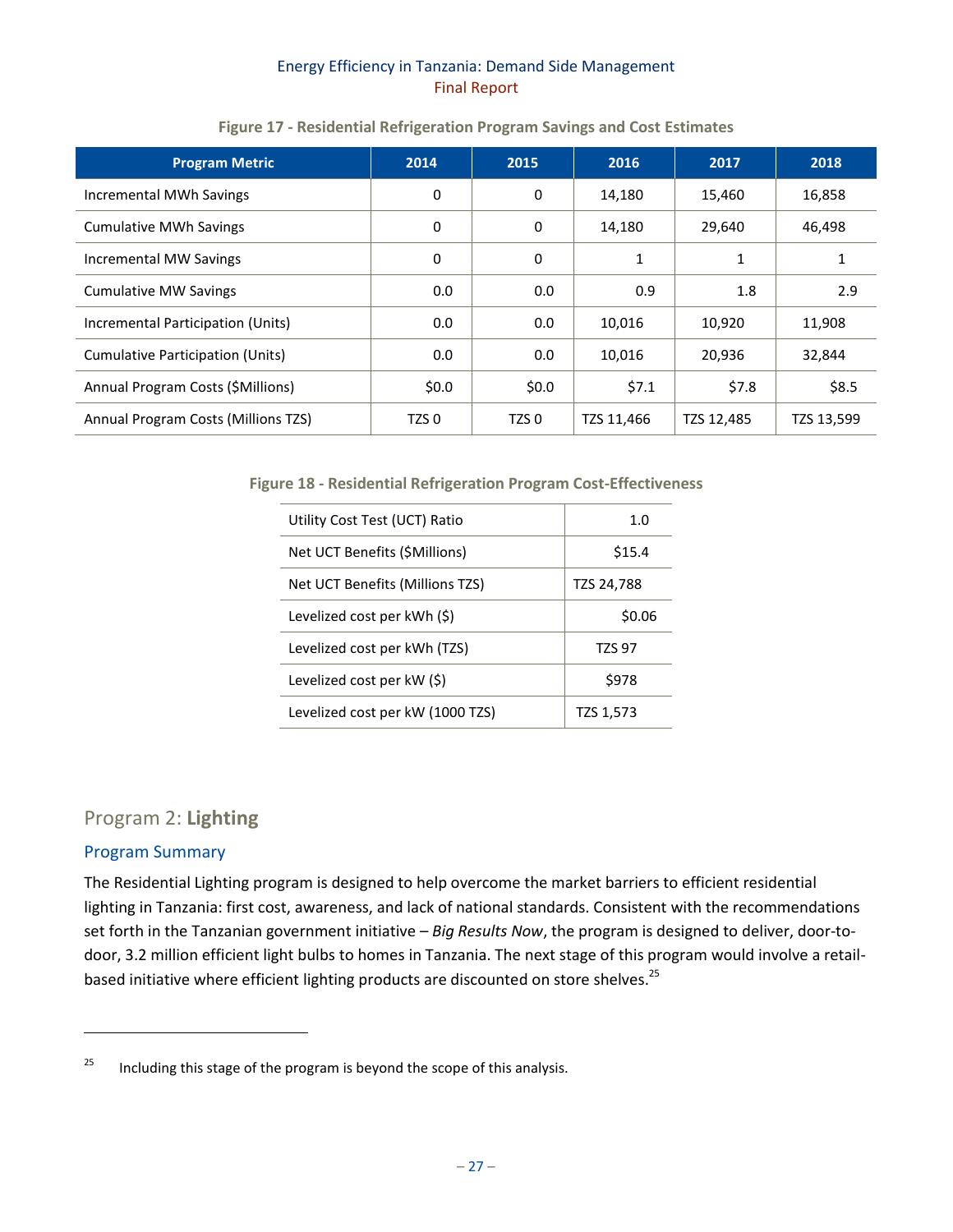## Market Barriers

Based upon discussions with TANESCO staff and market research conducted by ICF, the following key market barriers to efficient residential lighting in Tanzania were identified:

- 1. **First cost**. CFLs cost approximately 8 to 15 times as much as incandescent bulbs with comparable light output.
- 2. **Awareness**. Customers do not know the difference between low and high quality CFLs, nor do they understand the benefits of efficient lighting.
- 3. **Standards**. The Tanzania Bureau of Standards may not have the internal capacity to develop CFL product quality (and labeling) standards, or the resources to enforce such standards.

## Program Goal(s):

- Implement the *Big Results Now* agenda, which specifies the lighting program as one of two "targeted" demand management initiatives.
- $\blacksquare$  Reduce first costs of efficient light bulbs.
- Increase customer awareness and understanding of benefits high-quality residential lighting options.
- Increase market penetration of high-quality residential lighting options, with the long run goal of increasing market penetration of both CFLs and LED bulbs.

#### Target Market(s)

D1 & T1 residential customers

Estimated current penetration rates of CFLs are 33 percent in D1 residential and 70 percent in T1 residential.<sup>26</sup> However, this data does not account for bulb quality; the penetration rate of high-quality CFLs is assumed to be much lower than these values.

#### Measures

- Standard (non-specialty) CFLs
- A-Line (Omni-directional) LEDs (could defer to later retail portion of program)

#### **Incentives**

l

- **Level: 100% of cost (free)**
- Recipient: end-user (home occupants)
- **Method of delivery: bulbs distributed door-to-door**

<sup>&</sup>lt;sup>26</sup> Based upon data provided in Table 5-5 of Hatch, p. 65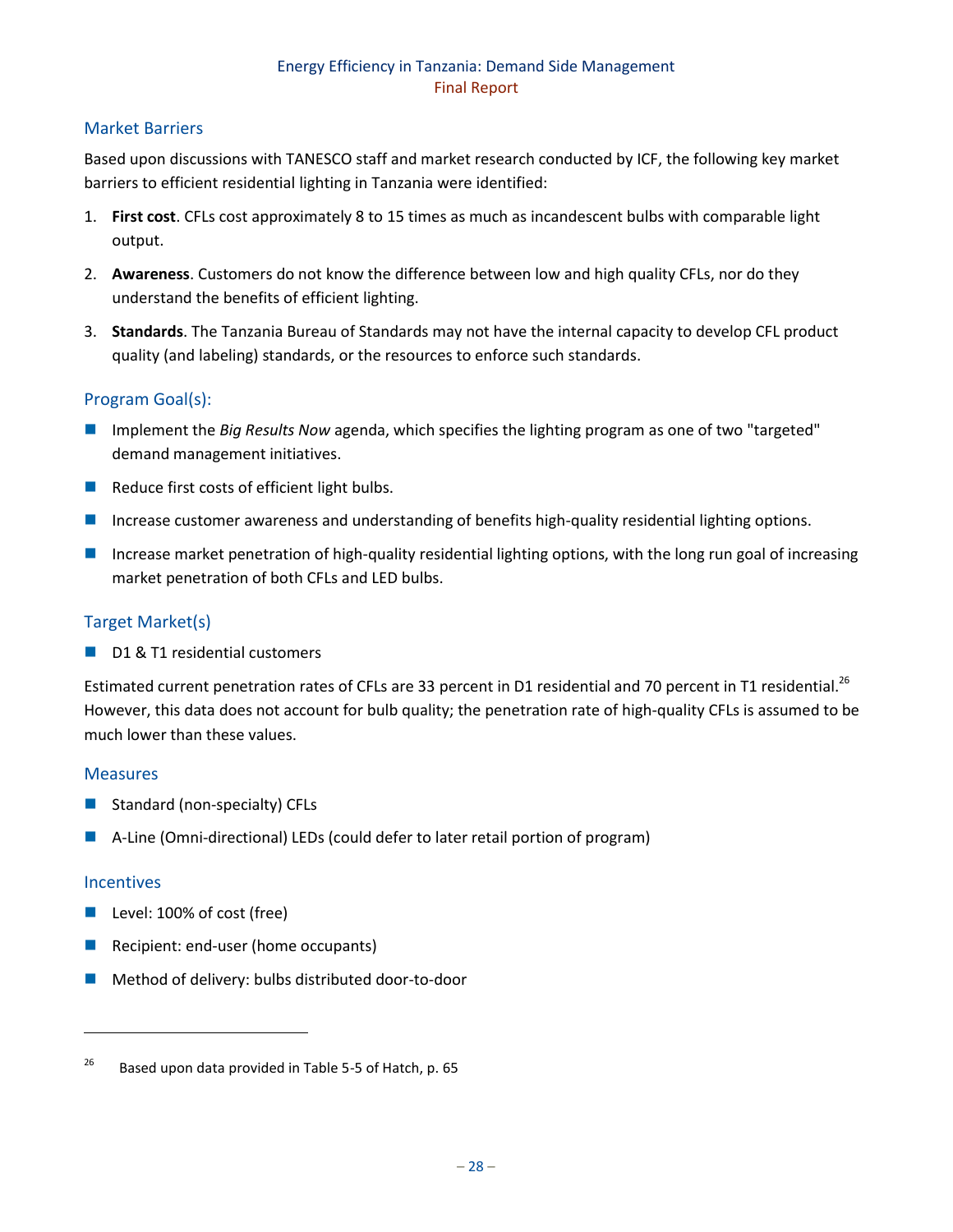**Financing: N/A** 

 $\overline{\phantom{a}}$ 

# Program Delivery Requirements

The fastest way to implement the *Big Results Now* objective for this program is door-to-door delivery of efficient light bulbs. For the purposes of program planning, the current assumption is that two efficient bulbs will be distributed to each household. The final program implementation plan will need to include, at a minimum, the following program processes and procedures:

- **A process for determining bulb quality.** Including but not limited to using existing international standards, such as the EU CFL Quality Charter, the US ENERGY STAR® standard, or Asia Lighting Council guidelines. TANESCO should work with Tanzania Bureau of Standards (TBS) to develop and finalize bulb quality selection guidelines.
- **A bulk bulb purchasing process.** Once bulb quality criteria are determined, TANESCO will need to issue a tender (or tenders) for bulk purchase of efficient bulbs. Depending on the final program design, TANESCO could purchase all 3.2 million bulbs in advance, or purchase them on an annual basis. There are pros and cons to each procurement strategy.

A lower per unit price may be negotiated if one large bulk purchase is made. However, among other risks, this strategy involves quality and stranded-cost risks. If one bulk purchase is performed, and the bulbs have consistent quality issues, then - even if the supplier signs a performance guarantee - there will be significant transaction costs in returning remaining bulbs and acquiring new ones. This will also result in program delays. The stranded-cost risk is that the program is terminated prematurely or indefinitely delayed for unforeseen reasons; in such a case TANESCO would be burdened with the full costs of the bulbs without seeing the full benefits (of kWh savings due to a full distribution of the bulbs) if one advanced bulk purchase is made.

Alternatively, an annual bulb procurement process risks a higher per unit negotiated price, and higher transaction costs (since there would be multiple tenders/procurements). However, this strategy helps mitigate the quality and stranded-cost risks discussed above. In addition, an annual procurement process provides TANESCO the flexibility to purchase better quality bulbs, more cost-effective bulbs, or alternative technologies (e.g., LEDs) in procurements after year one. $^{27}$ 

- **A customer targeting process**. Including considerations for tariff class, geographic location, distribution costs, and other factors.
- **A bulb distribution process.** This includes considerations for multiple storage facilities, depending on the determined targeting process, as well as whether bulbs will be distributed by TANESCO staff, a contractor, or both. It also considers the logistics of delivery (e.g., scheduling, transport door-to-door), and other elements of bulb distribution.

<sup>&</sup>lt;sup>27</sup> Given the momentum of the *Big Results Now* agenda and TANESCO's progress on implementing this program, there is a low probability of a bulk LED purchase in program year 1 (2014).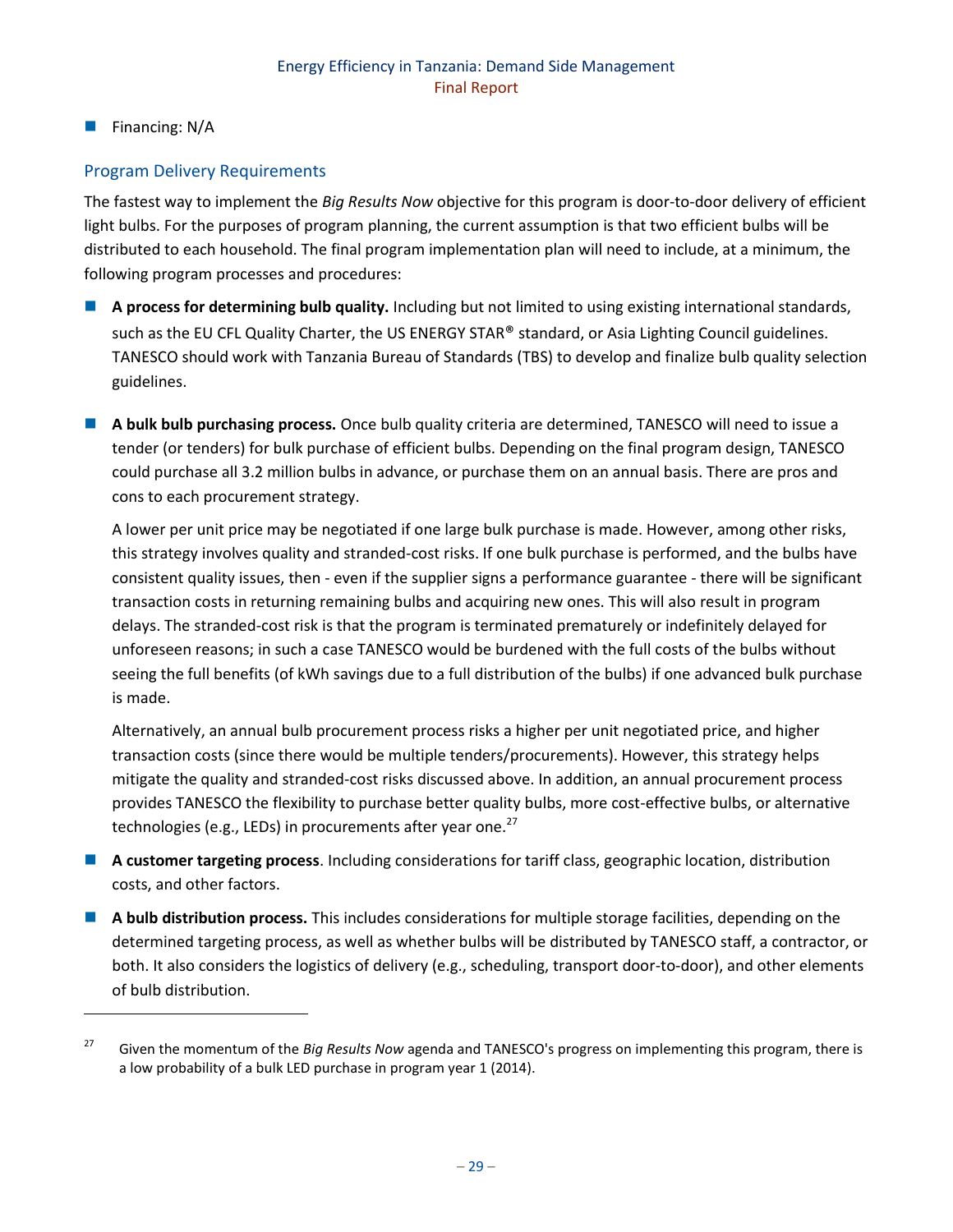- **Processes for marketing and education**. This includes mass-market television, radio, internet, point-ofpurchase and in-store displays, bill inserts, an informational Web site, product demonstrations, and on-site events (e.g. bulb exchanges) among other activities.
- **A process for program tracking.** Tracking of bulb home deliveries should be included with other key program information.
- **Quality Assurance/Quality Control.** Procedures include those for monitoring bulb delivery.
- **Other processes and procedures**. This includes a training manual for program staff detailing delivery protocols, as well as program safety protocol and other guidelines.

## Key Trade Allies & Partners

- $\blacksquare$  Bulb manufacturers
- $\blacksquare$  Lighting importers
- Tanzania Bureau of Standards (TBS)

#### Strategic Planning

- **Nork with TBS and qualified international entities to develop and enforce bulb quality and labeling** standards, as well as enforcement mechanisms.
- **Enforce a strict ban on export of CFLs to ensure that the distributed CFLs stay in Tanzania and end up on** TANESCO's grid.
- Terminate giveaway program after *Big Results Now* goals are fulfilled; transform to midstream (retailer) lighting program. The analysis conducted for this report does not include program activities associated with a retail-based program.
- Include LEDs in measure mix. A-line LED bulbs have many advantages over CFLs as an efficient lighting alternative, including a longer lifetime and better light quality. Although today they cost significantly more than CFLs, advances in technology, manufacturing, and other factors are driving down LED prices quickly.

#### Program Implementation Period

2014 to 2016

#### Program Metrics

[Figure 19](#page-37-2) summarizes program costs and savings over the forecasted period. Based on a 2014 start-up participating customers could save over 59.7 GWh and 24.6 MW in total by 2016 (the program would only have a three year lifecycle).

[Figure 20](#page-37-3) summarizes program cost-effectiveness. Based on the UCT results this program is cost-effective; we estimate that for every 1 TZS invested by TANESCO in the program, that TANESCO customers would save 4.8 TZS.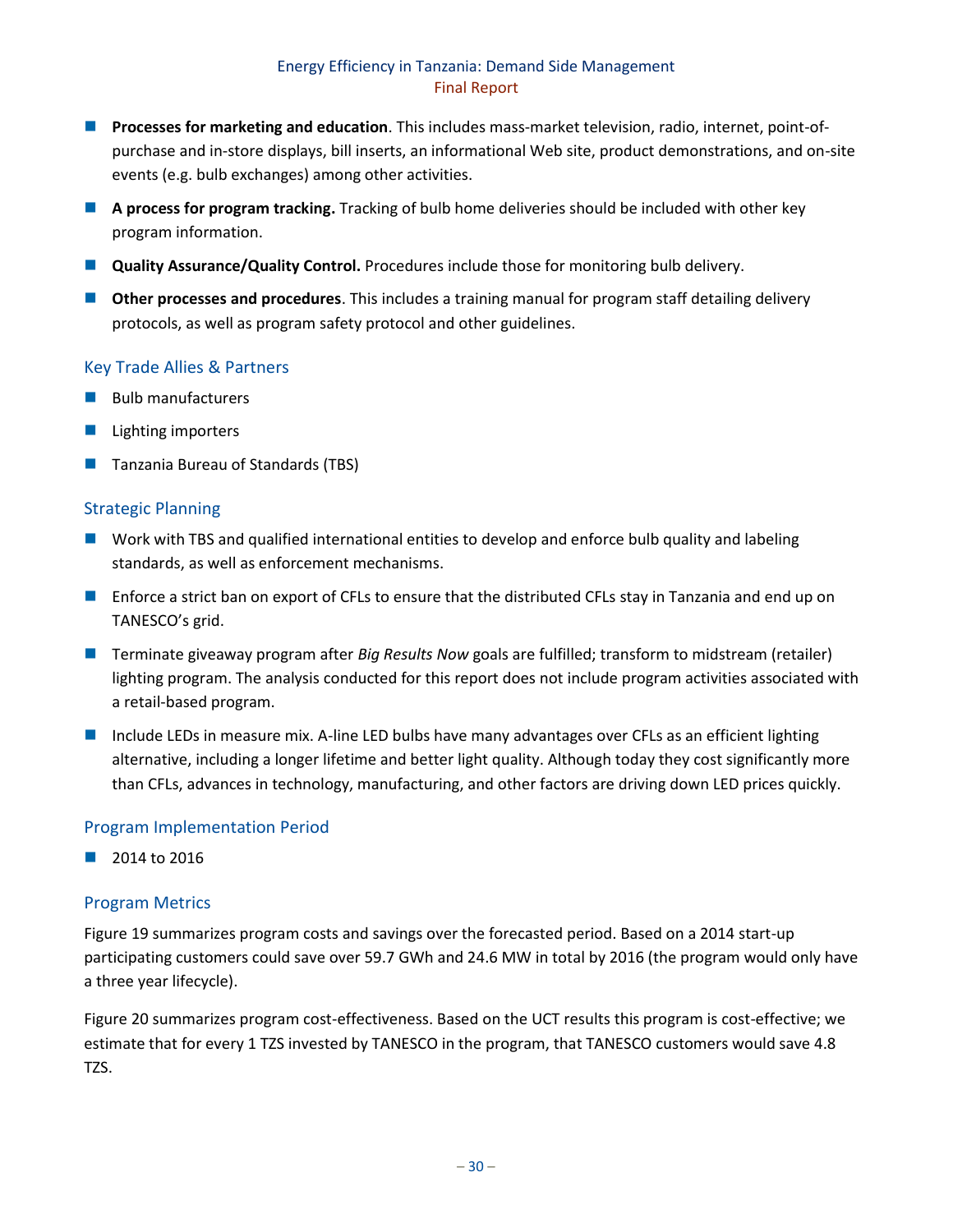|  |  | Figure 19 - Residential Lighting Program Savings and Cost Estimates |
|--|--|---------------------------------------------------------------------|
|--|--|---------------------------------------------------------------------|

<span id="page-37-2"></span>

| <b>Program Metric</b>                    | 2014      | 2015      | 2016      | 2017             | 2018             |
|------------------------------------------|-----------|-----------|-----------|------------------|------------------|
| Incremental <sup>28</sup> MWh Savings    | 18,049    | 19,854    | 21,840    | 0                | 0                |
| <b>Cumulative MWh Savings</b>            | 18,049    | 37,904    | 59,743    | 59,743           | 59,743           |
| Incremental MW Savings                   | 7         | 8         | 9         | 0                | 0                |
| <b>Cumulative MW Savings</b>             | 7.4       | 15.6      | 24.6      | 24.6             | 24.6             |
| Incremental Bulbs Distributed (Millions) | 1.0       | 1.1       | 1.2       | 0                | 0                |
| Cumulative Bulb Distributed (Millions)   | 1.0       | 2.0       | 3.2       | 3.2              | 3.2              |
| Annual Program Costs (\$Millions)        | \$3.1     | \$3.1     | \$3.4     | \$0.0            | \$0.0\$          |
| Annual Program Costs (Millions TZS)      | TZS 4,920 | TZS 5,030 | TZS 5,505 | TZS <sub>0</sub> | TZS <sub>0</sub> |

<span id="page-37-3"></span>**Figure 20 - Residential Lighting Program Cost-Effectiveness**

| Utility Cost Test <sup>29</sup> (UCT) Ratio | 4.8         |
|---------------------------------------------|-------------|
| Net UCT Benefits (\$Millions)               | \$37.7      |
| Net UCT Benefits (Millions TZS)             | TZS 60,642  |
| Levelized cost per kWh (\$)                 | \$0.04      |
| Levelized cost per kWh (TZS)                | TZS 62      |
| Levelized cost per $kW(\xi)$                | \$94        |
| Levelized cost per kW (TZS)                 | TZS 151,329 |

# <span id="page-37-0"></span>**Commercial Programs**

# <span id="page-37-1"></span>Program 3: **Energy Solutions for Commercial**

#### Program Summary

 $\overline{a}$ 

The *Energy Solutions for Commercial* program is designed to help commercial customers in Tanzania overcome market barriers to energy efficiency, such as lack of energy efficiency awareness, lack of accessibility to qualified

<sup>&</sup>lt;sup>28</sup> "Incremental savings are the savings due to installations of measures in a give program year. They are also sometimes called "annual" savings.

<sup>&</sup>lt;sup>29</sup> Utility Cost Test benefits include the present value of the lifetime avoided kWh and kW costs due to measure installations. UCT costs include DSM program costs, including incentive costs and non-incentive program delivery costs.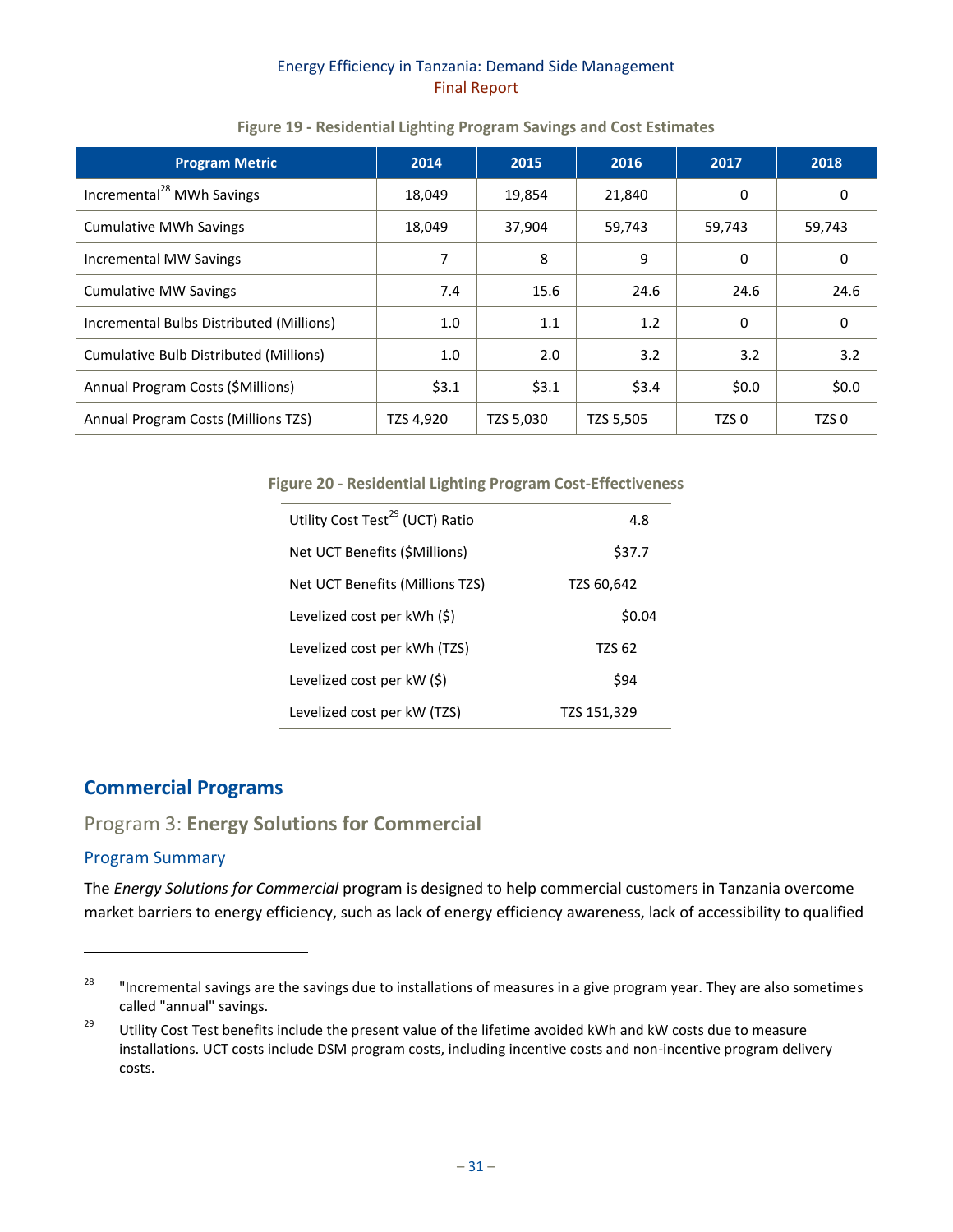vendors and installers, absence of tools to quantify savings, and limited funds for capital improvements. The program would provide simple solutions for commercial customers interested in purchasing efficient electric technologies, such as efficient lighting and air conditioning, as well as site-specific custom measures. The program would offer financial incentives and technical assistance to all eligible commercial customers seeking to improve the efficiency of existing facilities, and provide resources for higher-efficiency new equipment purchases and facility upgrades.

### Market Barriers

Based upon discussions with TANESCO staff and market research conducted by ICF, the following key market barriers to commercial energy efficiency in Tanzania were identified:

- 1. **Customer awareness.** Commercial customers are generally not aware of efficient alternatives. At the T2 level this is largely driven by trade allies, since the commercial sector relies on contractors to deliver services related to energy use (e.g., lighting and AC installations). In most cases, the customer installs what the contractor recommends. There may be a small number of commercial customers with contracts with energy service companies (ESCOs), or that have on-site facility management staff with better knowledge of building energy use.
- 2. **Contractor profit motive**. Contractors are interested in maximizing profit and minimizing costs. Since most customers cannot distinguish between an efficient product and a baseline product, or discern product quality, contractors are motivated to sell customers products that maximize short-term profit.
- 3. **Financial barriers**. Most T1 commercial customers face first-cost barriers to implementing energy efficiency. Financial barriers are also a concern for T2 customers, but TANESCO identified awareness as a more significant issue for this customer segment.

# Program Goal(s)

- **Help commercial customers overcome first-cost and other financial barriers to implementing energy** efficiency improvements.
- **Help commercial customers overcome technical skill and resource barriers to efficiency (such as the absence** of tools to quantify savings) through technical assistance in identifying and implementing prescriptive (e.g., measures with predictable/pre-determined savings levels) and site-specific (custom) efficiency improvements to existing facilities.
- Increase customer and trade ally awareness of benefits of efficient products and services.
- Improve customer access to qualified vendors and installers.

# Target Market(s)

- The primary target market is T2 commercial customers.
- T1 commercial customers would also be eligible for program services and incentives.

#### **Measures**

Efficient lighting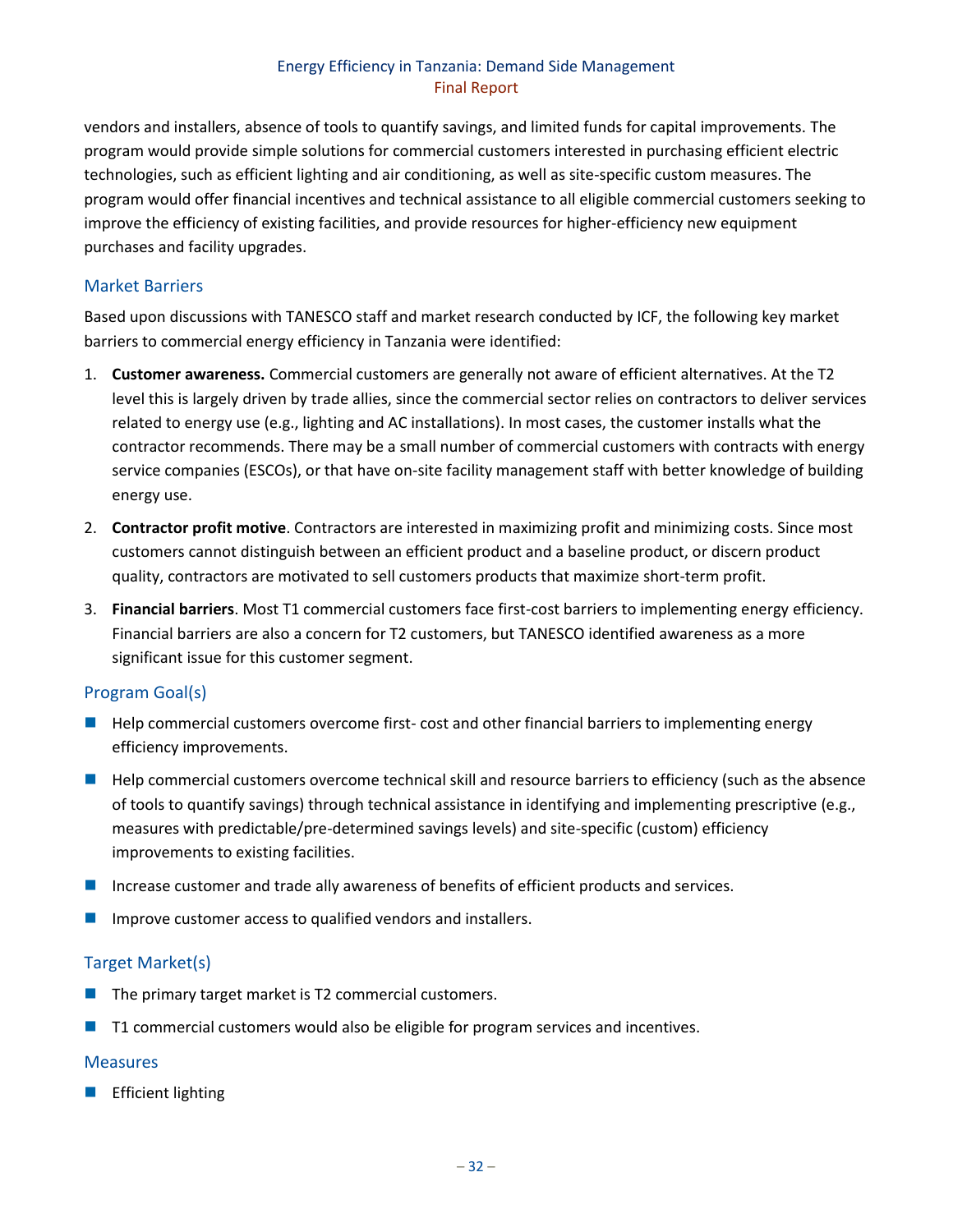- Efficient air conditioners
- Custom projects (i.e., site -specific improvements)

#### **Incentives**

- Types: two types of incentives are designed to be offered:
	- *Prescriptive Incentives* offer pre-specified monetary incentives on individual efficient technologies. Incentives and claimed savings are based on pre-defined technologies and calculation methods that offer a simplified method to make choices regarding engagement in potential energy-savings measures. Equipment must meet specified minimum energy performance requirements. Prescriptive incentives were modeled to equal \$0.14 (225 TZS) per kWh saved.
	- *Custom Incentives* offer individually calculated incentives based on the kW and kWh saved by the individual customer's project; equipment would be required to meet specified minimum energy performance standards. Custom incentives were modeled to equal \$0.10 (161 TZS) per kWh saved.
- Recipient: commercial customers
- Method of delivery: mail-in upon project verification
- Financing: N/A

#### **Delivery**

The final program implementation plan will need to include, at a minimum, the following program functions, processes, and procedures:

- **Program outreach and marketing** through mass media, trade associations, trade allies (e.g. motor suppliers and contractors), program Web site, and other media, as appropriate.
- **Education** to improve customer and trade ally awareness of efficient options and their benefits, as well as the costs and other issues associated with inefficient standard practices, such as motor rewinding.
- **A process for selecting qualifying equipment**, such as efficient lighting and cooling measures.
- **Processes and procedures for commercial facility audits.**
- **QA/QC processes and procedures** (e.g. a process for verifying equipment installations).
- **An incentive processing department.**

#### Key Trade Allies & Partners

- Commercial trade associations
- Manufacturers, importers, and distributors of efficient equipment
- **Contractors**
- **Tanzania Bureau of Standards (TBS)**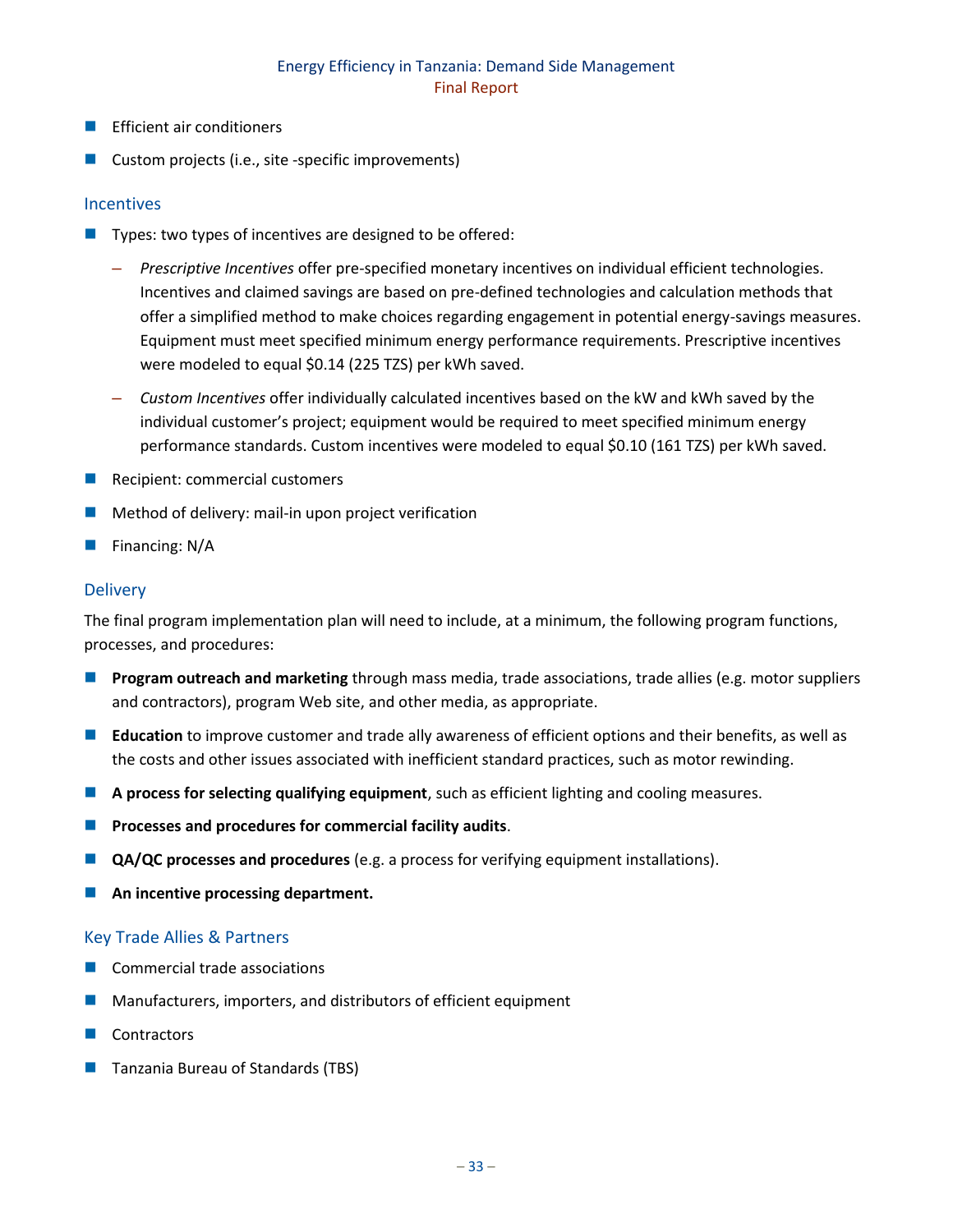## Strategic Planning

Program should start with a simple approach with a limited number of measures. With program experience and feedback through evaluation, measurement, and verification (EM&V), the program can expand its offerings.

#### Program Implementation Period

2016 to  $2018^{30}$ 

#### Program Metrics

 $\overline{\phantom{a}}$ 

[Figure 21](#page-40-0) summarizes program costs and savings over the forecasted period. Based on a 2016 start-up participating customers could save over 11.5 GWh and 5.6 MW in total by 2018.

[Figure 22](#page-40-1) summarizes program cost-effectiveness. Based on the UCT results this program is cost-effective; we estimate that for every 1 TZS invested by TANESCO in the program, that TANESCO customers would save 1.9 TZS.

<span id="page-40-0"></span>

| <b>Program Metric</b>                  | 2014    | 2015  | 2016    | 2017      | 2018      |
|----------------------------------------|---------|-------|---------|-----------|-----------|
| Incremental MWh Savings                | 0       | 0     | 1,670   | 3,612     | 6,191     |
| <b>Cumulative MWh Savings</b>          | 0       | 0     | 1,670   | 5,281     | 11,472    |
| Incremental MW Savings                 | 0       | 0     | 0.8     | 1.7       | 3.0       |
| <b>Cumulative MW Savings</b>           | 0.0     | 0.0   | 0.8     | 2.6       | 5.6       |
| Measure installations                  | 0       | 0     | 12,592  | 27,232    | 46,679    |
| Annual Program Costs (\$Millions, USD) | \$0.0\$ | \$0.0 | \$0.5   | \$1.2     | \$2.0     |
| Annual Program Costs (Millions TZS)    | TZS 0   | TZS 0 | TZS 860 | TZS 1,859 | TZS 3,186 |

#### **Figure 21 - Energy Solutions for Commercial Program Savings and Costs**

<span id="page-40-1"></span>**Figure 22 - Energy Solutions for Commercial Program Cost-Effectiveness**

| Utility Cost Test (UCT) Ratio   | 1.9            |
|---------------------------------|----------------|
| Net UCT Benefits (\$Millions)   | S4.7           |
| Net UCT Benefits (Millions TZS) | TZS 7,573      |
| Levelized cost per kWh (\$)     | \$0.07         |
| Levelized cost per kWh (TZS)    | <b>TZS 105</b> |

<sup>&</sup>lt;sup>30</sup> Program start year set to 2016 to accommodate schedule for completion of TANESCO generation capacity additions, grid stabilization, and Company financial stabilization.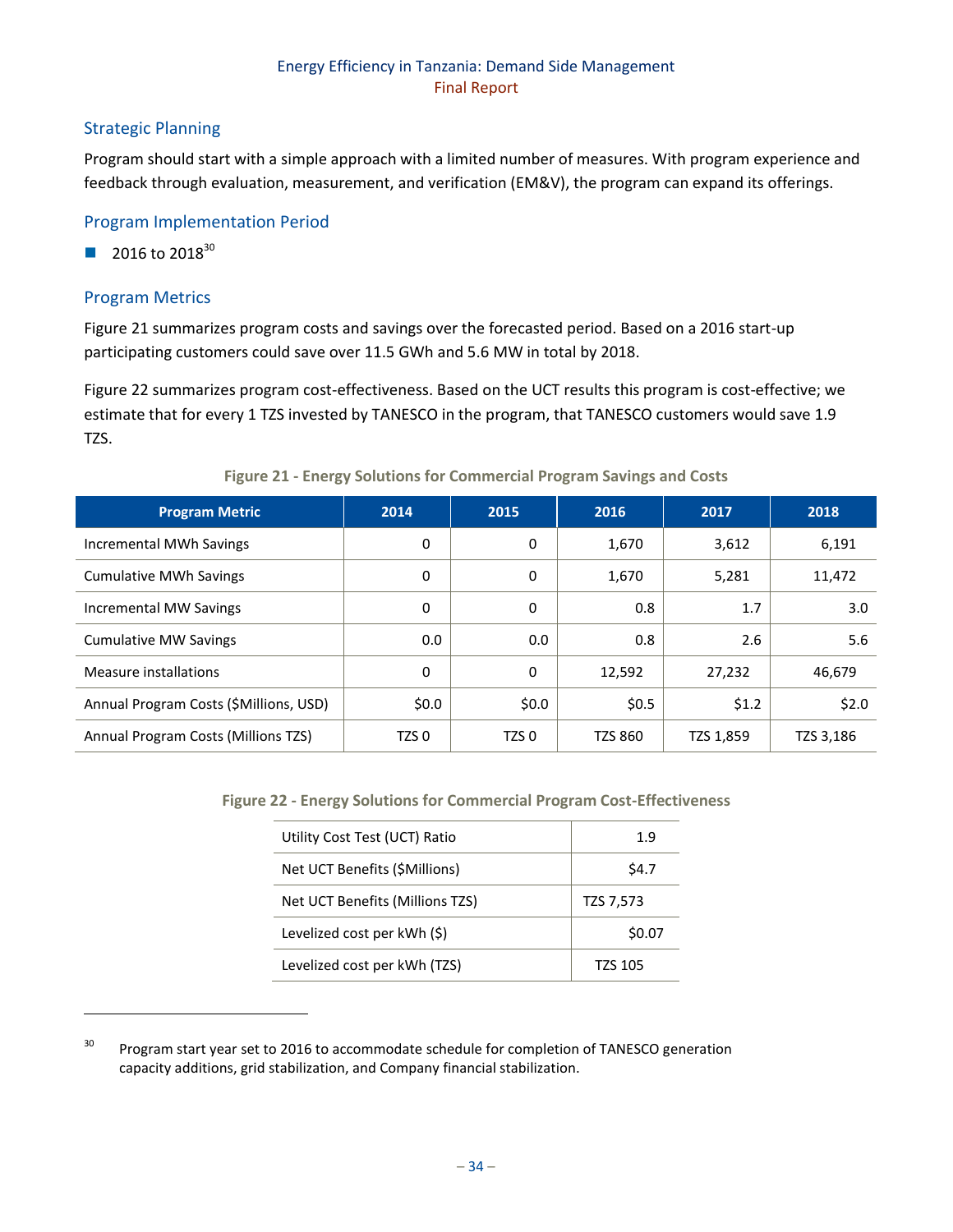| Levelized cost per kW (\$)       | \$140   |
|----------------------------------|---------|
| Levelized cost per kW (1000 TZS) | TZS 225 |

# <span id="page-41-0"></span>Program 4: **Refrigerated Vending**

#### Program Summary

This program is designed to work with beverage companies to increase the installation of efficient refrigerated beverage vending machines in commercial buildings and facilities.<sup>31</sup>

#### Market Barriers

- **Awareness**. Local distributors of major beverage companies may not be aware of efficient units; commercial customers with vending machines are not aware of efficient units, or their benefits.
- **Financial**. Beverage companies may be opposed to installing efficient units due to incremental costs.

#### Program Goal(s):

■ Increase market saturation of efficient refrigerated vending machines.

#### Target Market(s)

Beverage companies (e.g., Coca Cola, Pepsi Cola)

#### **Measures**

- Efficient refrigerated vending machines:  $32$ 
	- For the purposes of this study, this measure was modeled as "replace-on-burnout." That is, it was assumed that beverage companies would not replace functioning units, only those that have expired. It is possible that the program could meet more aggressive savings targets if beverage companies were compelled to also replace some portion of existing units (i.e., on a retrofit basis), although such a scenario is less plausible without government policy intervention.

#### **Incentives**

 $\overline{\phantom{a}}$ 

 **None.** The incremental cost of efficient units is close to zero. It is recommended that TANESCO sign a memorandum of understanding ("MOU") with each participating beverage company. Under this agreement, beverage companies should commit to replacing expired beverage machines in accordance with a timetable agreed upon with TANESCO. Financial incentives should not be required to encourage beverage company participation.

 $31$  Beverage companies own and maintain the units.

<sup>32</sup> Units must meet ENERGY STAR specifications [\(http://www.energystar.gov/certified](http://www.energystar.gov/certified-products/sites/products/uploads/files/vending_mach_prog_req_v3_1.pdf?6e85-35f0)[products/sites/products/uploads/files/vending\\_mach\\_prog\\_req\\_v3\\_1.pdf?6e85-35f0\)](http://www.energystar.gov/certified-products/sites/products/uploads/files/vending_mach_prog_req_v3_1.pdf?6e85-35f0) or similar.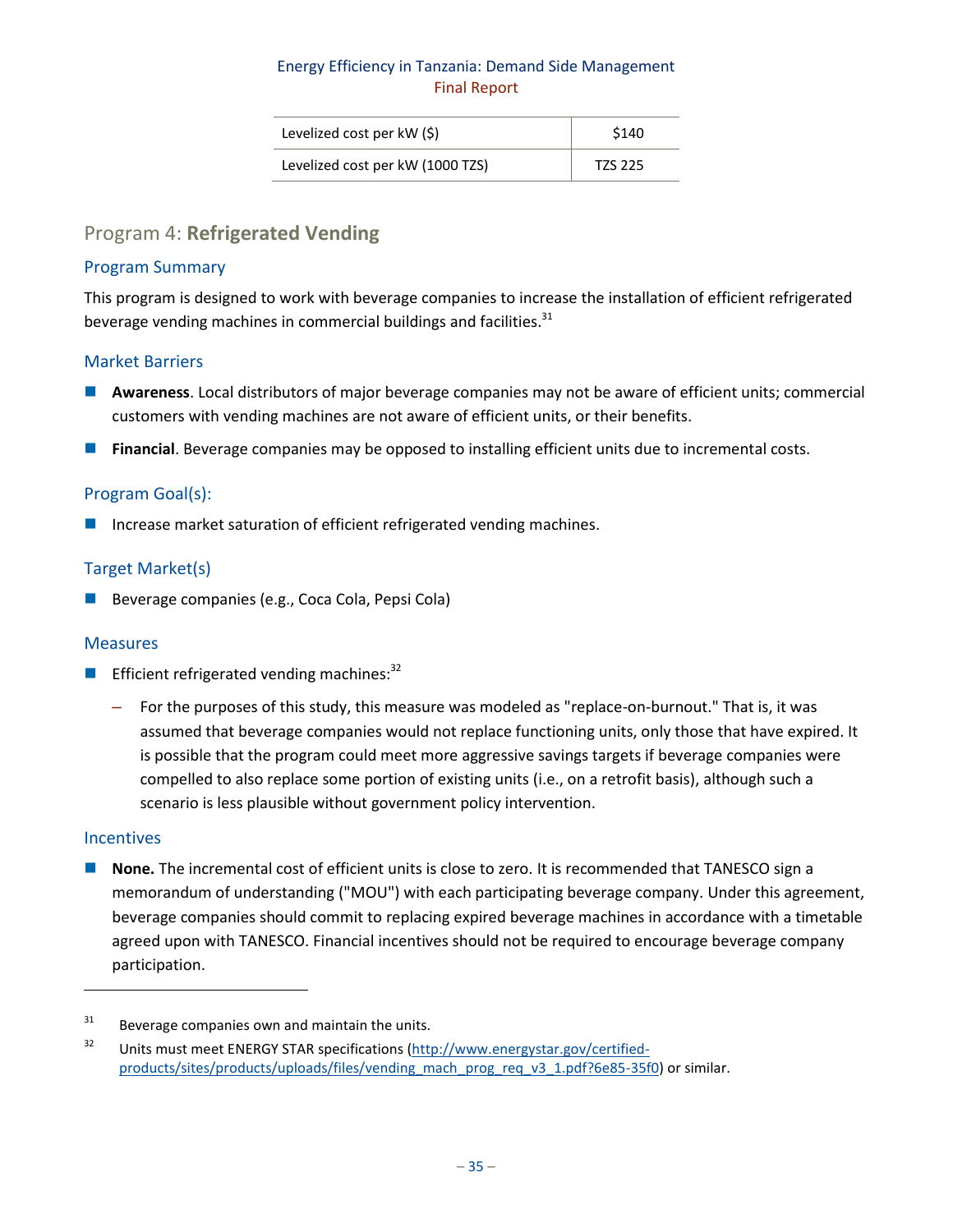## **Delivery**

The final program implementation plan will need to include, at a minimum, the following program functions, processes, and procedures:

- $\blacksquare$  A process for marketing the program to individual beverage companies.<sup>33</sup>
- A flexible MOU template that can be negotiated with individual beverage companies.
- A process for monitoring and tracking beverage company progress towards meeting the goals set forth in the MOUs.

# Key Trade Allies & Partners

- Beverage companies
- Beverage distributors

#### Strategic Planning

This initiative is designed as a low-cost program intended to target accessible energy savings with minimal operational costs.

#### Program Implementation Period

2016 to  $2018^{34}$ 

# Program Metrics

 $\overline{\phantom{a}}$ 

[Figure 23](#page-42-1) summarizes program costs and savings over the forecasted period. Based on a 2016 start-up participating customers could save over 3.3 GWh and 1.1 MW in total by 2018.

Figure 24 summarizes program cost-effectiveness. Based on the UCT results this program is cost-effective; we estimate that for every 1 TZS invested by TANESCO in the program, that TANESCO customers would save 3.3 TZS.

<span id="page-42-1"></span><span id="page-42-0"></span>

| <b>Program Metric</b>         | 2014 | 2015 | 2016 | 2017  | 2018  |
|-------------------------------|------|------|------|-------|-------|
| Incremental MWh Savings       |      |      | 603  | 1,074 | 1,608 |
| <b>Cumulative MWh Savings</b> |      |      | 603  | 1,677 | 3,285 |

#### **Figure 23 - Midstream Commercial Refrigerated Vending Program Savings and Costs**

 $33$  Mass marketing is unnecessary for this program.

<sup>&</sup>lt;sup>34</sup> Program start year set to 2016 to accommodate schedule for completion of TANESCO generation capacity additions, grid stabilization, and Company financial stabilization.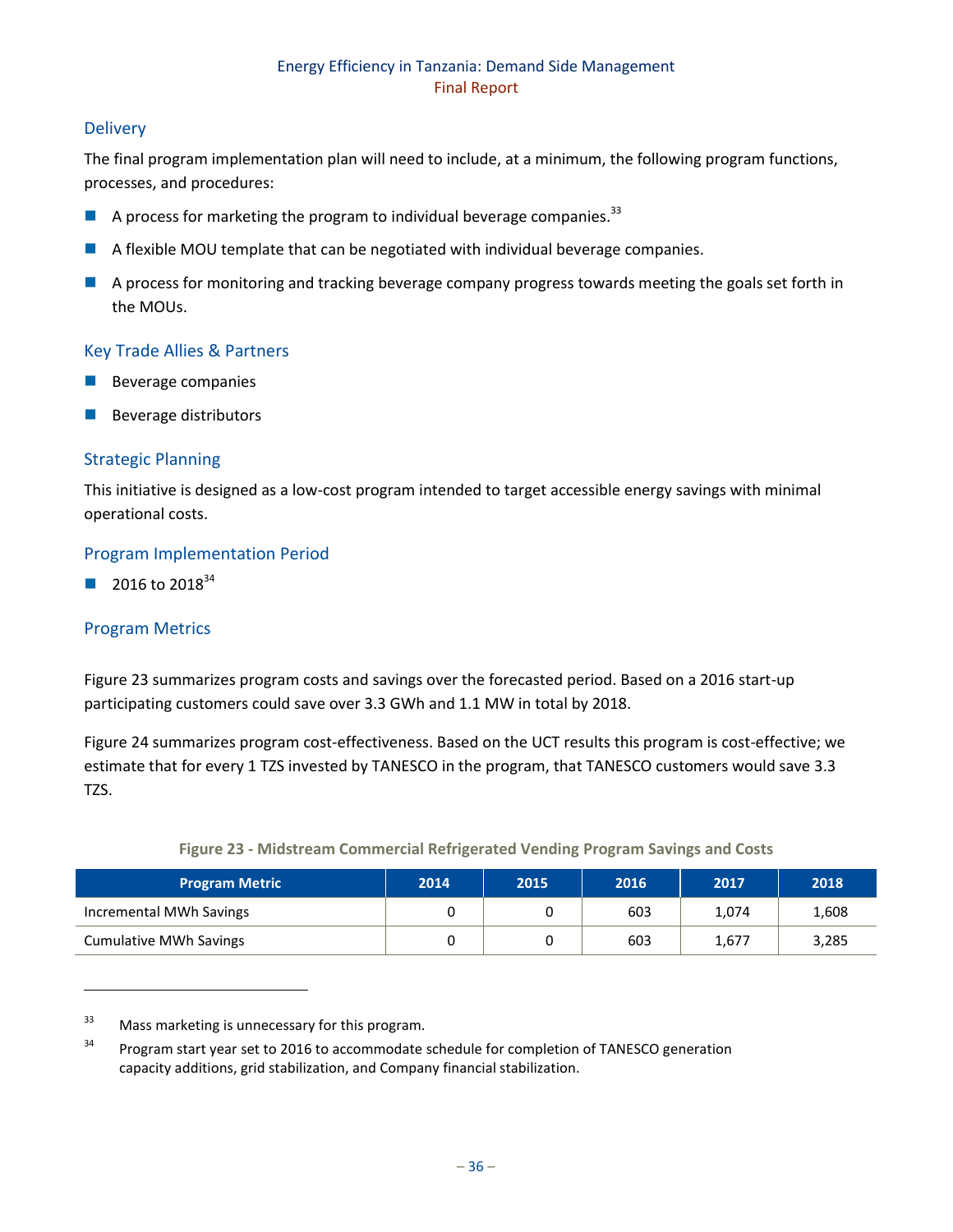| Incremental MW Savings                 |         | 0     | 603            | 1.074          | 1,608   |
|----------------------------------------|---------|-------|----------------|----------------|---------|
| <b>Cumulative MW Savings</b>           | 0.0     | 0.0   | 0.2            | 0.5            | 1.1     |
| Measure installations                  |         | 0     | 979            | 1,745          | 2,612   |
| Annual Program Costs (\$Millions, USD) | \$0.0\$ | \$0.0 | \$0.2          | \$0.2          | \$0.3   |
| Annual Program Costs (Millions TZS)    | TZS 0   | TZS 0 | <b>TZS 258</b> | <b>TZS 334</b> | TZS 420 |

<span id="page-43-1"></span>**Figure 24 - Midstream Commercial Refrigerated Vending Program Cost-Effectiveness**

| Utility Cost Test (UCT) Ratio    | 3.3       |
|----------------------------------|-----------|
| Net UCT Benefits (\$Millions)    | \$1.4     |
| Net UCT Benefits (Millions TZS)  | TZS 2,222 |
| Levelized cost per kWh (\$)      | \$0.03    |
| Levelized cost per kWh (TZS)     | TZS 0     |
| Levelized cost per kW (\$)       | \$89      |
| Levelized cost per kW (1000 TZS) | TZS 143   |
|                                  |           |

# <span id="page-43-0"></span>Program 5: **Direct Load Control**

#### Program Summary

This program is designed to enable TANESCO to cycle off participating commercial customers' air conditioners (ACs) during periods of peak demand.<sup>35</sup> Through the installation by TANESCO (or a contractor) of a remote control switch or other enabling technology on the participant's AC or HVAC system, TANESCO can cycle off ACs for specified lengths of time during designated peak periods through a signal transmitted from cell phone towers.

#### Market Barriers

l

- **E** Customer awareness. Customers may not have information on the system costs of peak electricity production.
- **Customer comfort**. Customers may be resistant to the idea of AC cycling if they believe it will adversely impact occupant comfort or damage their ACs.
- **Company risk.** TANESCO management may be concerned about the risks associated with installing enabling devices on customer equipment.

 $35$  The air-handler fan remains powered to circulate air and minimize participant discomfort.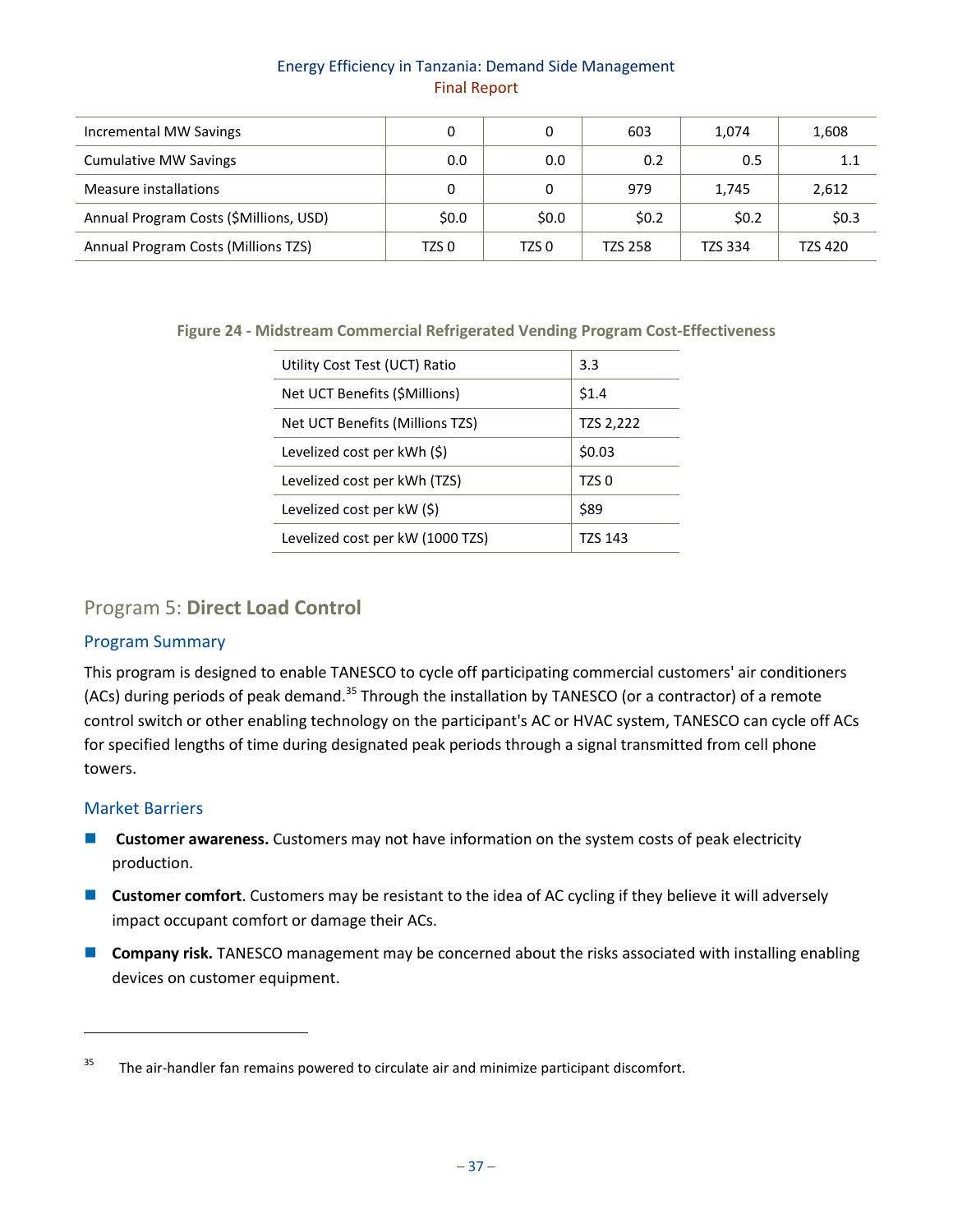## Program Goal(s):

Reduce system peak demand while minimizing reductions to participant comfort.

### Target Market(s)

■ T1 and T2 commercial customers

#### Measures

- AC load control switches or other enabling technologies. Multiple options should be explored that would be compatible with various AC technologies.
- Most cycling strategies employed in other locations are 25 percent or 50 percent options. For example, a 50 percent cycling strategy would allow TANESCO to cycle-off and on a participant's AC every 30 minutes during the designated peak period.

#### **Incentives**

 As currently modeled, participating customers would receive an incentive of \$USD 50 (80,200 TZS) per kW of load shed per year. Actual incentives should be based upon the number of hours cycled and estimated kW shed per year.

#### **Delivery**

The final program implementation plan will need to include, at a minimum, the following program functions, processes, and procedures:

- A procurement process for enabling technologies
- A process for equipment installation, including installation of the controlling devices and customer education about device operations and maintenance
- **A process for handling customer inquiries**
- A process for communicating load shedding events in advance of the events, e.g., though SMS, email, or automated calls
- A process for the administration of cycling events, including service agreements with cell tower owners
- A process for payment of customer incentives
- $\blacksquare$  A plan for maintenance and repair or replacement of units
- A system for monitoring actual load impacts
- $\blacksquare$  A process for program marketing and customer targeting, including:
	- Target customer identification, including, where possible, analysis of consumption data to identify customers which customers' usage patterns suggest the presence of CAC and operation during periods of anticipated cycling events.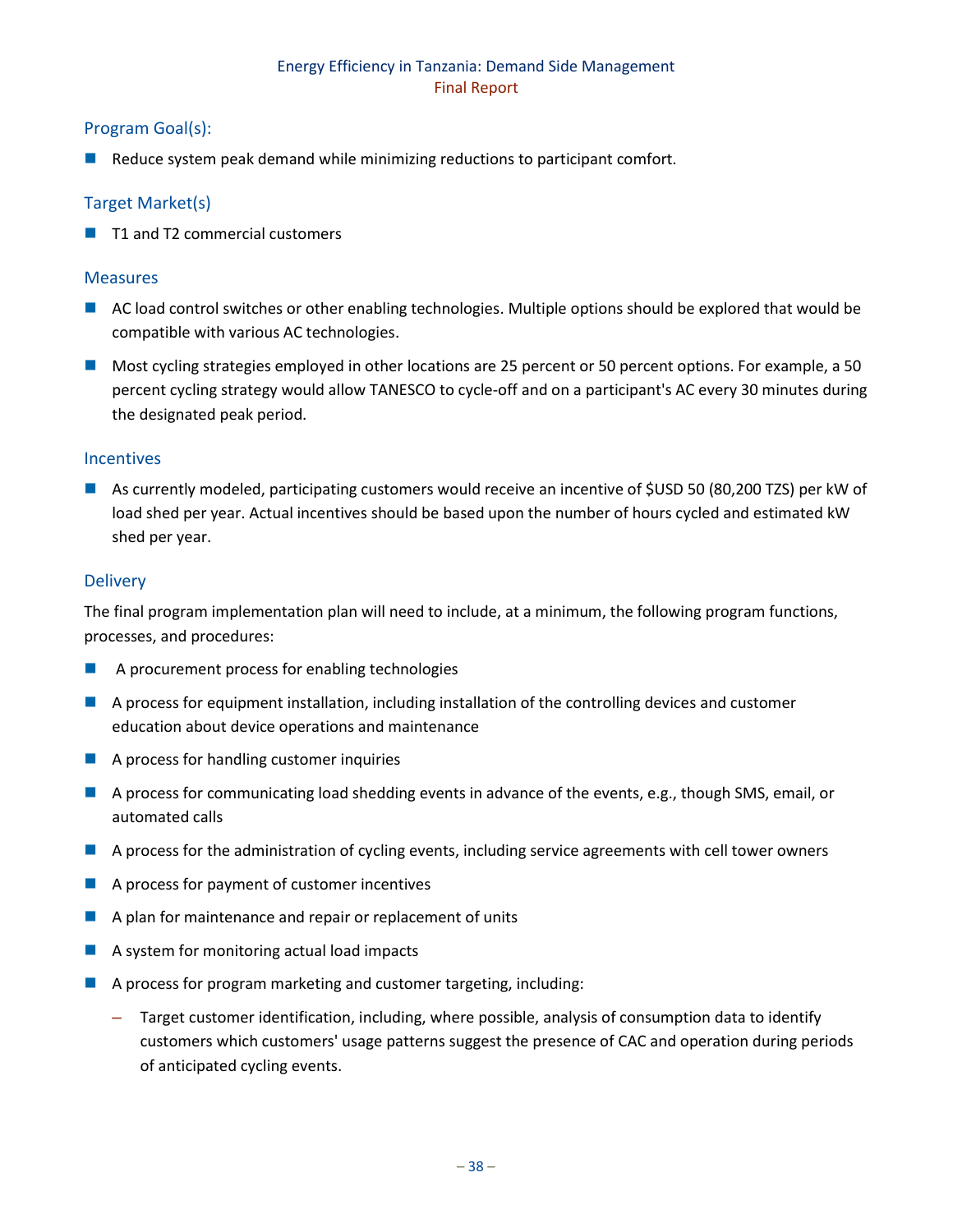– Customer recruitment, including marketing channels such as direct mail, web site, bill inserts, targeted media events, HVAC trade ally promotion, local events, and other activities.

### Key Trade Allies & Partners

- Cell phone tower owners and operators
- HVAC contractors
- Commercial business trade associations

#### Strategic Planning

This program is currently modeled as a pilot. The pilot should test various load cycling and incentive strategies. Based upon an evaluation of the effectiveness of those strategies in shedding load, and taking into consideration customer satisfaction, the program can be redesigned and expanded to a wider population.

#### Program Implementation Period

 $\Box$  2015 to 2018

## Program Metrics

[Figure 25](#page-46-2) summarizes program costs and savings over the forecasted period. Based on a 2015 start-up participating customers could save 25.3 MW in total by 2018 (see footnote 35 for discussion on kWh savings estimates).

[Figure 26](#page-46-3) summarizes program cost-effectiveness. Based on the UCT results this program is cost-effective; we estimate that for every 1 TZS invested by TANESCO in the program, that TANESCO customers would save 1 TZS; that is, the costs equal the benefits. Note, however, that due to uncertainty about air conditioning operating conditions and hours, ICF intentionally used conservative measure savings assumptions. Note also that the UCT test does not account for system benefits other than avoided costs. For example, the economic benefits of avoiding black-outs (which are difficult to quantity but do have value to TANESCO and their customers), are not accounted for. As such, the program is likely more cost-effective than estimated for this study.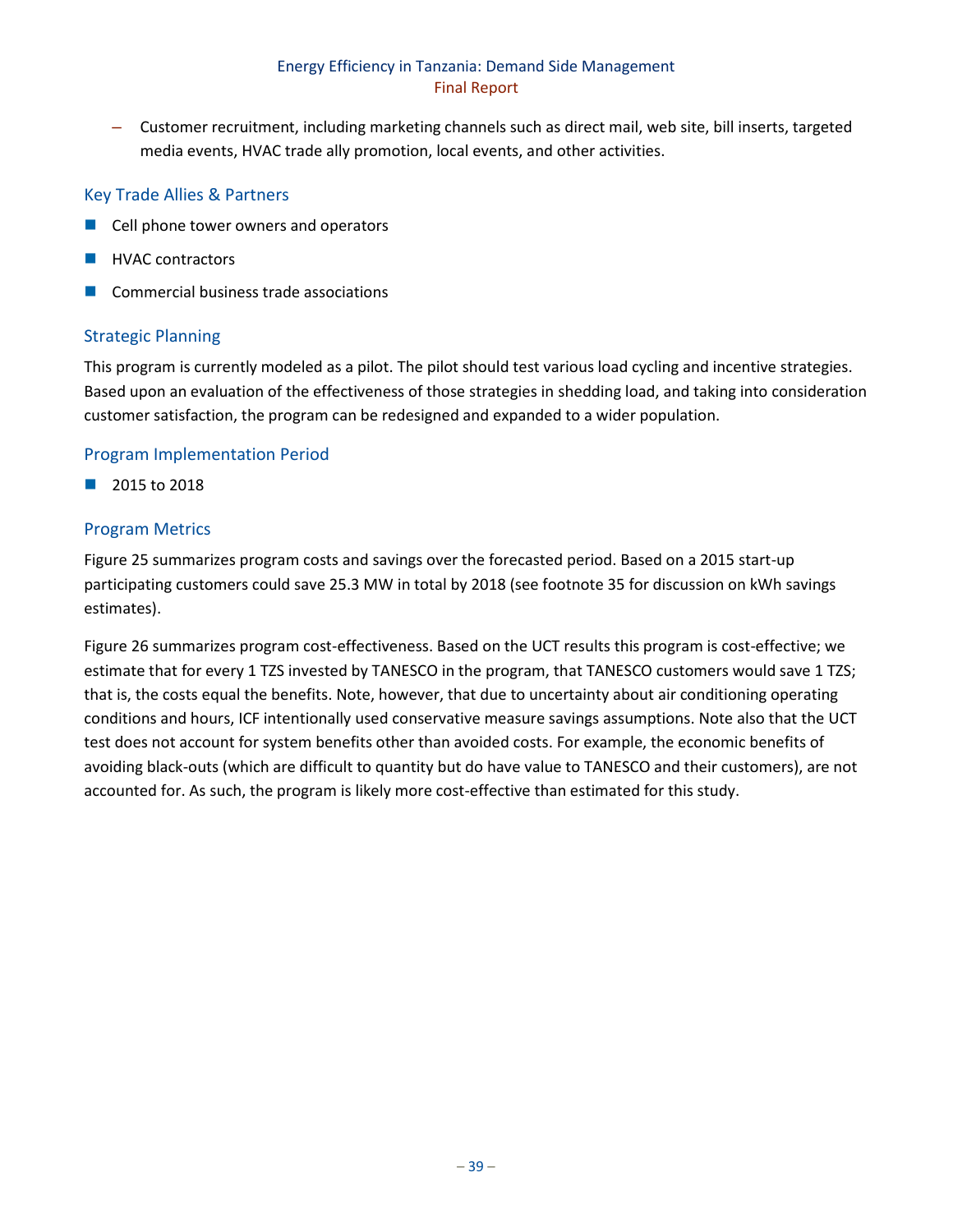#### **Figure 25 - Commercial Direct Load Control Program Savings and Costs**

<span id="page-46-2"></span>

| <b>Program Metric</b>                  | 2014             | 2015      | 2016      | 2017      | 2018      |
|----------------------------------------|------------------|-----------|-----------|-----------|-----------|
| Incremental MWh Savings <sup>36</sup>  | 0                | 0         | 0         | 0         |           |
| <b>Cumulative MWh Savings</b>          | 0                | 0         | 0         | 0         | 0         |
| Incremental MW Savings                 | 0                | 4.3       | 5.8       | 7.4       | 7.9       |
| <b>Cumulative MW Savings</b>           | 0.0              | 4.3       | 10.1      | 17.5      | 25.3      |
| Participants                           | $\Omega$         | 2,970     | 3,968     | 5,091     | 5,442     |
| Annual Program Costs (\$Millions, USD) | \$0.0\$          | \$2.1     | \$2.5     | \$3.2     | \$3.5     |
| Annual Program Costs (Millions, TZS)   | TZS <sub>0</sub> | TZS 3,367 | TZS 4,069 | TZS 5,220 | TZS 5,580 |

<span id="page-46-3"></span>**Figure 26 - Commercial Direct Load Control Program Cost-Effectiveness**

| 1.0        |
|------------|
| \$8.2      |
| TZS 13,178 |
| N/A        |
| N/A        |
| \$123      |
| TZS 198    |
|            |

# <span id="page-46-0"></span>**Industrial Programs**

# <span id="page-46-1"></span>Program 6: **Energy Solutions for Industrial**

# Program Summary

 $\overline{\phantom{a}}$ 

The *Energy Solutions for Industrial* program is designed to help industrial customers in Tanzania overcome market barriers to energy efficiency, such as lack of energy efficiency awareness, lack of accessibility to qualified vendors and installers, absence of tools to quantify savings, and limited funds for capital improvements. The

<sup>&</sup>lt;sup>36</sup> Evaluations of DLC programs in other jurisdictions have shown that kWh savings can be negligible; participants sometimes increase AC use following load shedding events. The evaluation of the pilot program should measure both kW and kWh savings to ensure that any kWh savings are counted as program benefits.

<sup>&</sup>lt;sup>37</sup> Due to the absence of commercial AC load data in Tanzania, this program was modeled using conservative savings assumptions. Even under this scenario, the program is estimated to be cost-effective. ICF assumed that only two load shedding events occur per year, and that each participant sheds 1.5 kW per year. Further, average measure life was assumed to be only 5 years, which is consistent with field data on AC service lives in Tanzania. Given TANESCO's historical system peaking periods, the actual number of load shedding events may be higher. Average load shed per customer may also be higher depending on actual customer cooling load and the final cycling strategies implemented.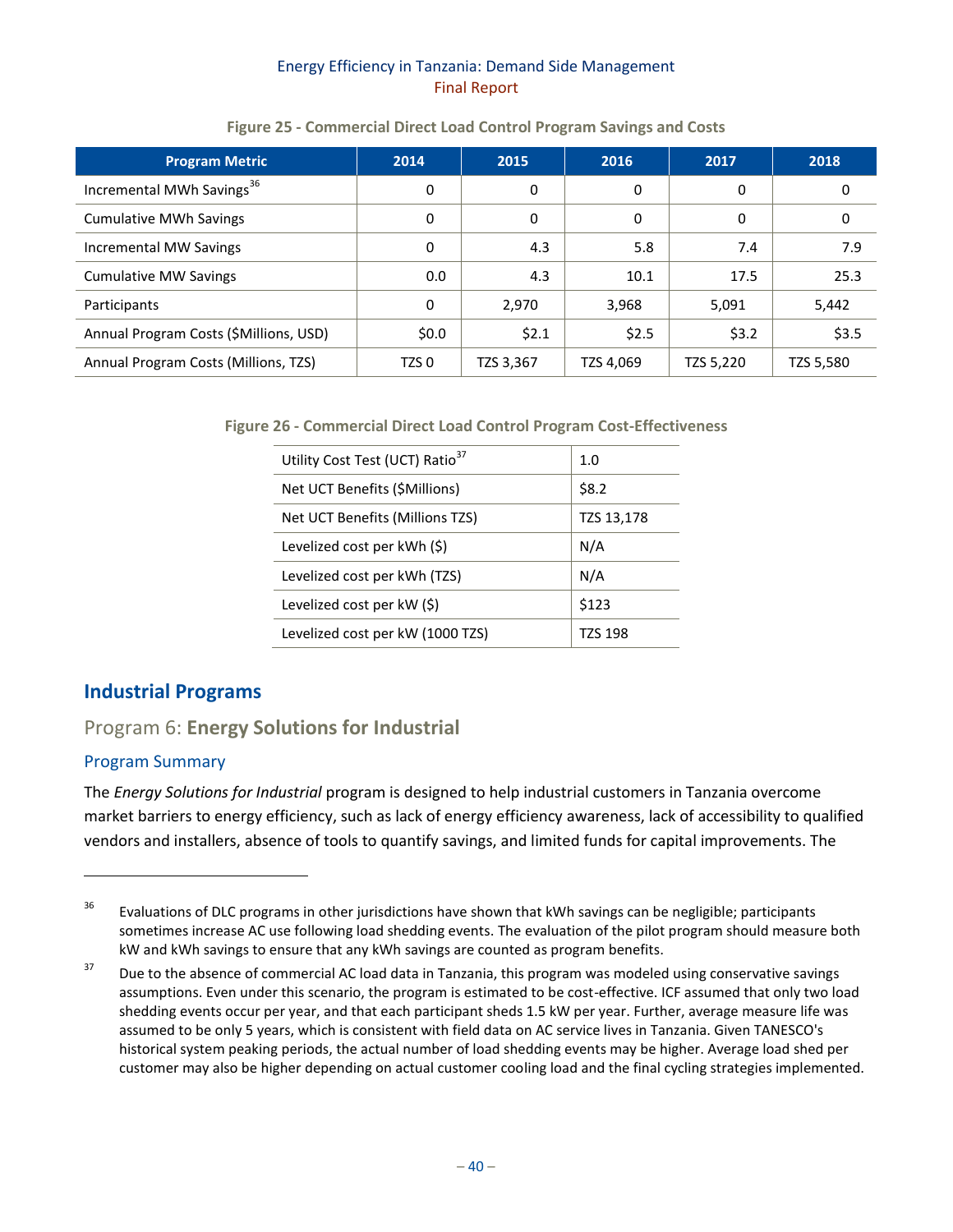program would provide a simple solution for industrial customers interested in purchasing efficient electric technologies, such as premium efficiency motors, and variable frequency drives (VFDs), as well as site-specific custom measures. The program would offer financial incentives and technical assistance to all eligible industrial customers seeking to improve the efficiency of existing facilities, and provide resources for higher-efficiency new equipment purchases, facility modernization, and industrial process improvements.

## Market Barriers

Based upon discussions with TANESCO staff and market research conducted by ICF, the following key market barriers to industrial energy efficiency in Tanzania were identified:

- 1. **Awareness.** Customer awareness of efficient options and their benefits was identified as the number one barrier to industrial energy efficiency by TANESCO staff.<sup>38</sup>
- 2. **Technical skill and resource barriers.** A lack of training and skill, and access to related tools and resources are also a significant issue in the industrial sector. For example, many facility managers lack the tools to quantify energy savings.
- 3. **Inefficient standard practices.** For example, facility managers, especially those in small to medium industrial plants, typically elect to rewind rather than replace failed motors, which can result in efficiency losses.
- 4. **Lack of market availability of efficient units.** This barrier is widespread. In some cases, efficient equipment may not currently be available in Tanzania.
- 5. **Financial barriers**. According to discussions with TANESCO, financial barriers are less significant to industrial efficiency than the other barriers listed above. This is especially the case for large industrial customers, who are more likely to have access to the cash or credit required for efficiency investments; small to medium industrials may require higher incentives from this program than large industrials.

# Program Goal(s)

 $\overline{\phantom{a}}$ 

- Help industrial customers overcome technical skill and resource barriers to efficiency through technical assistance in identifying and implementing prescriptive (e.g., measures with predictable/pre-determined savings levels) and site-specific (custom) efficiency improvements to existing facilities.
- Increase customer and trade ally awareness of benefits of efficient products and services.
- $\blacksquare$  Help industrial customers overcome first cost and other financial barriers to implementing energy efficiency improvements.
- Improve customer access to qualified vendors and installers.

 $38$  A small number of industrials, mostly foreign owned entities, are aware of efficient options, and have personnel with the technical skills necessary to implement efficient technologies and practices. Some of these companies, e.g., SABMiller, have already made significant efficiency investments to their facilities in Tanzania.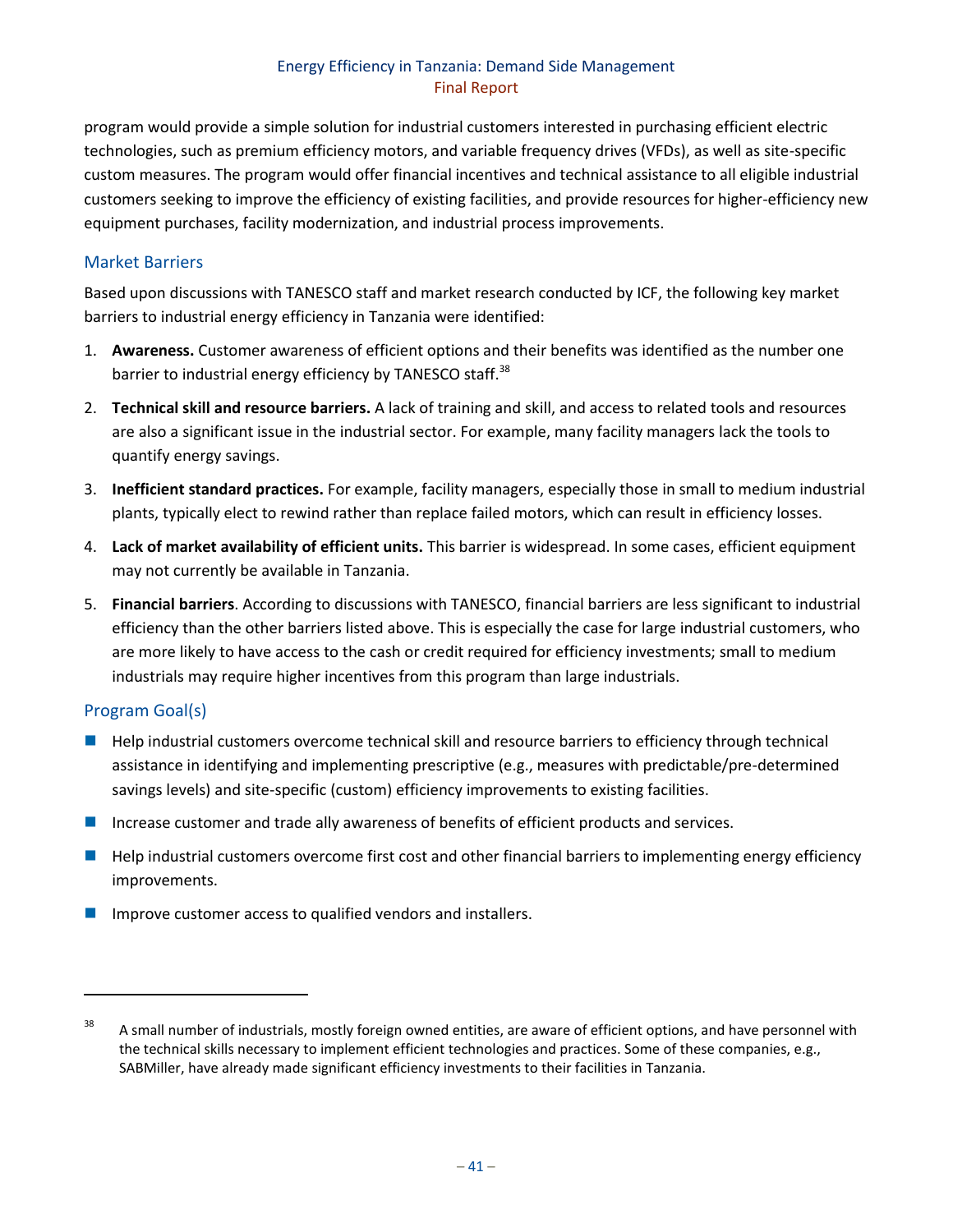## Target Market(s)

- $\blacksquare$  The primary target market is T3 industrials.
- T2 industrial customers would also be eligible for program services and incentives.

#### Measures

- **Premium efficiency motors**
- **Variable speed drives (VSDs)**
- Custom projects (i.e., plant -specific industrial process improvements)
- Other measure types, such as compressed air and process improvements

#### Incentives

- Type: two types of incentives are designed into the program be offered:
	- *Prescriptive Incentives* are pre-specified monetary incentives on individual efficient technologies. Incentives and claimed savings are based on pre-defined technologies and calculation methods. Equipment must meet specified minimum energy performance requirements. Prescriptive incentives were modeled in this study to equal \$0.14 (225 TZS) per kWh saved.
	- *Custom Incentives* are individually calculated based on the kW and kWh saved by an individual customer's project, using equipment that is required to meet specified minimum energy performance standards. Custom incentives were modeled in this study to equal \$USD 0.10 (161 TZS) per kWh saved.
- $\blacksquare$  Recipient: Industrial customers
- $\blacksquare$  Method of delivery: mail-in upon project verification
- **Financing: financing for some projects could be made available through Tanzanian Investment Bank or other** lenders.

#### **Delivery**

The final program implementation plan will need to include, at a minimum, the following program functions, processes, and procedures:

- **Program outreach and marketing** through TANESCO corporate liaisons and regional managers, trade allies (e.g., motor suppliers and contractors), program Web site, and other media, as appropriate.
- **Education** to improve customer and trade ally awareness of efficient options and their benefits, as well as the costs and other issues associated with inefficient standard practices.
- **A process for selecting qualifying equipment**, such as premium efficient motors.
- **Processes and procedures for industrial facility audits.**
- **QA/QC** processes and procedures (e.g., a process for verifying motor installations).
- **An incentive processing department.**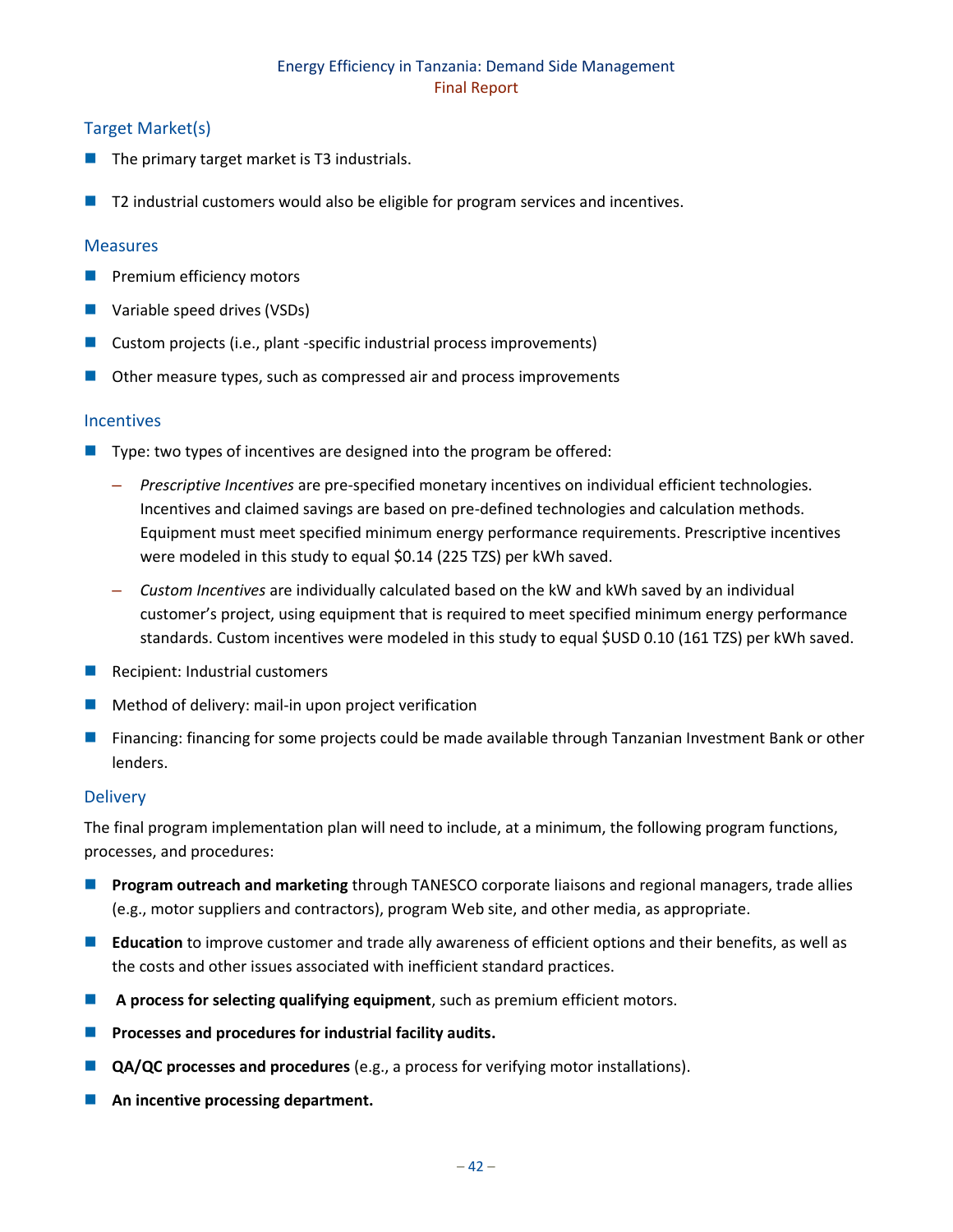### Key Trade Allies & Partners

- **Industry trade associations**
- Manufacturers, importers, and distributors of efficient equipment
- **Contractors**
- Tanzanian Investment Bank
- Tanzania Bureau of Standards (TBS)

#### Strategic Planning

The program should start with a simple approach with a limited number of measures. With program experience and feedback through evaluation, measurement, and verification (EM&V), the program can expand its offerings.

#### Program Implementation Period

 $\Box$  2016 to 2018<sup>39</sup>

#### Program Metrics

 $\overline{\phantom{a}}$ 

[Figure 27](#page-49-0) summarizes program costs and savings over the forecasted period. Based on a 2016 start-up participating customers could save over 21.1 GWh and 6.4 MW in total by 2018.

[Figure 28](#page-50-1) summarizes program cost-effectiveness. Based on the UCT results this program is cost-effective; we estimate that for every 1 TZS invested by TANESCO in the program, that TANESCO customers would save 1.2 TZS.

<span id="page-49-0"></span>

| <b>Program Metric</b>                  | 2014             | 2015             | 2016      | 2017      | 2018      |
|----------------------------------------|------------------|------------------|-----------|-----------|-----------|
| Incremental MWh Savings                | 0                | 0                | 4,842     | 6,826     | 9,402     |
| <b>Cumulative MWh Savings</b>          | 0                | 0                | 4,842     | 11,668    | 21,069    |
| Incremental MW Savings                 | 0                | 0                | 1.2       | 2.1       | 3.1       |
| <b>Cumulative MW Savings</b>           | 0.0              | 0.0              | 1.2       | 3.3       | 6.4       |
| Prescriptive measure installations     | 0                | 0                | 421       | 911       | 1,561     |
| Custom projects completed              | 0                | 0                | 6         | 6         |           |
| Annual Program Costs (\$Millions, USD) | \$0.0\$          | \$0.0\$          | \$1.1     | \$1.7     | \$2.5     |
| Annual Program Costs (Millions TZS)    | TZS <sub>0</sub> | TZS <sub>0</sub> | TZS 1,789 | TZS 2,746 | TZS 3,998 |

#### **Figure 27 - Energy Solutions for Industrial Program Savings and Costs**

<sup>&</sup>lt;sup>39</sup> Program start year set to 2016 to accommodate schedule for completion of TANESCO generation capacity additions, grid stabilization, and Company financial stabilization.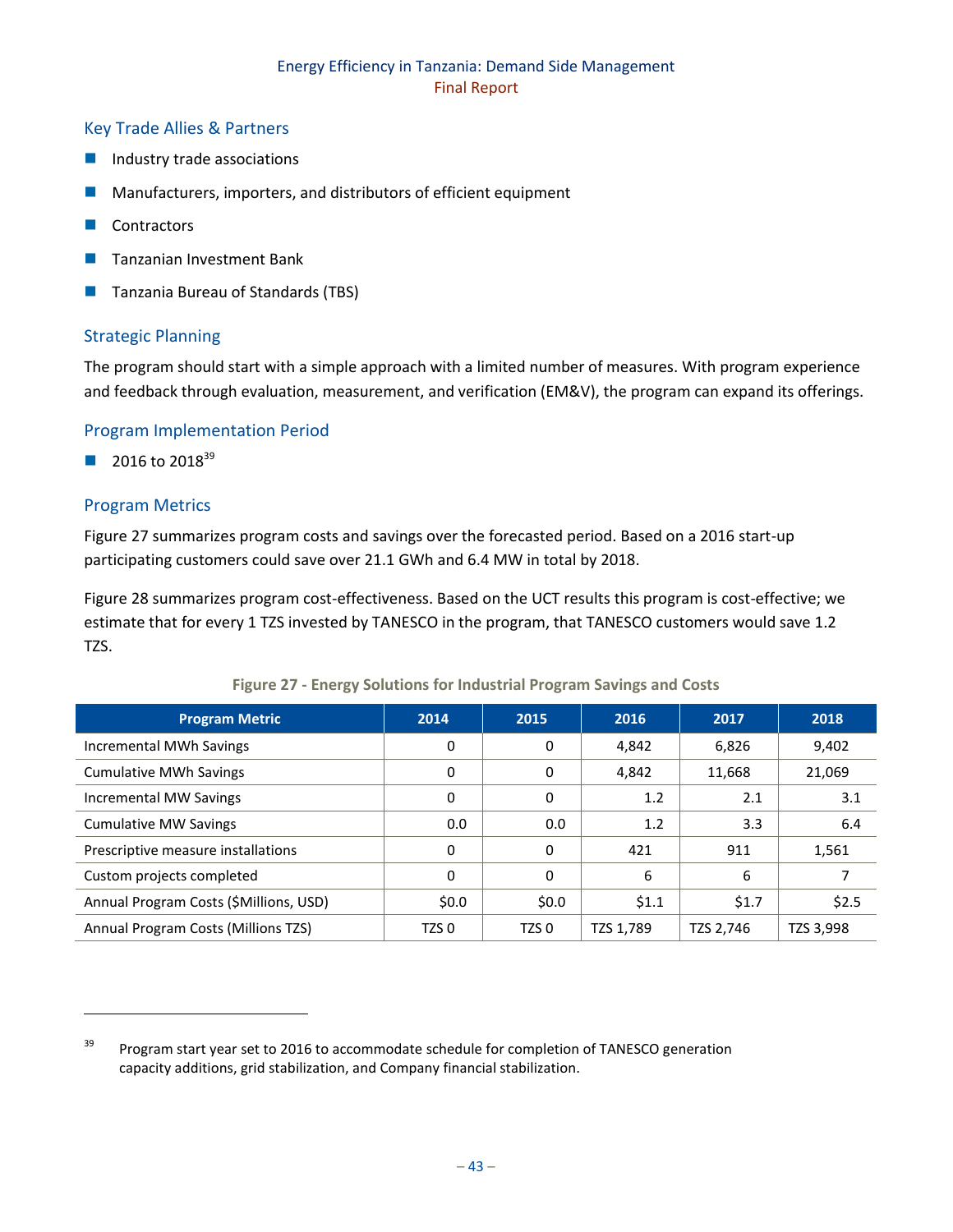| Utility Cost Test (UCT) Ratio    | 1.2            |
|----------------------------------|----------------|
| Net UCT Benefits (\$Millions)    | \$8.5          |
| Net UCT Benefits (Millions TZS)  | TZS 13,744     |
| Levelized cost per kWh (\$)      | \$0.04         |
| Levelized cost per kWh (TZS)     | <b>TZS 135</b> |
| Levelized cost per $kW(\xi)$     | \$135          |
| Levelized cost per kW (1000 TZS) | TZS 217        |

<span id="page-50-1"></span>**Figure 28 - Energy Solutions for Industrial Program Cost-Effectiveness**

# <span id="page-50-0"></span>Program 7: **Time-of-Use Tariff**

## Summary

TANESCO's T3 industrial customer class includes less than 0.1 percent of total system customers, but uses 35 percent of system electricity. Further, industrial operating schedules do not account for the time-varying cost of electricity production, given that the energy charge on the current tariff is a flat price per kWh for all hours of the day/year. This misalignment has contributed to system outages (when TANESCO has been unable to meet the high levels of demand by industrial users), revenue loss by TANESCO, lost production/revenue by manufacturing companies, cross subsidies, and other inefficiencies. While an industrial time-of-use (TOU) tariff alone cannot fix all of these problems, better alignment of energy charges with energy costs will help improve the economic efficiency of the system, and may help reduce the number of system outages.

For the purposes of this analysis, ICF designed a TOU rate with a critical peak price (CPP) component. The tariff is designed primarily to shift load from periods of critical peak demand (roughly 2 percent of total hours per year) by setting a critical peak energy charge that is consistent with the cost of energy during such periods. Due to the nature of TANESCO's system load shape, a large shift in load from on- to off-peak could result in moving the peak without actually reducing the level of peak demand. The design sets the non-critical on-peak energy charge at a price point designed to motivate industrials to shift only a modest amount of load from on-peak to off-peak.

The proposed tariff was also designed with simplicity in mind. Experience shows that overly complex TOU rates can be counterproductive to utility goals, mainly because they can be difficult for customers to understand and act upon.

# Analysis

[Figure 29](#page-52-0) shows TANESCO's load duration curve for 2012. A load duration curve is created by sorting system hourly demand for a given year from highest demand to lowest, and then plotting that data series on the Y-axis against annual hours on the X-axis. Plotting a load duration curve is useful in analyzing possible TOU rates: the shape of the curve illustrates variance in annual demand; inflection points on the curve can be used to help determine different TOU periods. TANESCO's load duration curve has a relatively high, shallow slope across a large majority of hours. This is consistent with the high annual system load factor of 73.2 percent for this period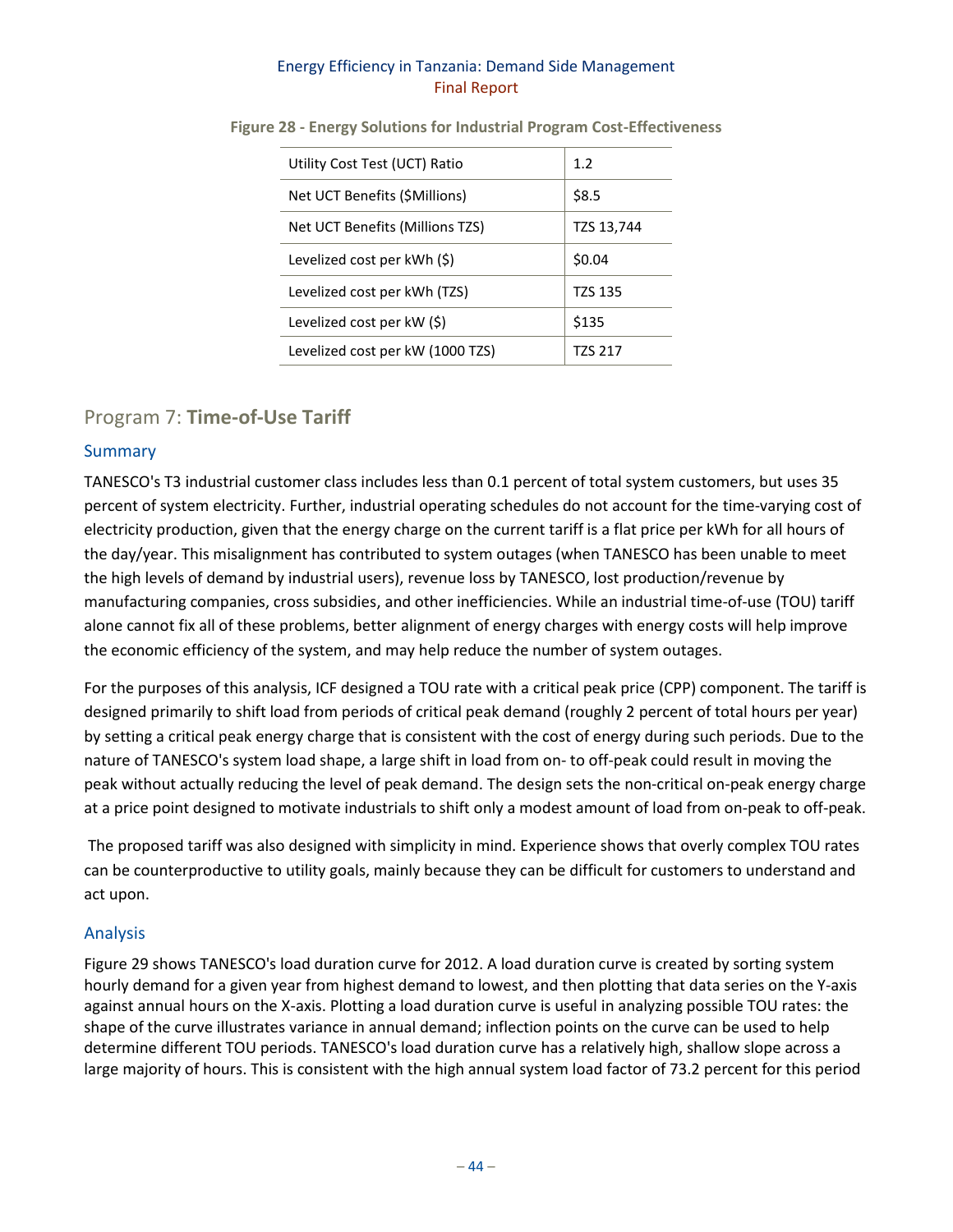(2012). In fact, system demand was between 500 MW and 700 MW for 70 percent of hours during 2012. Twenty-three percent of the time, system demand was greater than 700 MW (as shown in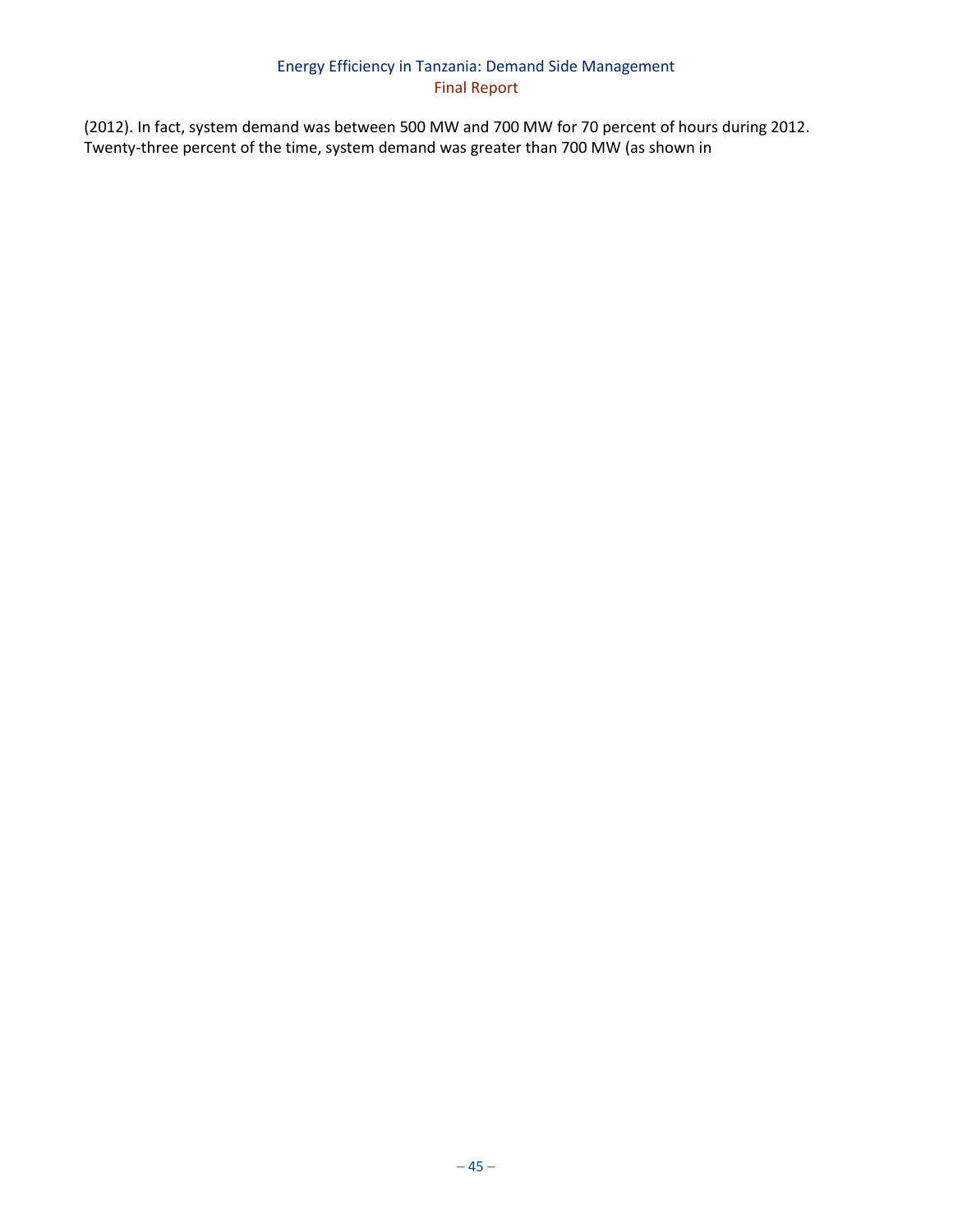[Figure 30,](#page-52-1) where 76.7 percent of hours have demand less than 700 MW).. Periods where system demand was 700 MW or greater were designated as "peak" periods in ICF's analysis; periods where system demand was 800 MW or great were designated "critical peak" periods.

Some TOU tariffs have seasonal components. In TANESCO's case, there is little variance in seasonal demand, as shown in [Figure 31.](#page-53-0) Therefore, it is not necessary to vary TANESCO's TOU tariff by season. One benefit of this simpler rate design is that it will be easier to explain to customers and, therefore, easier for affected facility owners and managers to plan their operations accordingly.

<span id="page-52-0"></span>



<span id="page-52-1"></span>l

<sup>&</sup>lt;sup>40</sup> During all hours below 250 MW, either a partial or full-grid power failure occurred.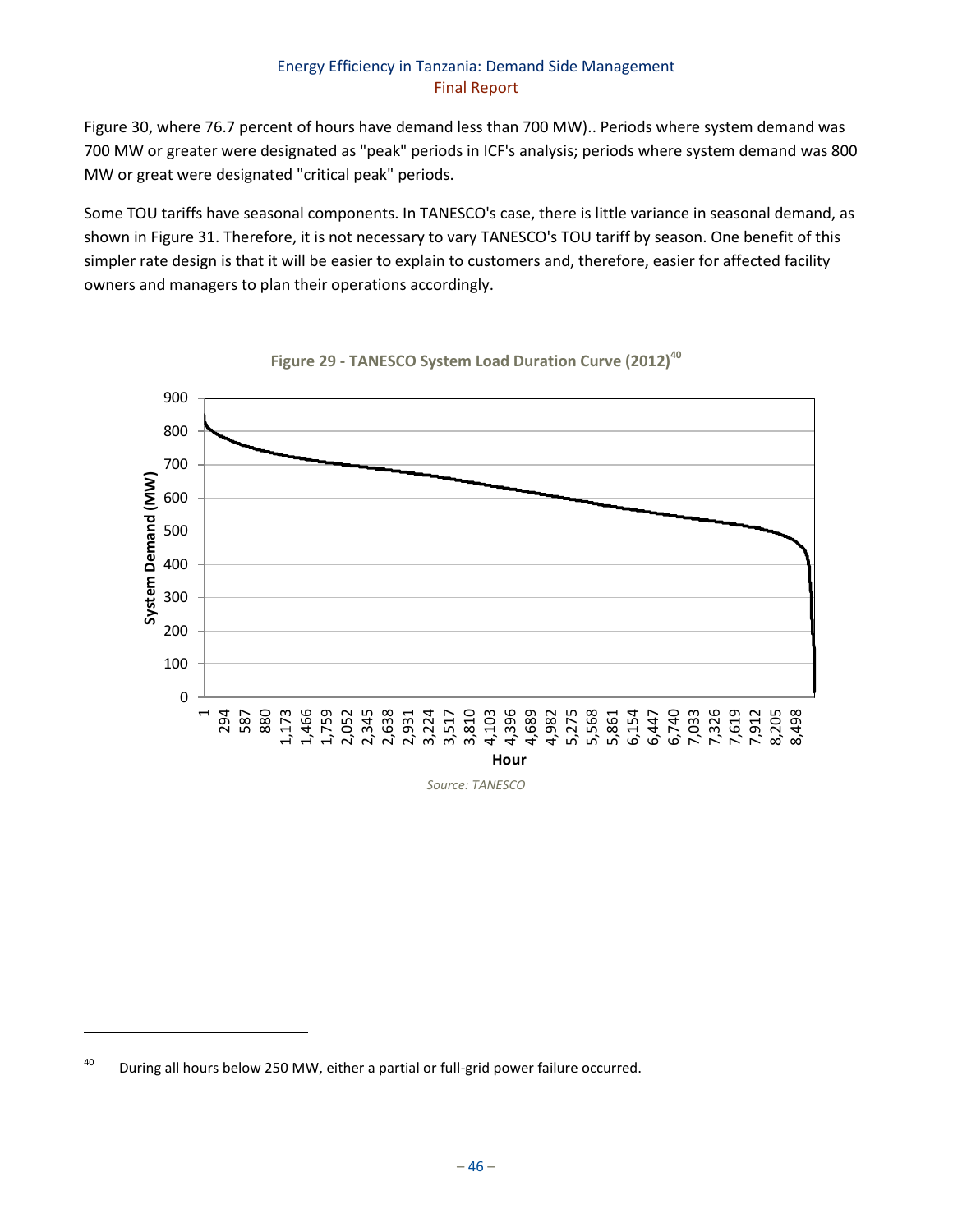| <b>System Demand Bin</b>                                    | % 2012<br><b>Hours</b> | % Cumulative<br><b>Hours</b> |  |  |
|-------------------------------------------------------------|------------------------|------------------------------|--|--|
| 0 <mw<=100< td=""><td>0.1%</td><td>0.1%</td></mw<=100<>     | 0.1%                   | 0.1%                         |  |  |
| $100 \leq MW \leq 200$                                      | 0.1%                   | 0.2%                         |  |  |
| $200 \leq MW \leq 300$                                      | 0.1%                   | 0.3%                         |  |  |
| $300<10$ MW $<$ 400                                         | 0.2%                   | 0.5%                         |  |  |
| $400 \leq MW \leq 500$                                      | 6.2%                   | 6.7%                         |  |  |
| 500 <= MW < 600                                             | 34.2%                  | 40.9%                        |  |  |
| 600 <imw<700< td=""><td>35.8%</td><td>76.7%</td></imw<700<> | 35.8%                  | 76.7%                        |  |  |
| 700<=MW<800                                                 | 21.7%                  | 98.4%                        |  |  |
| 800 <= MW < 900                                             | 1.6%                   | 100%                         |  |  |
|                                                             | Source: TANESCO        |                              |  |  |

**Figure 30 - Distribution of Annual Hours by Level of System Demand (2012)**

| Figure 31 - TANESCO System Demand, by Month (2012) |  |  |  |
|----------------------------------------------------|--|--|--|
|----------------------------------------------------|--|--|--|

<span id="page-53-0"></span>

*Source: TANESCO*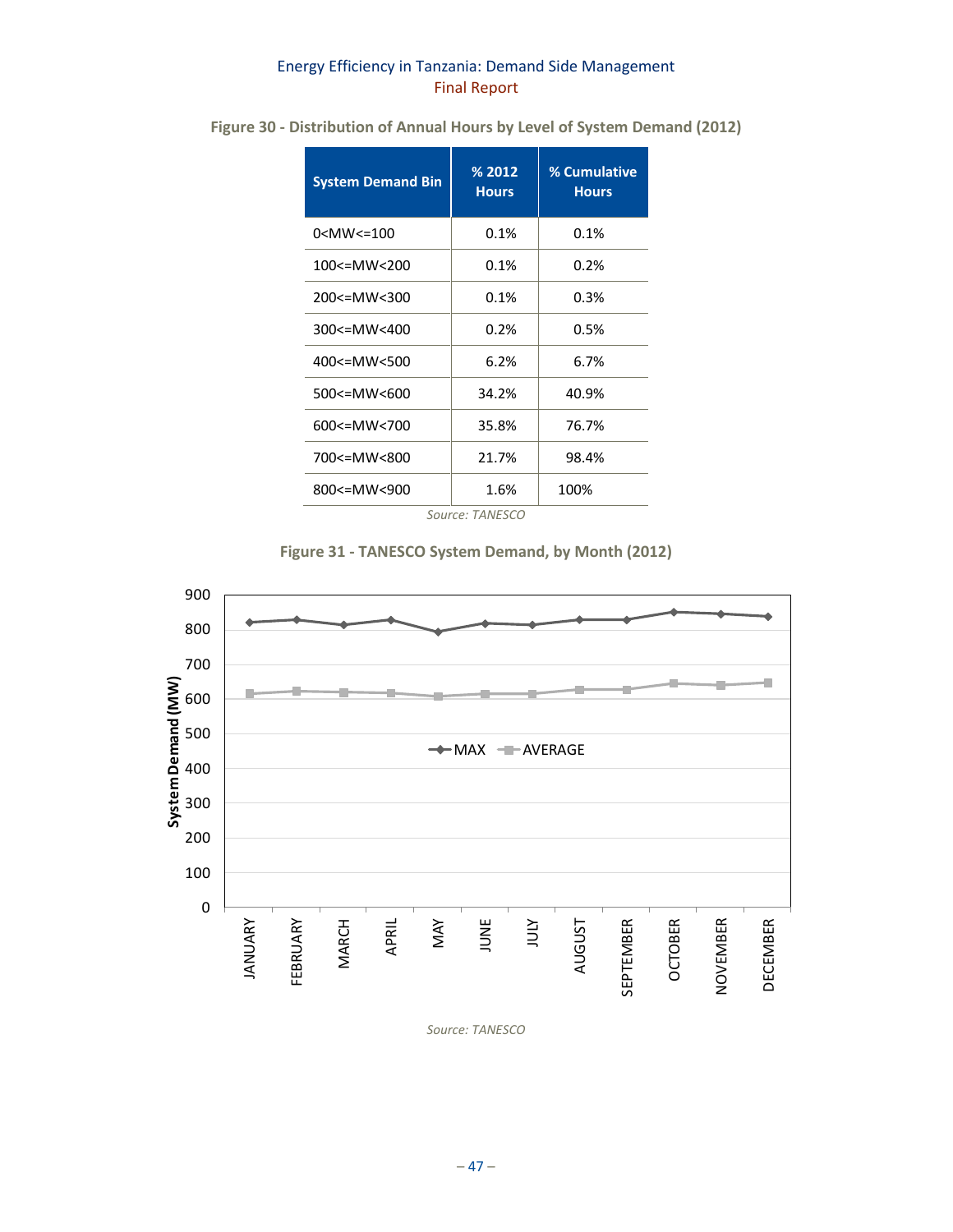# Proposed Time-of-Use Tariff

ICF's proposed TOU tariff for T3 customers is shown in [Figure 32.](#page-54-0) Note this tariff only includes proposed energy prices for different time-blocks. Demand<sup>41</sup> and other non-energy service charges were not addressed in this analysis.

This tariff design takes into account the relatively shallow slope of TANESCO's load duration curve and the lack of variation in seasonal load; the system load-bins shown in Figure 30 were combined with the system time-of use data shown in Figure 33 to help determine the appropriate time-blocks for each period in the proposed tariff (as defined in Figure 32). The proposed tariff is a two-tier TOU design with a *critical peak* component. The main purpose is to encourage industrials to shift production from periods of highest system demand (critical peak periods) to periods of lower system demand, as well as to encourage a modest amount of load shifting from non-critical on-peak times to off-peak times. Given TANESCO's load curve, a large shift in load from on- to off-peak could simply result in changing the time period in which the system peak is likely to occur, without actually reducing system peak demand.

<span id="page-54-0"></span>

| <b>Tariff</b>               | <b>Period</b><br><b>Definition</b> | <b>Ratio to</b><br><b>Off-Peak</b><br><b>Price</b> | <b>Energy</b><br>Charge per<br>kWh (Real<br><b>2013 USD)</b> | <b>Energy</b><br><b>Charge per</b><br>kWh (Real<br>2013 TZS) | <b>Time</b><br><b>Block</b> | <b>Hours</b><br>per Day | <b>Total Hours</b><br>per Year | % Total<br><b>Annual</b><br><b>Hours</b> |
|-----------------------------|------------------------------------|----------------------------------------------------|--------------------------------------------------------------|--------------------------------------------------------------|-----------------------------|-------------------------|--------------------------------|------------------------------------------|
| Current<br>Flat Tariff*     | All Hours                          | N/A                                                | \$0.102                                                      | <b>TZS 163</b>                                               | All hours                   | 24                      | 8,760                          | N/A                                      |
|                             | Off-Peak                           | N/A                                                | \$0.097                                                      | TZS 156                                                      | 12AM-7PM                    | 19                      | 6,722                          | 77%                                      |
| TOU w/<br><b>CPP Tariff</b> | On-Peak                            | 1.2                                                | \$0.117                                                      | <b>TZS 187</b>                                               | 7PM-12AM                    | 5                       | 1,899                          | 22%                                      |
|                             | Critical Peak <sup>42</sup>        | 4.0                                                | \$0.389                                                      | <b>TZS 622</b>                                               | $7$ PM-12AM $^{43}$         | 5                       | 140                            | 2%                                       |

#### **Figure 32 - T3 TOU with Critical Peak Period (CPP) Tariff Summary**

*\*Shown for comparison purposes only.*

The tariff includes a CPP energy charge that accounts for the cost of energy production during *critical peak periods*. By comparison, the recommended *non-critical on-peak* energy charge is a small increase over the existing flat tariff charge to facilitate a modest amount of load shift from *non-critical on-peak periods* to *off-peak periods*, which will help to lower the system load shape instead of simply shifting the peak.

 $43$  Some CPP events may be called outside this time window.

 $\overline{\phantom{a}}$ 

<sup>&</sup>lt;sup>41</sup> Although some TOU tariffs also include demand charges that vary by period, such charges add a layer of complexity that can be counterproductive. In addition, focusing on energy is most consistent with the overall goal of TOU tariffs, is to better align retail energy charges with long run marginal energy costs.

 $42$  For the purposes of this analysis, a critical peak period is defined as a timeframe where forecasted system demand for a time window the next day will be within 6% of maximum forecasted system demand (for example, in 2012, this is estimated to equal all hours where system demand was 800 MW or greater). Based on historical TANESCO data, critical peak periods are estimated to occur for a total of 140 hours per year, or 2% of total annual hours. Critical peak events are typically called a day ahead; customers on CPP rates are notified of an event through agreed-upon communication methods.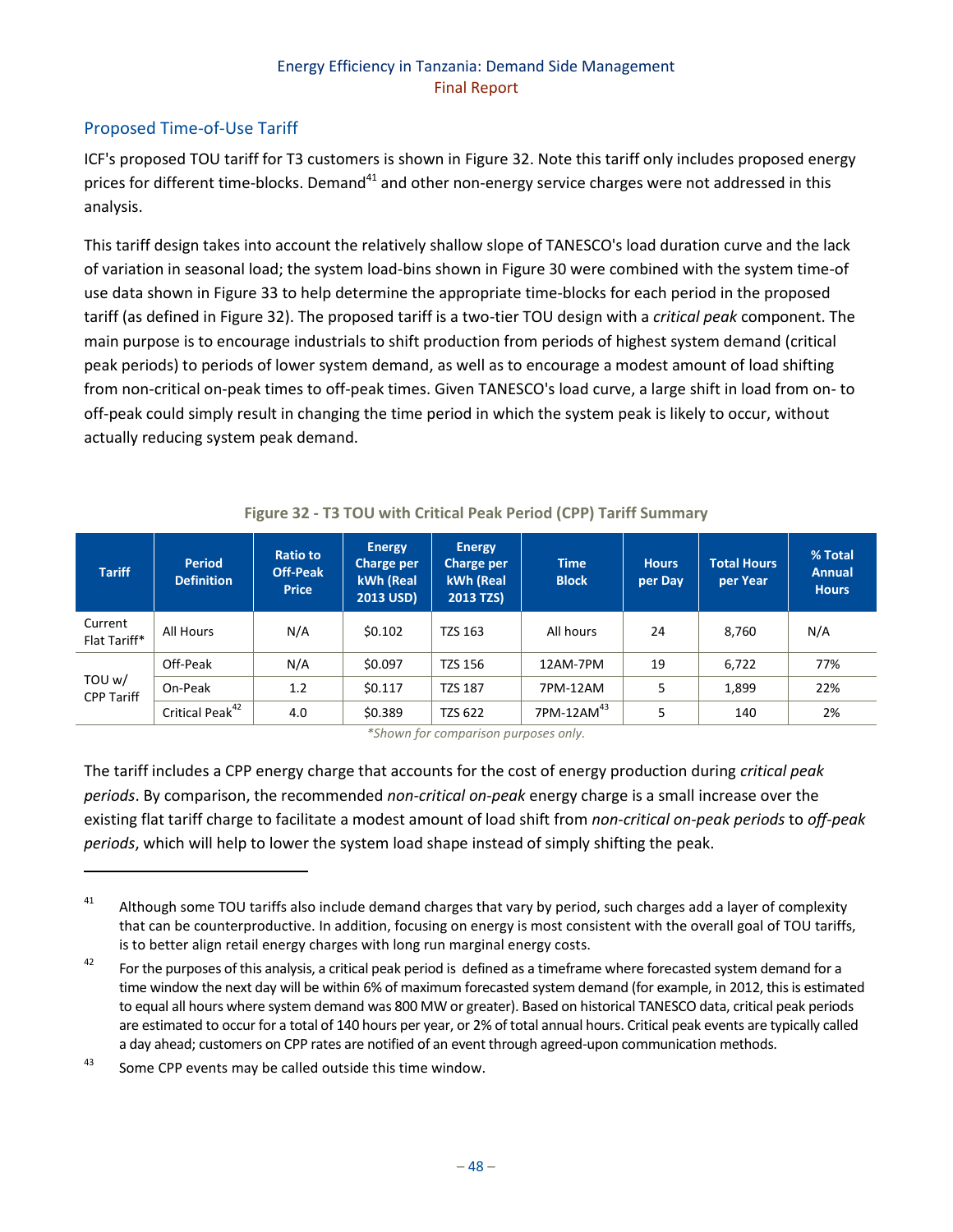Finally, the off-peak period energy charge provides a small discount relative to the current flat rate for T3 customers. This would be counterbalanced by the increase in energy charges during on- and critical-peak periods. It is not reasonable to expect that 100 percent of load will be shifted off of these periods; therefore, it is extremely unlikely that this small discount would cause TANESCO difficulty in meeting its revenue requirement for the T3 tariff class under the proposed TOU tariff. In any case, once the system is implemented, TANESCO could use data on revenues to make adjustments to rates such that the system is revenue-neutral (or, if appropriate, revenuepositive).

<span id="page-55-0"></span>The period time-blocks were determined by analyzing the sub-set of hours during which TANESCO's system demand was 700 MW or greater (the 23 percent of hours of highest system demand). As shown i[n Figure 33,](#page-55-0) 58 percent of hours of peak demand occurred between 7PM and 12AM (19:00-24:00), which defined the *on-peak time-block*. Conversely, the *off-peak time-block* was defined as 12AM-7PM (24:00-19:00). Given historical data available, it is likely that most critical peak periods will occur during this on-peak time-block. However, this should not preclude TANESCO from the ability to call peak events that they predict might occur during other hours of the day.

| <b>Hour of Day</b><br>where System<br><b>Demand =&gt;700</b><br>MW ("On-Peak") | % of On-Peak<br><b>Hours</b> | <b>Cumulative % of</b><br><b>On-Peak Hours</b> |
|--------------------------------------------------------------------------------|------------------------------|------------------------------------------------|
| $9-10$ AM                                                                      | 2%                           | 2%                                             |
| 10-11AM                                                                        | 4%                           | 6%                                             |
| 11 AM-12 PM                                                                    | 6%                           | 12%                                            |
| 12-1PM                                                                         | 6%                           | 19%                                            |
| $1-2PM$                                                                        | 7%                           | 25%                                            |
| $2-3PM$                                                                        | 4%                           | 29%                                            |
| $3-4PM$                                                                        | 4%                           | 33%                                            |
| $4-5PM$                                                                        | 4%                           | 37%                                            |
| $5-6$ PM                                                                       | 3%                           | 40%                                            |
| $6 - 7$ PM                                                                     | 1%                           | 42%                                            |
| $7-8PM$                                                                        | 7%                           | 49%                                            |
| 8-9PM                                                                          | 16%                          | 64%                                            |
| 9-10PM                                                                         | 16%                          | 81%                                            |
| 10-11PM                                                                        | 14%                          | 95%                                            |
| 11PM-12AM                                                                      | 5%                           | 100%                                           |

**Figure 33 - Distribution of TANESCO On-Peak Hours (2012)**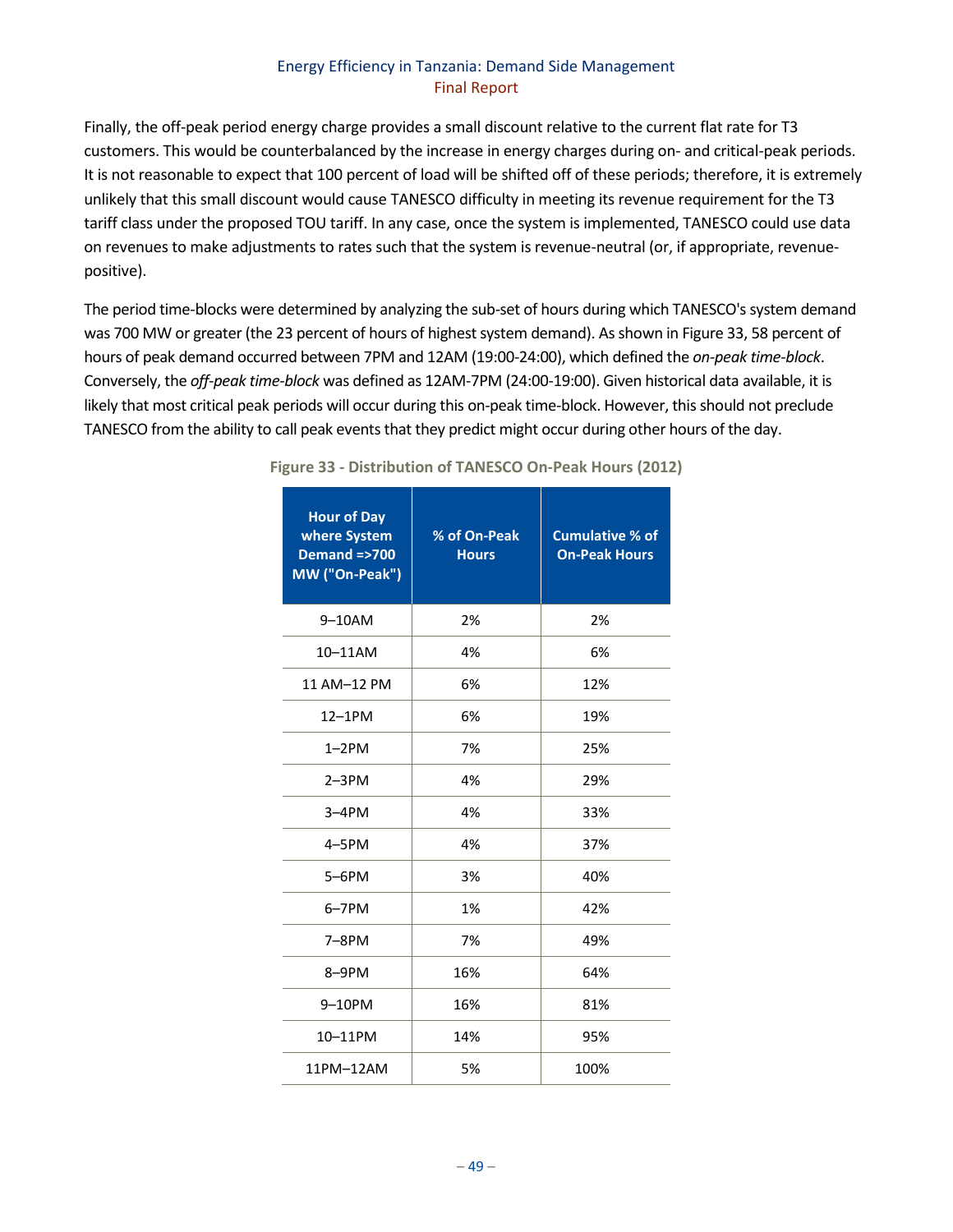## Program Metrics

[Figure 34](#page-56-0) summarizes program costs and savings over the forecasted period. Based on a 2015 start-up the customers on the tariff could achieve total demand savings of 87 MW by 2018. Program costs are higher in 2015 to account for start-up costs. No MWh savings were estimated as it was assumed that load would be shifted from on- to off-peak.

[Figure 35](#page-56-1) summarizes program cost-effectiveness. This program includes no direct incentive costs; nonincentive costs are relatively low, as these are largely administrative and marketing costs. Weighted against the large avoided capacity savings, this program is very cost-effective. Based on the UCT result, we estimate that for every 1 TZS invested by TANESCO in the program, that TANESCO customers would save 19.1 TZS.

<span id="page-56-0"></span>

| <b>Program Metric</b>                  | 2014    | 2015    | 2016           | 2017           | 2018           |
|----------------------------------------|---------|---------|----------------|----------------|----------------|
| Incremental MWh Savings                | 0       | 0       | 0              | 0              | 0              |
| <b>Cumulative MWh Savings</b>          |         | 0       | 0              | 0              | 0              |
| Incremental MW Savings                 |         | 39      | 48             | 71             | 87             |
| <b>Cumulative MW Savings</b>           | 0.0     | 39      | 48             | 71             | 87             |
| Annual Program Costs (\$Millions, USD) | \$0.0\$ | \$0.5   | \$0.3          | \$0.3          | \$0.3          |
| Annual Program Costs (Millions TZS)    | TZS 0   | TZS 717 | <b>TZS 478</b> | <b>TZS 478</b> | <b>TZS 478</b> |

#### **Figure 34 - Industrial Time-of-Use Tariff Savings & Costs**

<span id="page-56-1"></span>**Figure 35 - Industrial Time-of-Use Tariff Cost-Effectiveness**

| Utility Cost Test (UCT) Ratio    | 19.1       |  |
|----------------------------------|------------|--|
| Net UCT Benefits (\$Millions)    | \$18.9     |  |
| Net UCT Benefits (Millions TZS)  | TZS 30,382 |  |
| Levelized cost per kWh (\$)      | N/A        |  |
| Levelized cost per kWh (TZS)     | N/A        |  |
| Levelized cost per kW (\$)       | \$6        |  |
| Levelized cost per kW (1000 TZS) | T7S 9      |  |

#### Additional Program Notes

During the course of the study ICF and TANESCO staff met with industrial groups to vet the concept of a TOU rate. Generally the concept of TOU is understood by TANESCO's customers, especially the large customers. Some of the large customers encouraged the introduction of a TOU rate to help them avoid the increase in production costs due to the anticipated electricity rate increases. There were no concerns from the introduction of TOU that came up during ICF's discussion with the customers during the workshops and site-visits.